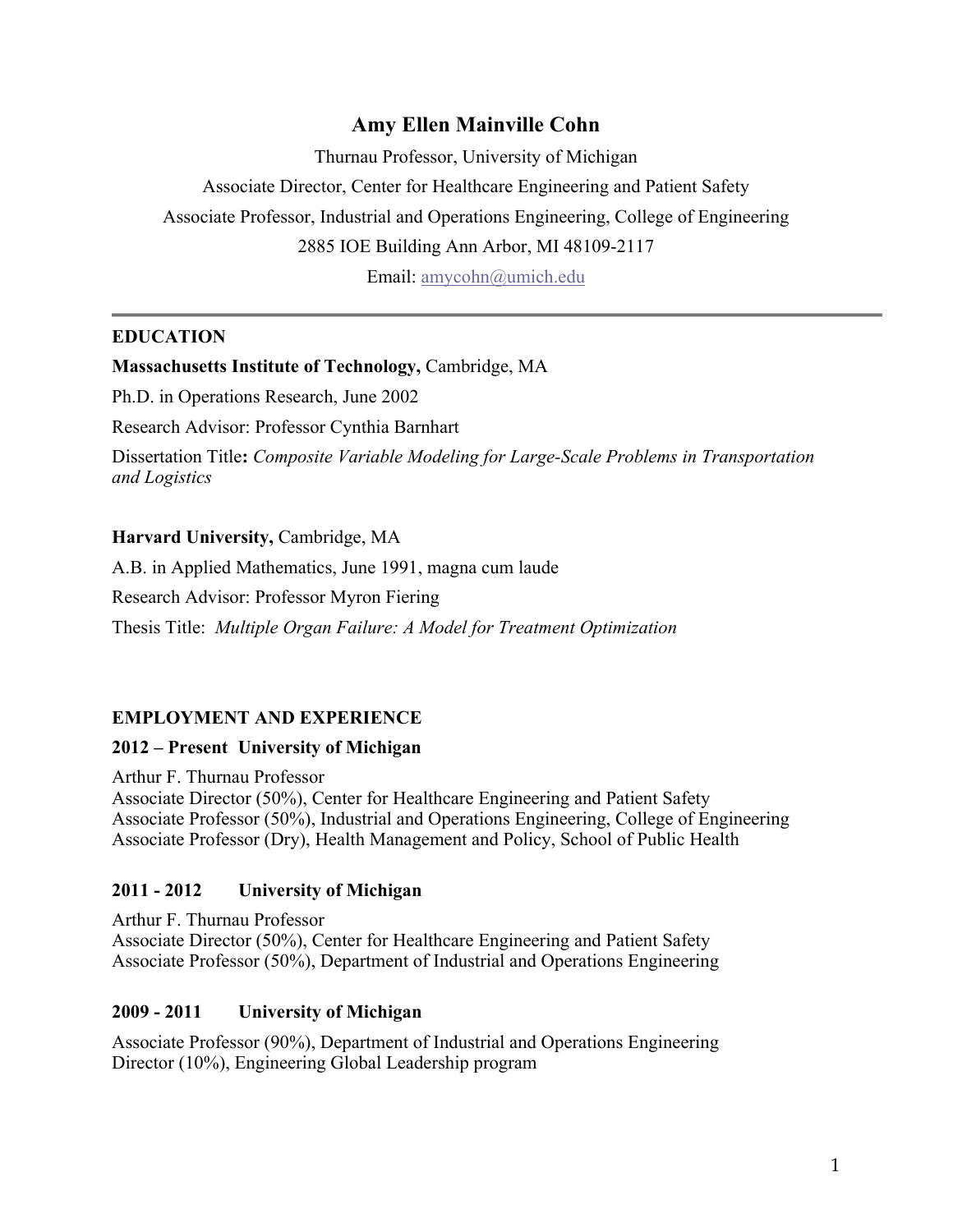### **2002 - 2009 University of Michigan**

Assistant Professor, Department of Industrial and Operations Engineering

### **1991 - 1996 Princeton Transportation Consulting Group**

(Software company providing decision support software to the freight transportation industry)

## **PUBLICATIONS**

(A single underline indicates a graduate student advisee; an asterisk indicates an undergraduate advisee.)

### **Full Articles in Refereed Publications**

- A34) Schumacher, K., R. L. Chen, and A. Cohn. "Transmission Expansion with Smart Switching under Demand Uncertainty and Line Failures." To appear in *Energy Systems*.
- A33) Reich, D., Y. Shi, E. Klampf, M. Epelman, and A. Cohn. "An Analytical Approach to Prototype Vehicle Testing." To appear in *Omega*.
- A32) Grenda, T., T. Ballard, A. Obi, W. Pozehl, F. Seagull, R. Chen, A. Cohn, M. Daskin, and R. Reddy. "Computer Modeling to Evaluate the Impact of Technology Changes on Resident Procedural Volume." To appear in *Journal of Graduate Medical Education*.
- A31) Castaing, J., A. Cohn, and B. Denton. "A Stochastic Programming Approach to Reduce Patient Wait Times and Overtime in an Outpatient Infusion Center." To appear in *IIE Transactions on Healthcare*.
- A30) Reich, D., Y. Shi, M. Epelman, A.Cohn, E. Barnes, K. Arthurs, and E. Klampfl. "Scheduling Crash Tests at Ford Motor Company." To appear in *Interfaces*.
- A29) Schumacher, K., R. L. Chen, A. Cohn, and J. Castaing. "Algorithm to Solve a Chance-Constrained Network Capacity Design Problem with Stochastic Demands with Finite Support." To appear in *Naval Research Logistics*.
- A28) J. Castaing, I. Mukherjee\*, A. Cohn, L. Hurwitz, A. Nguyen, and J. Muller. "Reducing Airport Gate Blockage in Passenger Aviation: Models and Analysis." *Computers and Operations Research* 65: pp. 189 – 199, 2016.
- A27) Obi, A., J. Chung, R. Chen\*, W. Lin, S. Sun, W. Pozehl\*, A. Cohn, M. Daskin, F. Seagull, and R. Reddy. "Achieving Accreditation Council for Graduate Medical Education duty hours compliance within advanced surgical training: a simulation-based feasibility assessment." *The American Journal of Surgery* 210 (5): 947 – 950 2015.
- A26) Thomas, T., R. Reddy, T. Ballard, W. Pozehl, A. Cohn, and P. Ehrlich. "ACGME Case Requirements for General Surgeons in Pediatric Surgery: Evaluation of Current Operative Volume on Resident Completion of Index Cases." *Journal of the American College of Surgeons* 221 (4): S48, 2015.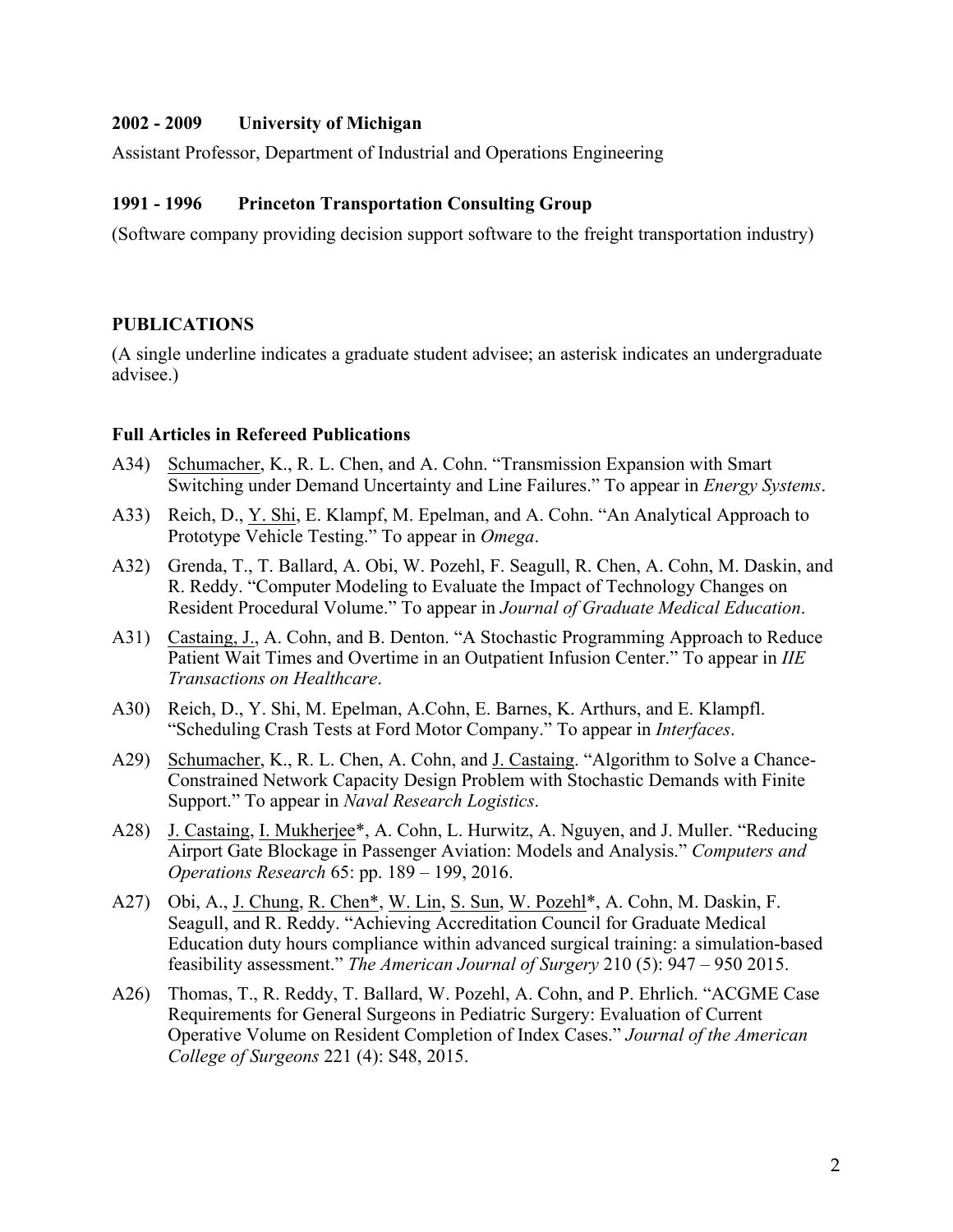- A25) S. Spangelo, J. Cutler, K. Gilson, and A. Cohn. "Optimization-Based Scheduling for the Single-Satellite, Multi-Ground Station Communication Problem." *Computers and Operations Research* 57 (5): pp. 1 – 16, 2015.
- A24) Ballard, T., T. Grenda, A. Cohn, M. Daskin, F. Seagull, and R. Reddy. "Innovative Scheduling Solutions for Graduate Medical Education." *Journal of Graduate Medical Education* 7 (2): pp. 169 – 170, 2015.
- A23) Perelstein, E., A. Rose\*, Y. Hong, A. Cohn, and M. Long. "Automation Improves Schedule and Increases Scheduling Efficiency for Residents." *Journal of Graduate Medical Education* 8 (1): 45 – 49, 2015.
- A22) J. Chung, A. Obi, R. Chen\*, W. Lin, S. Sun\*, Z. Chen\*, Z. Chen\*, A. Gulati, X. Xu\*, W. Pozehl, F. Seagull, A. Cohn, M. Daskin, and R. Reddy. "Estimating Minimum Program Volume Needed to Train Surgeons: When 4x15 Really Equals 90." *Journal of Surgical Education* 72 (1): pp. 61 – 67, 2015.
- A21) R. Chen, A. Cohn, F. Nan, and A. Pinar. "Contingency-Risk Informed Power System Design." *IEEE Transactions on Power Systems* 29 (5): pp. 2087 – 2096, 2014.
- A20) A. Heiney, S. Potiris, B. Denton, A. Cohn, and C. Friese. "Computer simulation and stochastic programming to reduce patient wait times in an outpatient infusion center." *Journal of Clinical Oncology* 31: PP 181, 2013.
- A19) J. East, A. Cator, E. Burns\*, T. O'Gara\*, J. Card\*, A. Cohn, and M. Macy. "Rounding Frequency and Hospital Length of Stay for Children with Respiratory Illnesses: A Simulation Study." *Journal of Hospital Medicine* 8 (12): pp. 678-683, 2013.
- A18) V. Chase, A. Cohn, M. Lavieri, and T. Peterson. "Predicting Emergency Department Volume Using Forecasting Methods to Create a 'Surge Response' for Non-Crisis Events," *Academic Emergency Medicine* 19 (5): pp. 569 – 576, May 2012.
- A17) A. Barlett, A. Cohn, O. Gusikhin, Y. Fradkin, R. Davidson, and J. Batey. "Ford Motor Company Implements Integrated Planning and Scheduling in a Complex Automotive Stamping Environment," *Interfaces* 42 (5): 478 – 491, September/October 2012. Finalist for the *2011 Daniel H. Wagner Prize for Excellence in Operations Research Practice*.
- A16) M. Lapp and A. Cohn. "Modifying Lines-of-Flight in the Planning Process for Improved Maintenance Robustness," *Computers and Operations Research* 39 (9): pp.2051 – 2062, September 2012.
- A15) S. Kurnaz, A. Cohn, Y. Guan\*, and Y. Jiang\*. "Trading Off Between Makespan and Customer Responsiveness in Flow Shop Sequencing," *International Journal of Production Research* 48 (22): pp. 6777 – 6797, November 2010.
- A14) S. AhmadBeygi, A. Cohn, and M. Lapp. "Decreasing Airline Delay Propagation by Re-Allocating Scheduled Slack," *IIE Transactions* 42 (7): pp. 478 – 489, July 2010. Highlighted in *Industrial Engineer Magazine*.
- A13) A. Barlatt, A. Cohn, and O. Gusikhin. "A Hybridization of Mathematical Programming and Dominance-Driven Enumeration for Solving Shift-Selection and Task-Sequencing Problems," *Computers and Operations Research* 37 (7): pp. 1298 – 1307, July 2010.
- A12) R. Chen, S. AhmadBeygi, D. Beil, A. Cohn, and A. Sinha. "Solving Truckload Procurement Auctions over an Exponential Number of Bundles," *Transportation Science*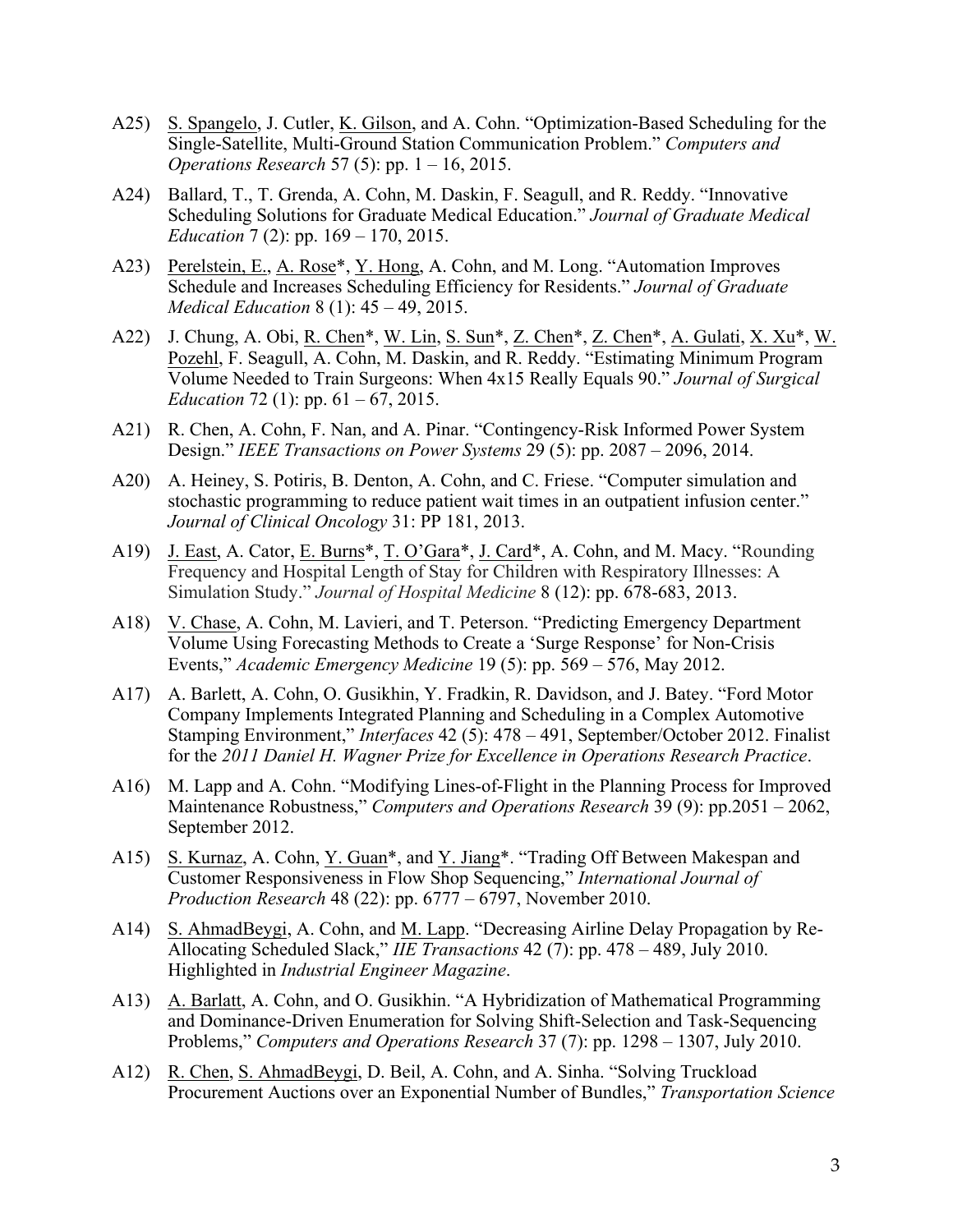43 (4): pp. 493 – 510, November 2009. Honorable Mention in Katta Murty Prize for Best Research Paper on Optimization by an IOE Student.

- A11) A. Cohn, M. Magazine, and G. Polak. "Rank-Cluster-and-Prune: An Algorithm for Generating Clusters in Complex Set Partitioning Problems," *Naval Research Logistics* 56 (3): pp. 215–225, April 2009.
- A10) A. Barlatt, A. Cohn, Y.Fradkin, O. Gusikhin, and C. Morford. "Using Composite Variable Modeling to Achieve Realism and Tractability in Production Planning: An Example from Automotive Stamping," *IIE Transactions* 41 (5): pp. 421–436, May 2009. Winner of Best Applied Paper Prize in Scheduling and Logistics. Highlighted in *Industrial Engineer Magazine*.
- A9) S. Root and A. Cohn. "A Novel Modeling Approach for Express Package Carrier Planning," *Naval Research Logistics* 55 (7): pp. 670–683, October 2008.
- A8) S. AhmadBeygi, A. Cohn, Y. Guan\*, and P. Belobaba. "Analysis of the Potential for Delay Propagation in Passenger Airline Networks," *Journal of Air Transport Management* 14 (5): pp. 221 - 236, September 2008.
- A7) S. AhmadBeygi, A. Cohn, and M. Weir\*. "An Integer Programming Approach to Generating Airline Crew Pairings," *Computers and Operations Research* 36 (4): pp. 1284–1298, April 2009.
- A6) A. Cohn, S. Root, C. Kymissis, J. Esses, and N. Westmoreland. "Scheduling Medical Residents at Boston University School of Medicine," *Interfaces* 39 (3): pp. 186 - 195, May-June 2009.
- A5) A. Cohn, M. Davey, L. Schkade, A. Siegel\*, and C. Wong\*. "Network Design and Flow Problems with Cross-Arc Costs," *European Journal of Operational Research* 189 (3): pp. 890 – 901, September 2008.
- A4) S. Root, A. Cohn, A. Wang\*, and D. Mohr. "Integration of the Load Matching and Routing Problem with Equipment Balancing for Small Package Carriers," *Transportation Science* 41 (2): pp. 238 – 252, May 2007.
- A3) A. Cohn and C. Barnhart. "Composite-Variable Modeling for Service Parts Logistics," *Annals of Operations Research* 144 (1): pp. 17 – 32, April 2006.
- A2) C. Barnhart and A. Cohn. "Airline Schedule Planning: Accomplishments and Opportunities," *Manufacturing and Service Operations Management* 6 (1): pp. 3 – 22, Winter 2004.
- A1) A. Cohn and C. Barnhart. "Improving Crew Scheduling By Incorporating Key Maintenance Routing Decisions," *Operations Research* 51 (3): pp. 387 – 396, May – June 2003.

#### **Refereed Conference or Symposium Proceedings**

B16) T. Thomas, R. Reddy, T. Ballard, A. Cohn, W. Pozehl, K. Gow, and P. Ehrlich. "Accreditation Council for Graduate Medical Education (ACGME) Pediatric Surgery Requirements for the General Surgery Resident in the Era of Technological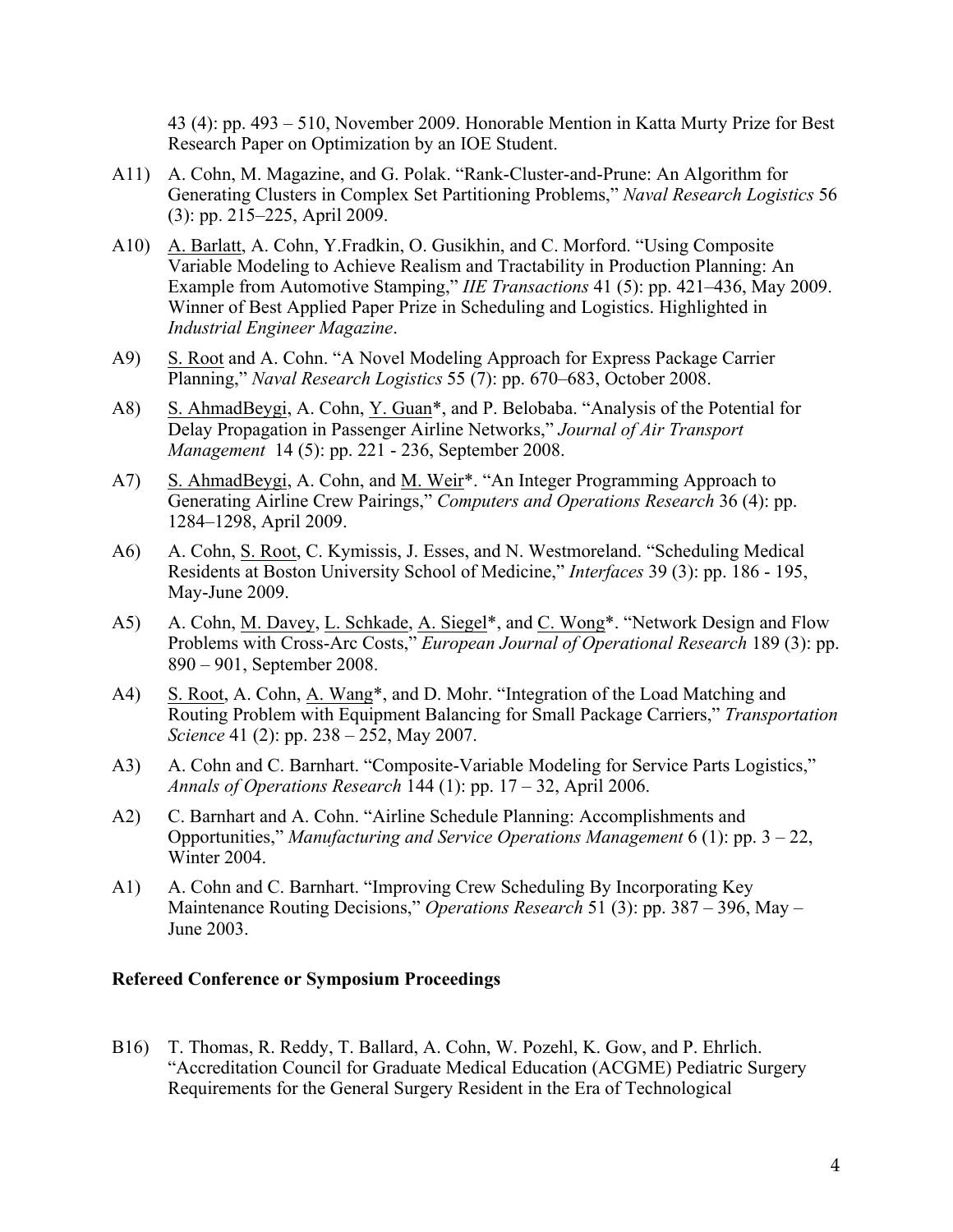Advancement and Fellowship Programs." American Academy of Pediatrics National Conference and Exhibition, Washington DC 2015.

- B15) T. Thomas, R. Reddy, T. Ballard, A. Cohn, W. Pozehl, and P. Ehrlich. "Accreditation Council for Graduate Medical Education (ACGME) Case Requirements for General Surgeons in Pediatric Surgery: Evaluation of Current Operative Volume on Resident Completion of Index Cases." American College of Surgeons 2015 Clinical Congress, Chicago IL 2015.
- B14) O. Gusikhin (presenter), F. Peng, and A. Cohn. "Incorporating Heterogeneous Fleets in the Vehicle Routing Problem: Algorithms and Implications." VEHITS (International Conference on Vehicle Technology and Intelligent Transport Systems), Lisbon Portugal 2015.
- B13) T. Grenda (presenter), T. Ballard, A. Obi, W. Pozehl, R. Chen\*, M. Daskin, F. Seagull, A. Cohn, R. and Reddy. "A Novel Case Simulator to Help Evaluate Residency Program Volume in an Era of Changing Technology." Society of Thoracic Surgeons Annual Meeting, San Diego CA 2015.
- B12) J. Castaing, A. Cohn, and J. Cutler. "Scheduling Downloads for Multi-Satellite, Multi-Ground Station Missions."  $28^{th}$  Annual AIAA/USA Conference on Small Satellites, 2014. Honorable mention in student competition.
- B11) R. L. Chen, A. Cohn, N, Fan, and A. Pinar. "N-k-epsilon Survivable Power System Design." Proceedings of the 12<sup>th</sup> International Conference on Probabilistic Methods Applied to Power Systems 2012.
- B10) V. Chase\*, A. Cohn, T. Peterson, and M. Lavieri. "Modeling Care Utilization Ratios to Guide Surge Responses for Non-Crisis Events." Society of Medical Decision Making Annual Meeting, Chicago IL 2011. Finalist, Lee Lusted Award.
- B9) R. Chen, A. Cohn, and A. Pinar. "An Implicit Optimization Approach for Survivable Network Design," Proceedings of the IEEE Network Science Workshop, West Point, NY 2011 pp. 180 - 187.
- B8) O. Gusikhin, P. MacNeille, and A. Cohn. "Vehicle Routing to Minimize Mixed-Fleet Fuel Consumption and Environmental Impact," Proceedings of 7th International Conference on Informatics in Control, Automation and Robotics, Funchal, Madeira – Portugal 2010, Volume 1, pp. 285 - 291.
- B7) K. Kontoyiannakis, E. Serrano, K. Tse, M. Lapp, and A. Cohn. "A Simulation Framework to Evaluate Airport Gate Allocation Policies Under Extreme Delay Conditions," Winter Simulation Conference Austin, TX December 2009.
- B6) M. Lapp, S. AhmadBeygi, A. Cohn, and O. Tsimhoni. "A Recursion-Based Approach to Simulating Airline Schedule Robustness," Winter Simulation Conference, Miami FL 2008.
- B5) A. Cohn. "Constructing Pareto-Optimal Residency Call Schedules," 2nd International Symposium on Bio- and Medical Informatics and Cybernetics: BMIC pp. 156 – 161, June 2008, Orlando, FL.
- B4) A. Barlatt, A. Cohn, and O. Gusikhin. "A Hybrid Approach for Solving Shift-Selection and Task-Sequencing Problems," Lecture Notes in Computer Science: AI and OR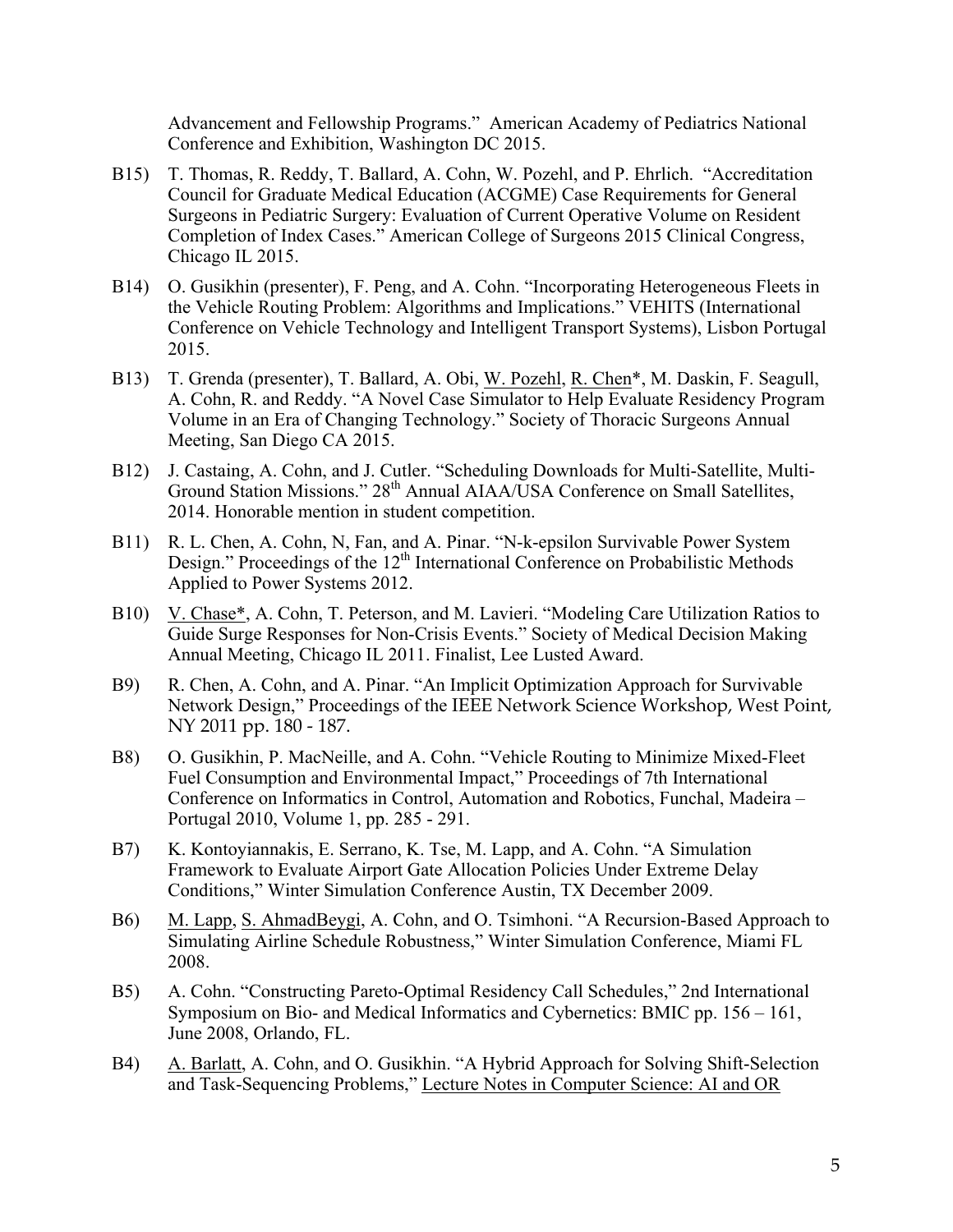Techniques in Constraint Programming for Combinatorial Optimization Problems, pp. 288 – 292, Springer Berlin/Heidelberg 2008.

- B3) A. Barlatt, A. Cohn, Y. Fradkin, O. Gusikhin, and C. Morford. "A Hybridization of Mathematical Programming and Search Techniques for Integrated Operation and Workforce Planning," *Proceedings from the IEEE International Conference on Systems, Man, and Cybernetics*, pp. 632 – 637, 2007.
- B2) S. Kurnaz, A. Cohn, and Y. Koran. "A Framework for Evaluating Production Policies to Improve Customer Responsiveness," *CIRP Annals – Manufacturing Technology* 54 (1): pp. 401 – 406, 2005.
- B1) A. Cohn and C. Barnhart. "The Stochastic Knapsack Problem with Random Weights: A Heuristic Approach to Robust Transportation Planning," *TRISTAN III*, June 1998, San Juan, Puerto Rico.

### **Publications under Review**

- C7) East, J., L. An, A. Cohn, M. Daskin, and T. Shanley. "Using Integer Programming and Simulation to Assess the Impact of Coordination Across Clinical Trials when Recruiting Volunteers from a Clinical Registry." Under revision for *IIE Transactions on Healthcare Systems Engineering*.
- C5) Schumacher, K., R. L. Chen, and A. Cohn. "Algorithm to Solve the N-k Secure Unit Commitment Problem with Transmission Switching." Under second revision for *INFORMS Journal on Computing*.
- C4) McCarty, L. and A. Cohn. "Preemptive Rerouting of Airline Passenger under Uncertain Delays." Under revision for *Computers and OR*.
- C3) Lemay, B., J. Castaing, R. Zidek, A. Cohn, and J. Cutler. "An Optimization-Based Approach for Small Satellite Download Scheduling, with Real-World Applications." To be submitted.
- C2) Lapp, M., A. Cohn, and S. Shebalov. "Methods for Improving Aircraft Maintenance Recovery." Under review with *Computers and OR*.
- C1) Hong, Y. and A. Cohn. "A Time-Constrained Vehicle Routing Problem with a Heterogeneous Fleet: Algorithms and Analysis." Under 2nd review with *Transportation Research Part B*.

### **Chapters in Books**

Fleet Fuel Consumption," in SMARTGREENS/VEHITS 2015 – Selected and Revised Papers, Springer International Publishing, Communications in Computer and Information Science, Volume 579, 2015.

D2) A. Cohn and M. Lapp. "Airline Resource Scheduling," in Encyclopedia of Operations Research and Management Science, John Wiley & Sons, Ltd., James Cochran, editor, 2010.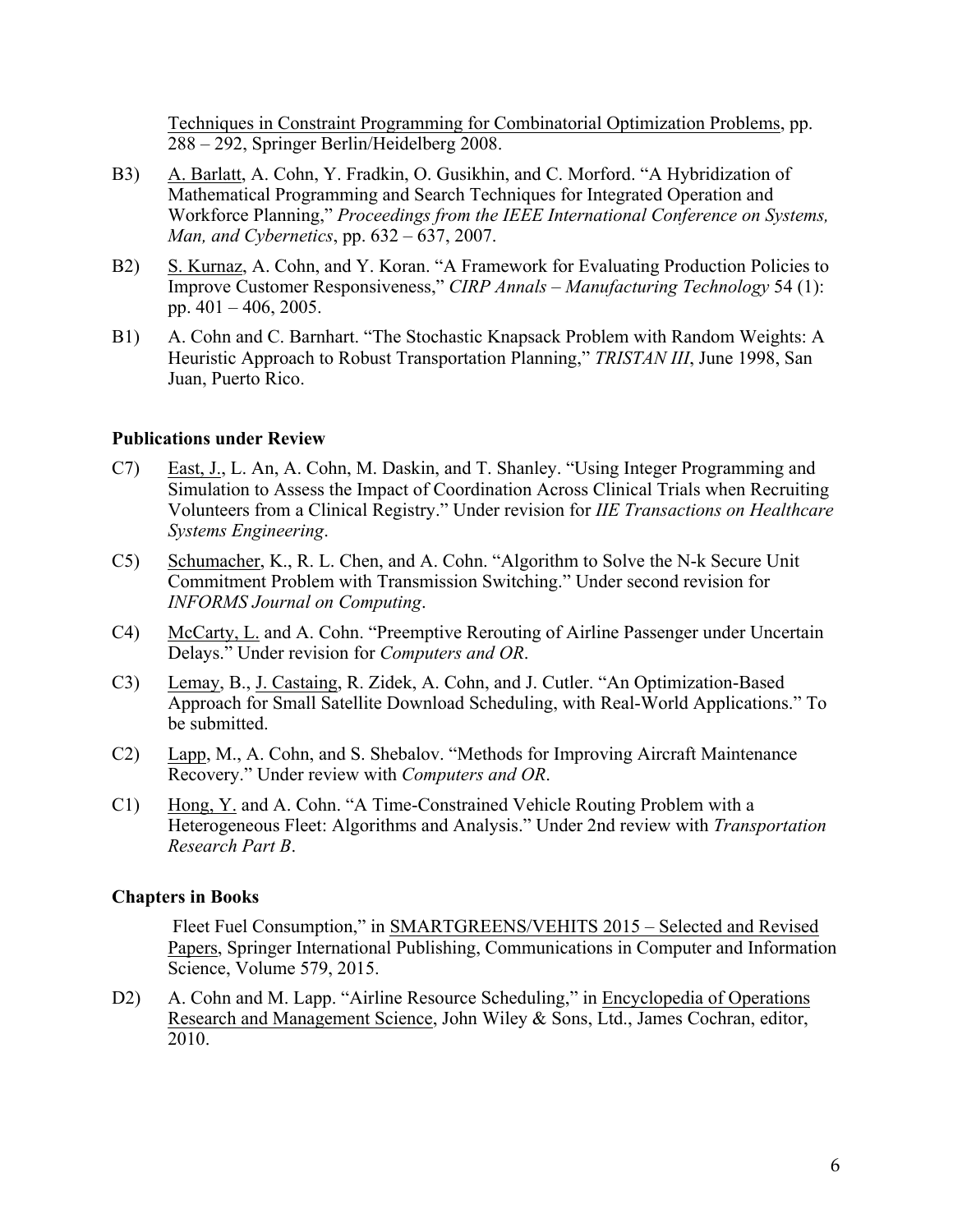D1) C. Barnhart, A. Cohn, E. Johnson, D. Klabjan, G. Nemhauser, and P. Vance. "Airline Crew Scheduling," in Handbook of Transportation Science, second edition, Kluwer's International Series, Randolph Hall, editor, 2003.

#### **Government, University, or Industrial Reports (Non-Refereed)**

- E9) S. Sun\*, W. Lin, A. Cohn, M. Daskin, A. Obi, J.Chung, and R. Reddy. "Analyzing Conflicts between Random Arrivals and Fixed-Pattern Call Schedules for Training Heart and Lung Transplant Surgeons." INFORMS Undergraduate Operations Research Prize Competition submission, 2012.
- E8) A. Cohn, N. Yampikulsakul, G. Belcher, L. Chen, R. Chen, Z. Chen, M. Friedman, B. Harris, C. Lu, K. Lu, A. Schlesinger, and D. Weinblatt. "Final Report to Southwest Airlines on Block Time and Robustness Analysis." March, 2011.
- E7) A. Cohn, L. Lahbabi, C. Leocha, B. Maloney, S. Podberesky, and B. Synyder. "The New Rules for Consumer Affairs: Have Things Improved?" Proceedings of the American Bar Association Forum on Air and Space Law Update Conference, February 2011.
- E6) A. Schlesinger\*, B. Harris\*, K. Gilson\*, S. Tan\*, M. Lapp, and A. Cohn. "Analysis of Tarmac Delays under Decreased Airport Capacity," FAA Student Competition, April 2010.
- E5) A. Cohn. "Tarmac Delay Rule May Punish Passengers as Well as Airlines," MIT Global Airline Industry Program White Paper, April 2010.
- E4) K. Kontoyiannakis\*, E. Serrano\*, K. Tse\*, M. Lapp, and A. Cohn. "A Simulation Framework to Evaluate Airport Gate Allocation Policies Under Extreme Delay Conditions," FAA Student Competition, April 2009.
- E3) D. Beil, A. Cohn, A. Sinha, <u>S. AhmadBeygi</u>, and <u>R. Chen</u>. "Using Implicit Bidding to Solve Truckload Procurement Auctions," NSF CMMI Grantees Conference January 2008, Knoxville TN.
- E2) S. AhmadBeygi, A. Cohn, and M. Lapp. "Decreasing Airline Delay Propagation by Re-Allocating Scheduled Slack," Sloan Industry Studies Working Paper Series, April 2008.
- E1) S. AhmadBeygi, A. Cohn, Y. Guan\*, and P. Belobaba. "Analysis of the Potential for Delay Propagation in Passenger Airline Networks," Sloan Industry Studies Working Paper Series, May 2007.

#### **General (Lay) Press**

- F6) A. Cohn. "You Paid \$400 for Your Flight. The Person Next to You Paid \$250. Here's Why That Makes Sense – and Benefits Everybody," *The New Republic* November 2014.
- F5) A. Cohn. "Why Did Your Airline Cancel Your Flight Today? They Had a Very Good Reason," *The New Republic* August 2014.
- F4) A. Cohn. "A Year Later, Tarmac-Delay Rule Needs Some Maintenance," *Business Travel News* August 22, 2011.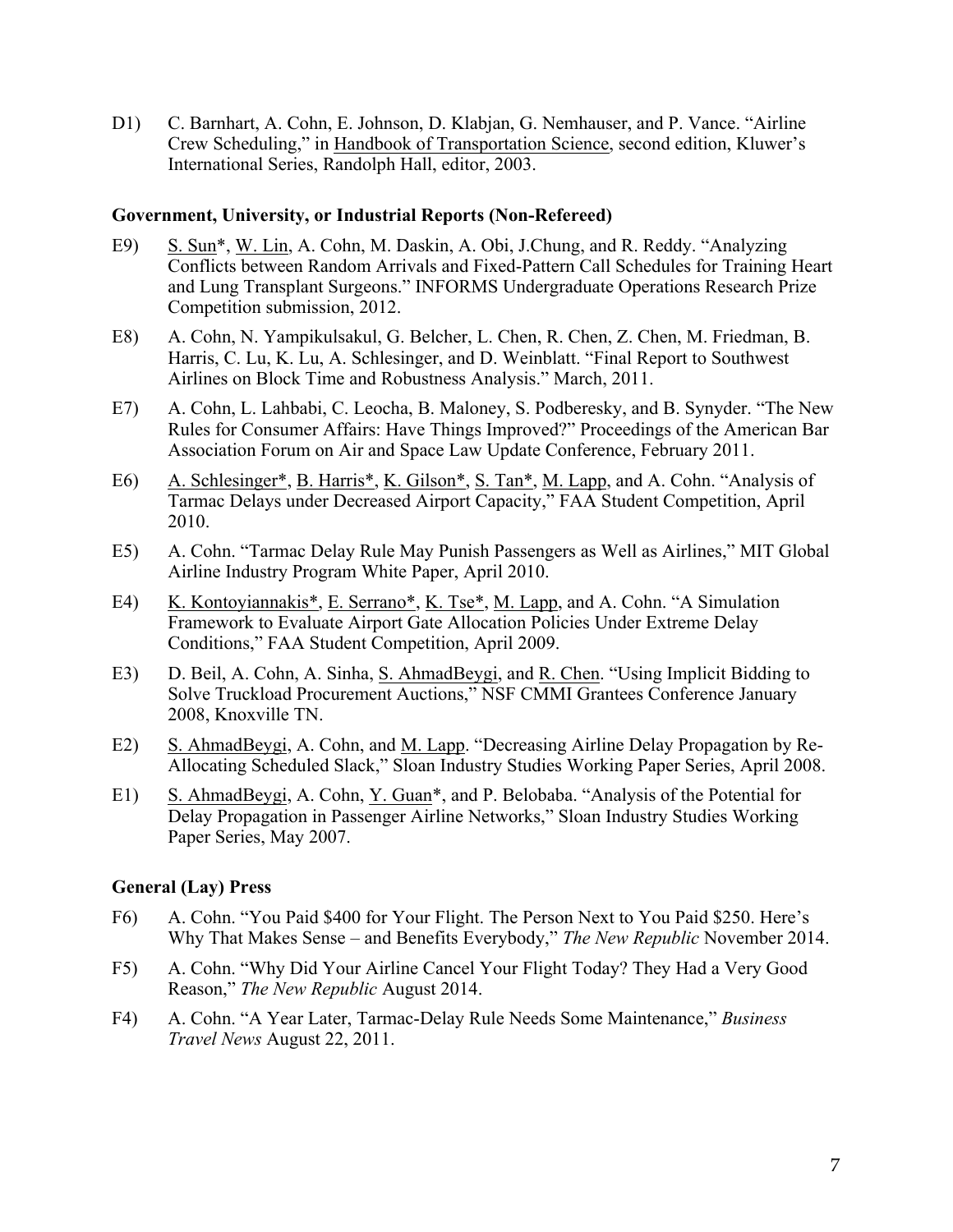- F3) A. Cohn. "Passenger Rights and Cancelled Flights," *The New York Times* December 29, 2010: http://www.nytimes.com/roomfordebate/2010/12/29/can-air-travel-be-easier-inbad-weather.
- F2) A. Cohn. "Fines for Delays are Not Fixes," *Aviation Week & Space Technology*, 172 (20): p. 66, May 24, 2010.
- F1) A.Cohn and P. Belobaba. "Still Stuck on the Tarmac: Why the 'Passenger Bill of Rights' is Wrong," Forbes.com: http://www.forbes.com/2009/08/12/passenger-bill-of-rightscongress-travel-delay-opinions-contributors-aviation.html, posted August 13, 2009.

## **Dissertation**

G1) A.Cohn. "Composite Variable Modeling for Large-Scale Problems in Transportation and Logistics," doctoral dissertation in Operations Research, Massachusetts Institute of Technology, advised by Dr. Cynthia Barnhart, April 2002.

# **PRESENTATIONS**

### **Invited Presentations**

- HTK) Clemson, September 2016.
- HTK) MIT Global Airline Industry Program Executive Education Program, Cambridge MA, June 2016.
- HTK) Mayo September 2015.
- H69) "Airline Scheduling and Operational Issues." MIT Global Airline Industry Program Executive Education Program, Cambridge MA, June 2015.
- H68) "Challenges and Opportunities in Scheduling Healthcare Providers." Dartmouth College, May 2015.
- H67) "Challenges and Opportunities in Scheduling Healthcare Providers." University of Cincinnati, March 2015.
- H66) "Challenges and Opportunities in Scheduling Healthcare Providers." University of Toronto, January 2015.
- H65) "Shift Scheduling in a Pediatric Emergency Department and Implications for Beyond." Presentation at the Mayo Clinic, October 2014.
- H64a) "Weather and Delay Analysis." Presented by students at Southwest Airlines, June 2014.
- H64b) "Reducing Airport Gate Blockage in Aviation: Models and Analysis." Presented by students at Southwest Airlines, June 2014.
- H63) "Using Industrial Engineering and Other Tools to Improve Healthcare Delivery: Case Studies." DTU (Technical University of Denmark), Lyngby Denmark, April 2014.
- H62) "Using Industrial Engineering and Other Tools to Improve Healthcare Delivery: Case Studies." Northeastern University, Boston MA, April 2014.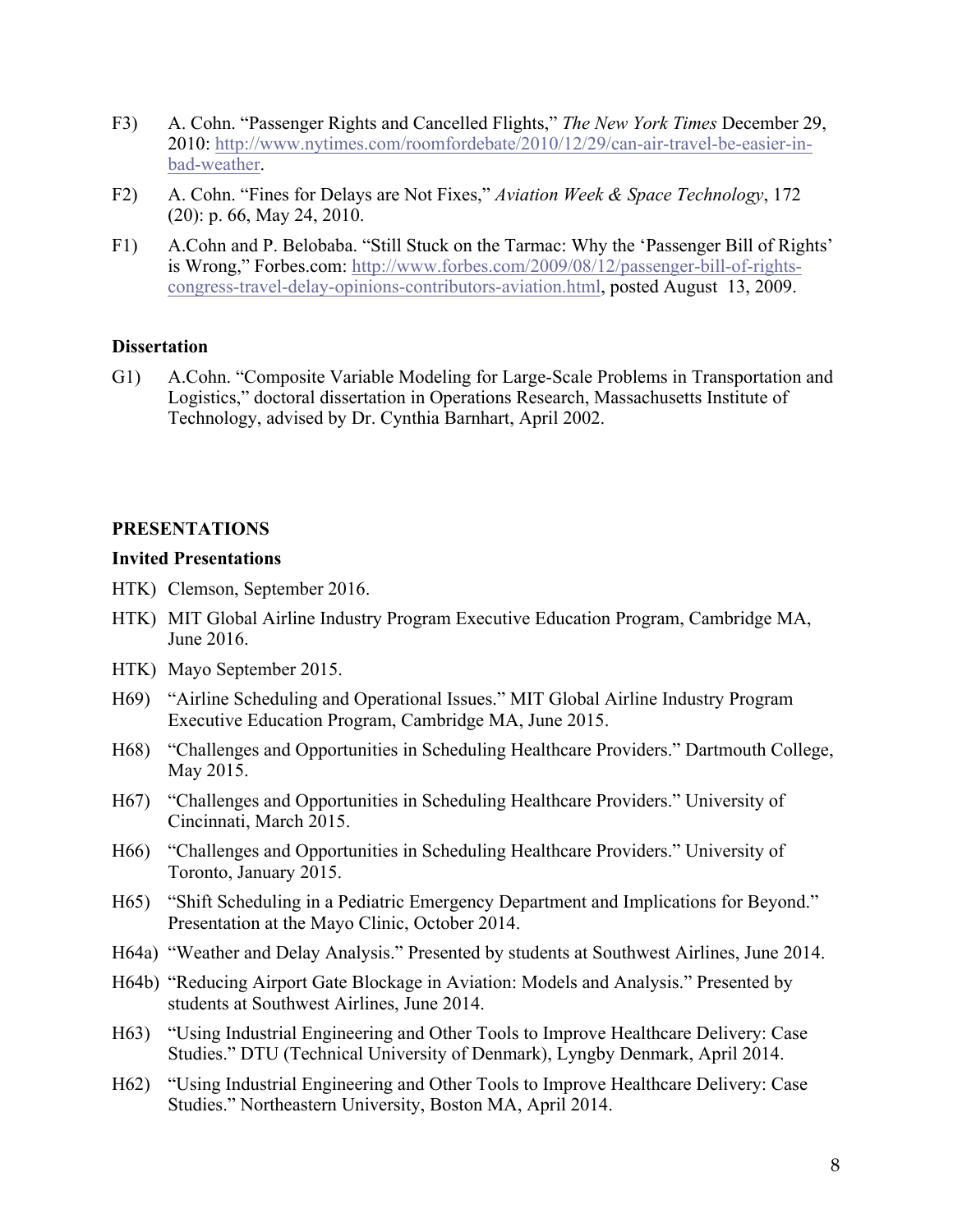- H60a) "Technical Tools for Improving Health Care Delivery: Case Studies and Practical Issues." Worcester Polytechnic Institute, Worcester MA, March 2014.
- H60b) "From Surgery to Satellites: How Randomness Impacts Us in All Aspects of Life, and How Industrial Engineering Tools Can Help Us Cope." IIE Northeast Regional Conference, Worcester MA, March 2014.
- H59) "Opportunities to Improve Emergency Care for Children through Collaboration with Industrial Engineering." Working Group on Modeling Health and Economic Outcomes (MHEO), University of Michigan, March 2014.
- H58) "Using OR to Improve Healthcare: Challenges and Opportunities." Medical Innovation Group, University of Michigan Medical School, November 2013.
- H57a) "Optimization-Based Scheduling of Single Satellite, Multiple Ground Station Communications." NC State University, October 2013
- H57b) "Using Industrial Engineering and Other Tools to Improve Healthcare Delivery: Two Case Studies." NC State University, October 2013.
- H56) "Topics in Delay Propagation and Disruption Management." MIT Global Airline Industry Program Executive Education Lecture, Cambridge MA, June 2013.
- H55) "Integrated Decision Making." AGIFORS, Miami FL, May 2013.
- H54a) "Reducing Airport Gate Blockage in Aviation: Models and Analysis." Southwest Airlines (with Jeremy Castaing, presenter, and Ishan Mukherjee), Dallas TX, May 2013.
- H54b) "WN Weather Index Project." Southwest Airlines (with George Tam, Sanjeev Muralidharan, and Vera Lo, presenters, and Mark Grum), Dallas TX, May 2013.
- H53) "Using OR to Improve Healthcare -- Challenges and Opportunities." Analytics Annual Retreat, Newport RI, May 2013.
- H52) "Applications of Operations Research in Healthcare at the University of Michigan Health System." USC, Los Angeles CA, March 2013.
- H51) "Topics in Delay Propagation and Disruption Management." DTU, Lingby Denmark, February 2013.
- H50) "Topics in Delay Propagation and Disruption Management." Amadeus OR Program, Nice France, January 2013.
- H49) "Challenges and Opportunities in Applying OR/MS Tools to Improve Healthcare Delivery." INFORMS Round Table, Phoenix AZ, October 2012.
- H48) "Airline Scheduling and Operational Issues." MIT Global Airline Industry Program Executive Education Program, Cambridge MA, June 2012. (Teaching evaluations 4.43/5)
- H47) "Using Optimization Techniques to Improve Residency Scheduling in Pediatric Emergency Medicine." Mayo Clinic Systems Engineering / Operations Research Seminar Series, Rochester MN, June 2012.
- H46) "SSP OR 101." Pre-Conference Workshop at the Schedule and Strategic Planning Meeting, AGIFORS, Barcelona Spain, May 2012.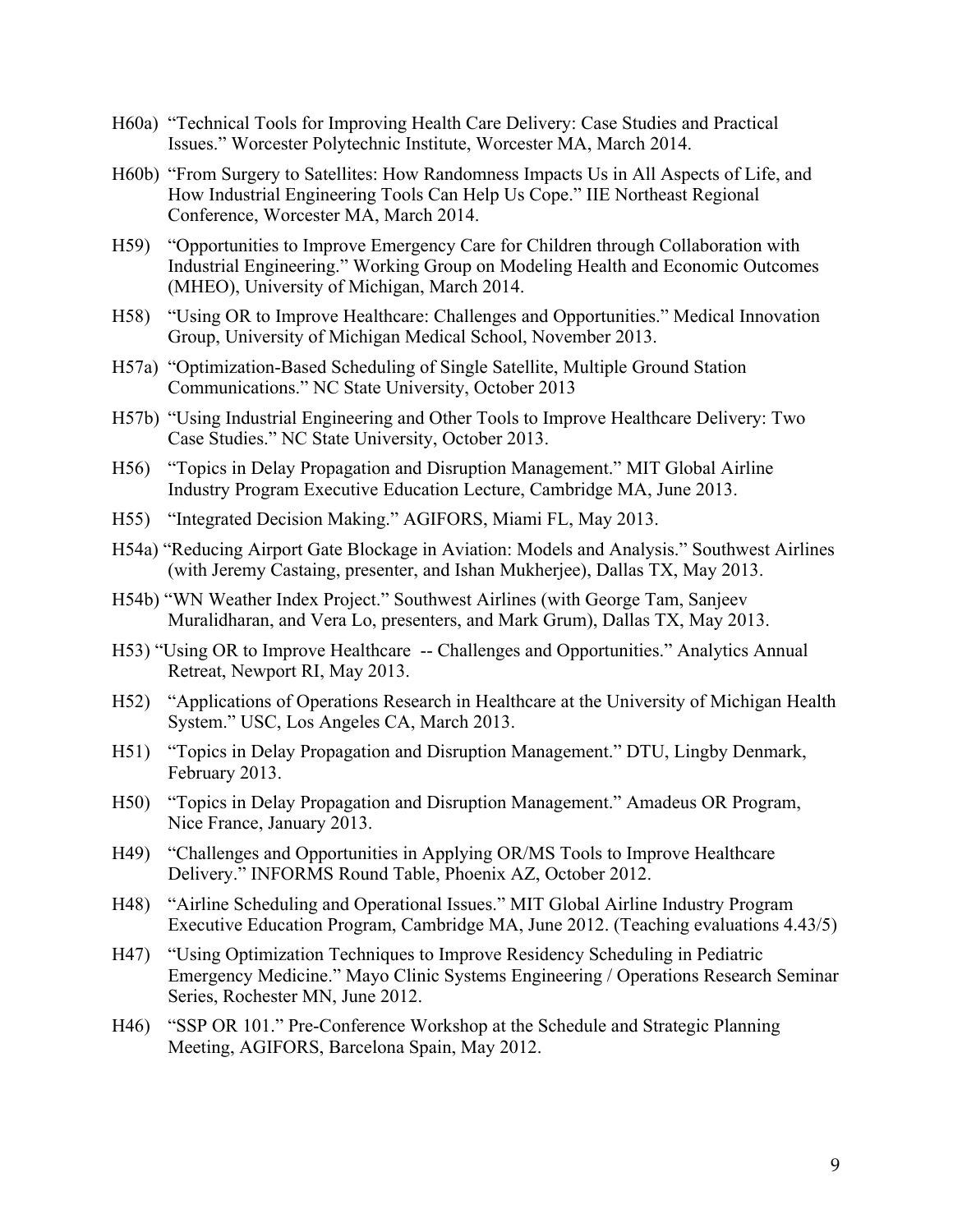- H45) "Scheduling Problems in Medical Residency." IOE691 Providing Better Healthcare Through Systems Engineering: Seminars and Discussions, December 2011, with Brian Jordan.
- H44) "Scheduling Problems in Medical Residency." University of Michigan Child Health Evaluation and Research (CHEAR) Seminar Series, December 2011.
- H43) Tauber Global Operations Conference Healthcare Panel: Moderator. Ross School of Business, University of Michigan, November 2011.
- H42) "Applied Research in Industrial and Operations Engineering: Wind Farms, Healthcare, Aviation, and More." SJTU, Shanghai China, June 2011.
- H41) "OR As a Strategic Capability: Lessons from the Classroom to the Conference Room to Capitol Hill." Keynote address at Jeppesen Operations Research Symposium, Denver CO, April 2011.
- H40) "Final Report to Southwest Airlines on Block Time and Robustness Analysis." With Nattavut Yampikulsakul, Ryan Chen, Matthew Friedman, and Luyao Chen. Final project presentation at Southwest Airlines, Dallas TX, March 2011.
- H39) "The New Rules for Consumer Affairs: Have Things Improved?" Moderator for panel at American Bar Association Forum on Air and Space conference, February 2011.
- H38) "Determining Network Arc Capacities when Node Supplies and Demands Are Uncertain" at Sandia National Labs, February 2011.
- H37) "Operations Research in the Airline Industry: Two Different Paths" at Wayne State University, November 2010.
- H36) "Measuring Impacts of 3-Hour Tarmac Delay Rule" at Global Airline Industry Program Industry Advisory Board Meeting, MIT, November 2010.
- H35) "Planes, Politics, and Polyhedra" at MIT Department of Mathematics, November 2010.
- H34) "Operations Research in the Airline Industry: Two Different Paths" at Rutgers University, October 2010.
- H33) "4 Myths about the Airline Industry (And what this has to do with IOE)" at Alpha Pi Mu General Board Meeting, October 2010.
- H32) "Robust Maintenance Planning and Other Aviation OR Research at the University of Michigan" at Metron Aviation, September 2010.
- H31) "Learning About IOE: Energy Applications" ENG110 Lecture, University of Michigan, September 2010.
- H30) "Government Regulations for Airline Delays: Unintended Consequences" at MIT Global Airline Industry Program Executive Education Program, June 2010.
- H29) "Robust Planning and Recovery in Passenger Aviation" at University of Newcastle, May 2010.
- H28) "Including Wind in Power-System Siting and Capacity Expansion Models" at University of Newcastle, May 2010.
- H27) "Trends and Advances in Airline Scheduling: Operations Research and the Passenger Bill of Rights" at ATL Research Symposium, Georgia Tech, December 2009.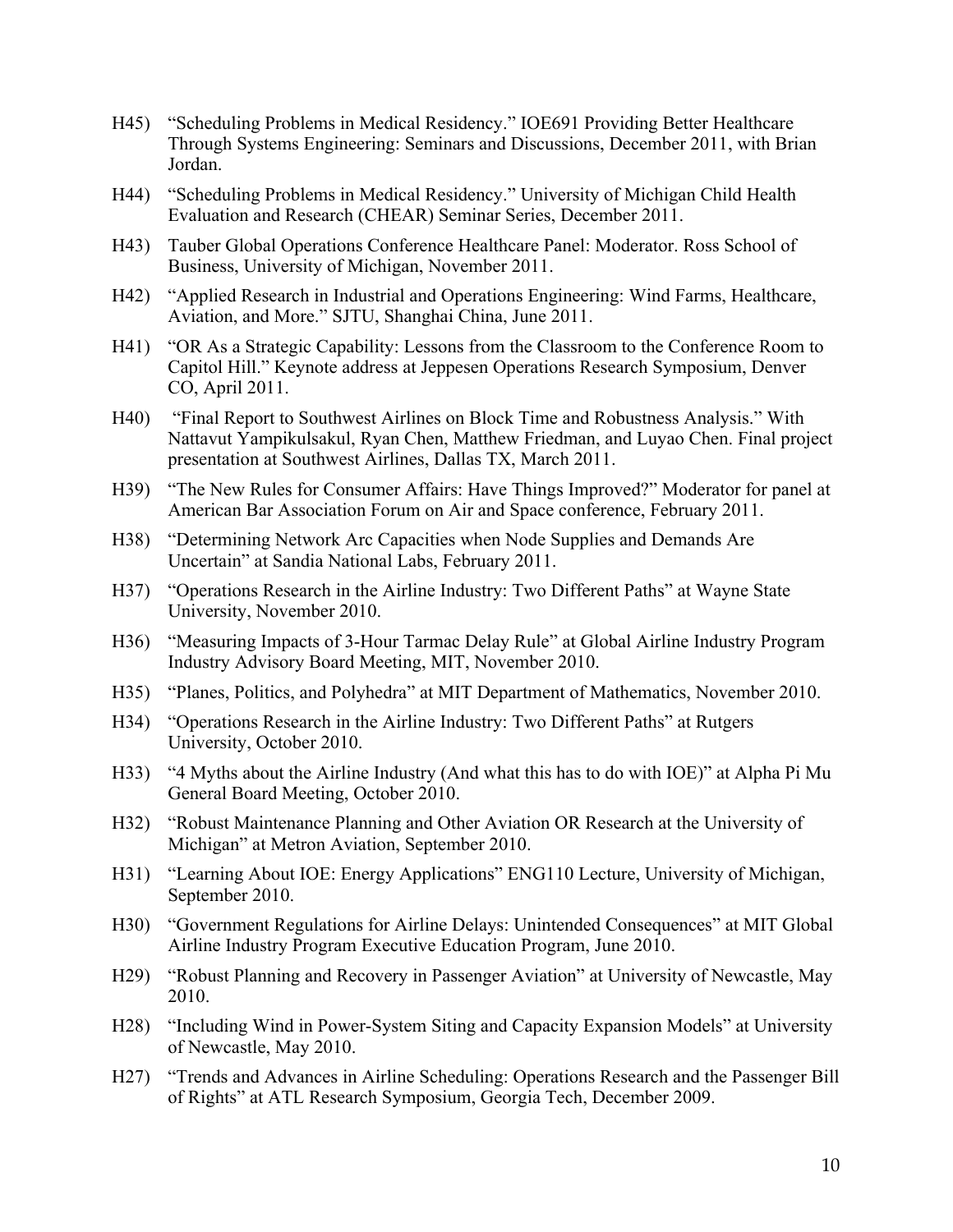- H26) "Airline Tarmac Delays: Implications of Government Regulation" at Global Airline Industry Program Industry Advisory Board Meeting, MIT, October 2009.
- H25) "Including Wind in Power-System Siting and Capacity Expansion Models" at Tulane University, September 2009.
- H24) Statement at Passenger Rights Stakeholder Hearing on Capitol Hill, Washington D.C., September 2009.
- H23) "Robust Scheduling Planning and Recovery" at MIT Global Airline Industry Program Executive Education Program, June 2009.
- H22) "*Test-and-Prune*: A New Algorithm for Combinatorial Optimization Problems" at North Carolina State University, January 2009.
- H21a) "*Test-and-Prune*: A New Algorithm for Combinatorial Optimization Problems in Network Design and System Planning" at Design Science Colloquium and Decision Consortium Speaker Series, November 2008.
- H21b) "Update: Robust Scheduling and Modeling of Airline Capacity Reductions" at MIT Industry Advisory Board Meeting, Cambridge MA, November 2008.
- H20) "*Test-and-Prune*: A New Algorithm for Combinatorial Optimization Problems" Dallas INFORMS Chapter, Dallas TX, October 2008.
- H19) "'Optimized' Airline Plans and Operational Realities: Key Challenges in Airline Planning" at the 2008 Navitaire Annual Users Conference, October 2008.
- H18) "Schedule Optimization and Operational Realities" at Jeppesen Lunch-and-Learn Program, Montreal CA, September 2008.
- H17) "*Test-and-Prune*: A New Algorithm for Combinatorial Optimization Problems" at the GERAD Research Center, Montreal CA, September 2008.
- H16) "Schedule Optimization and Operational Realities" at MIT Executive Education Program, Cambridge MA, June 2008.
- H15) "'Optimized' Airline Plans and Operational Realities" Fields Lecture at the University of Toronto, June 2008.
- H14) "Planning, Operations, and Robustness" panel at AGIFORS Operations meeting, Amsterdam, May 2008.
- H13) "Wheels, Windmills, and Weekends: A New Algorithm for Discrete Optimization Problems" at the University of Pittsburgh, April 2008.
- H12) "Delay Propagation and Airline Planning: Research Overview," at Lufthansa Airlines, Frankfurt Germany, December 2007.
- H11) "Truckload Procurement Auctions: Demonstrating an Implicit Bidding Mechanism," at STIET Seminar Series, Ann Arbor MI, November 2007.
- H10) "Assessing Delay Propagation in Airline Plans: An Update," at 2007 Industry Advisory Board Meeting of the MIT Global Airline Industry Program, Cambridge MA, October 2007.
- H9) "Robust Schedule Planning and Recovery: The Role of Operations Research" at MIT Executive Education Program, Cambridge MA, June 2007.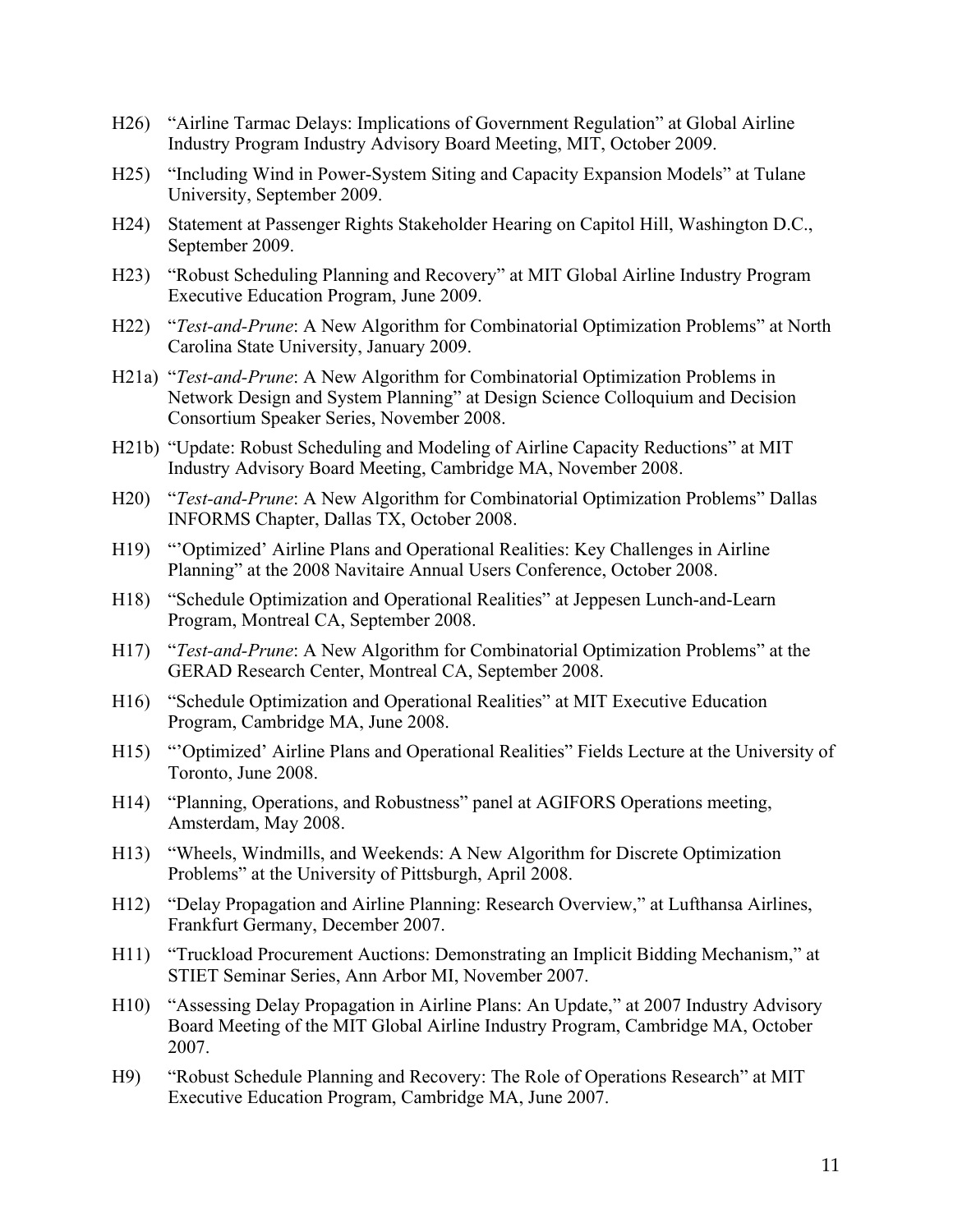- H8) "Resident Scheduling and Medical Decision Making," with Dr. Joseph Norman, at University of Michigan Medical School Residency Seminar Series, June 2007.
- H7) "Using Mathematical Programming to Make VCG Auctions Tractable: Truckload Procurement," at the University of Illinois Urbana-Champaign, March 2007.
- H6) "Assessing Delay Propagation in Airline Plans" at 2006 Industry Advisory Board Meeting of the MIT Global Airline Industry Program, Cambridge MA, October 2006.
- H5) "Using Mathematical Programming to Make VCG Auctions Tractable" at the University of Michigan Toyota AI Seminar Series, October 2006.
- H4) "Incorporating Reliability, Responsiveness, and Realism in Production Planning and Sequencing" at Intelligent Maintenance Decision-Making Workshop: Needs, Practices and Solutions, Dearborn MI, May 2006.
- H3) "Modeling Complex Systems to Ensure Implementable Solutions: Imbedding Complexity in the Variable Definition" at the University of Colorado, December 2005.
- H2) "Modeling Complex Systems to Ensure Implementable Solutions: Imbedding Complexity in the Variable Definition" at Northwestern University, Evanston IL, November 2005.
- H1) "Composite Variable Models for Large Transportation and Logistics Problems" at the University of Michigan, the University of Chicago, Princeton University, Cornell University, the University of Maryland, and the University of Cincinnati, 2002.

#### **Non-Refereed Conference Presentations**

(Not up to date)

- ITK) SHS Orlando, ISERC Nashville, INFORMS Nashville
- I52a) J. Castaing (presenter), A. Cohn, "Patient Scheduling under Uncertainty and Resource Constraints." INFORMS Annual Meeting, November 2014, San Francisco CA.
- I52b) P. Mayoros\* (presenter), A. Cohn, "Block Scheduling for a Pediatric Residency Program." INFORMS Annual Meeting, November 2014, San Francisco CA.
- I52c) W. Pozehl (presenter), A. Cohn, "Block Scheduling for a Surgical Residency Program." INFORMS Annual Meeting, November 2014, San Francisco CA.
- I52d) Y. Hong (presenter), A. Cohn, "Shift Scheduling in Pediatric Emergency Medicine." INFORMS Annual Meeting, November 2014, San Francisco CA.
- I52e) B. Lemay (presenter), A. Cohn, "Coordination of Surgical Blocks and Ambulatory Clinics at a Large Teaching Hospital." INFORMS Annual Meeting, November 2014, San Francisco CA.
- I52f) S. Bach (presenter), A. Cohn, "Reducing Patient Delays in Outpatient Infusion Centers." INFORMS Annual Meeting, November 2014, San Francisco CA.
- I52g) J. Fleming (presenter), A. Cohn, "Improving Patient Access for an Outpatient Endocrinology Clinic." INFORMS Annual Meeting, November 2014, San Francisco CA.
- I52h) D. Hazlett (presenter), A. Cohn, "Using Optimization-Based Techniques to Reduce the Supply of Surgical Instruments." INFORMS Annual Meeting, November 2014, San Francisco CA.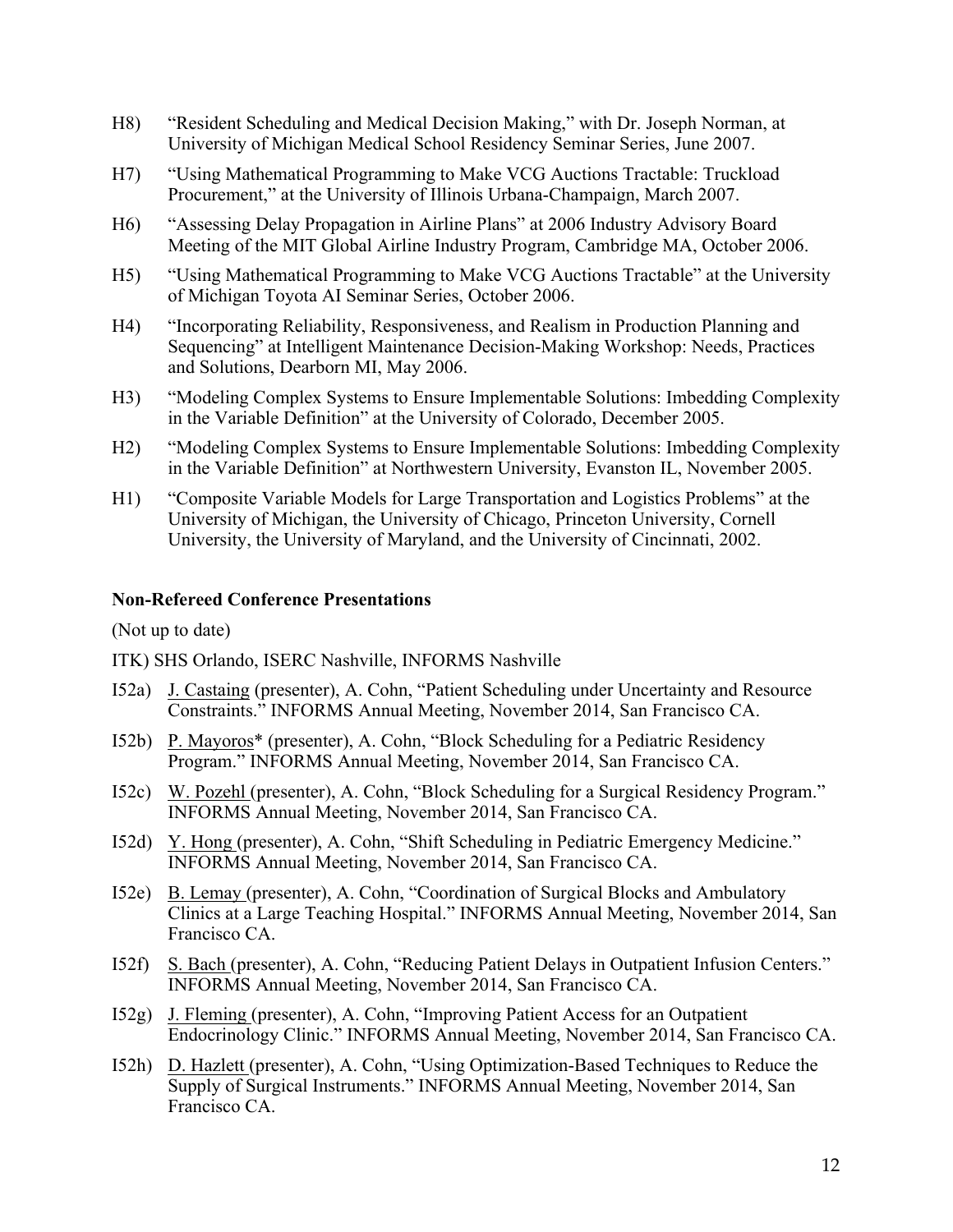- I52i) Y. Shi (presenter), A. Cohn, "Crash Test Scheduling for Vehicle Safety Assessment." INFORMS Annual Meeting, November 2014, San Francisco CA.
- I52j) Y. Hong (presenter), A. Cohn, "A Time-Constrained Vehicle Routing Problem with a Heterogeneous Fleet: Algorithms and Analysis." INFORMS Annual Meeting, November 2014, San Francisco CA.
- I52k) B. Lemay (presenter), A. Cohn, "Optimal Download Scheduling for Multi-Satellite, Multi-Ground Station Missions." INFORMS Annual Meeting, November 2014, San Francisco CA.
- I52l) J. Castaing (presenter), A. Cohn, "Optimally Scheduling Satellite Communications under Uncertainty." INFORMS Annual Meeting, November 2014, San Francisco CA.
- I52m) V. Morales and E. Olin\* (presenters), A. Cohn, "Predicting Disposition for Pediatric Asthma Patients." INFORMS Annual Meeting, November 2014, San Francisco CA.
- I52n) B. Lemay (presenter), A. Cohn, "Design and Analysis of a Large-Scale Database for Assessing Weather Impact on Passenger Aviation." INFORMS Annual Meeting, November 2014, San Francisco CA.
- I51a) P. Mayoros\* (presenter), A. Cohn, Z. VerSchure\*, Y. Hong, J. Wang\*, W. Pozehl, E. O'Brien, and J. Shin, "Block Scheduling for a Pediatric Residency Program." INFORMS Regional Conference, October 2014, Lansing MI*.*
- I51b) W. Pozehl (presenter), A. Cohn, N. Janes\*, Y. Zhang\*, R. Reddy, and J. Davis, "Block Scheduling for a Surgical Residency Program." INFORMS Regional Conference, October 2014, Lansing MI*.*
- I51c) Y. Hong (presenter), A. Cohn, TK, "TK." INFORMS Regional Conference, October 2014, Lansing MI*.*
- I50) J.Castaing, A. Cohn, and W. Cutler. "Optimal Download Scheduling for Satellite Missions." 28th Annual AIAA/USA Conference on Small Satellites, August 2014, Utah.
- I49) A. Cohn, "Implementing a Residency Scheduling Program at the University of Michigan Pediatric Emergency Department," IFORS July 2014, Barcelona.
- 148g) Y.C. Hong, E. Perelstein, A. Cohn, I. Mukherjee\*, and J. Zank. "Using Integer Programming to Improve the Scheduling of Medical Residents," ISERC June 2014, Montreal Canada.
- 148f) J. East, L. An, A. Cohn, M. Daskin, J. Kellenberg, and A. Rochford. "Using IE/OR Techniques to Improve the Enrolling of Volunteers in Clinical Trials," ISERC June 2014, Montreal Canada.
- 148e) R. Chen\*, A. Cohn, M. Daskin, A. Obi, A. Perlmutter\*, W. Pozehl, R. and Reddy, F. Seagull. "Using Computerized Simulation to Improve the Assigning of Surgical Residents to Training Opportunities," ISERC June 2014, Montreal Canada.
- 148d) S. Bach, J. Castaing, A. Cohn, B. Denton, C. Friese, A. Heiney, S. Potiris, and L. Salamin. "Scheduling and Patient Flow in an Outpatient Chemotherapy Infusion Center," ISERC June 2014, Montreal Canada.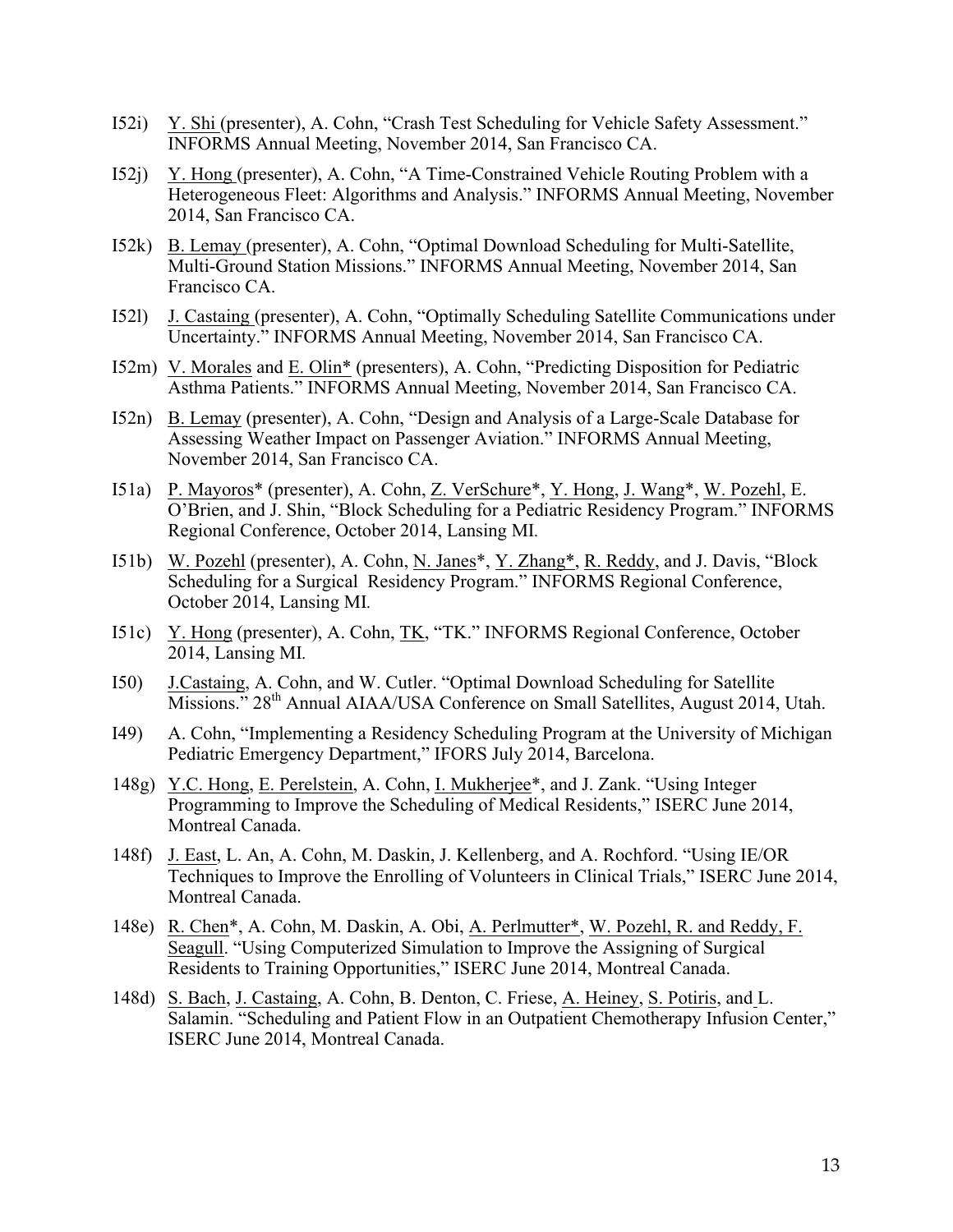- 148c) V. Morales, J. Card, A. Cator, A. Cohn, J. East, and M. Macy. "Reducing Length of Stay for Pediatric Asthma Patients Visiting the Emergency Department," ISERC June 2014, Montreal Canada.
- 148b) B. Lemay, J. Castaing, A. Cohn, and J. Cutler. "Optimal Download Scheduling for Satellite Missions," ISERC June 2014, Montreal Canada.
- 148a) A. Cohn, S. Levin, M. Mayorga, M. Carter, and M. Daskin. "Emerging Research Trends in Healthcare – A Panel Discussion," ISERC June 2014, Montreal Canada.
- 147) *TK ISA Panel discussion*
- 146a) Y.C. Hong, A. Cohn, M. Long, E. Perelstein, and A. Rose\*."Effective Ways to Generate Multiple Solutions for Medical Resident Scheduling," INFORMS Annual Meeting October 2013, Minneapolis Minnesota.
- 146b) J. Card, E. Burns\*, A. Cator, A. Cohn, J. East, N. Eisert, and M. Macy. "Mathematical Modeling of Pediatric Patients," INFORMS Annual Meeting October 2013, Minneapolis Minnesota.
- 146c) J. Castaing, A. Cohn, and J. Cutler. "Optimally Scheduling Satellite Communications with Energy and Data Dynamics Under Uncertainty," INFORMS Annual Meeting October 2013, Minneapolis Minnesota.
- 146d) J. Castaing, A. Cohn, and I. Mukherjee\*. "Reducing Airport Gate Blockage in Passenger Aviation: Models and Analysis," INFORMS Annual Meeting October 2013, Minneapolis Minnesota.
- 146e) Y. Shi, A. Cohn, M. Epelman, E. Klampfl, and D. Reich. "Scheduling More Crash Tests on Fewer Vehicles," INFORMS Annual Meeting October 2013, Minneapolis Minnesota.
- 146f) W. Pozehl\*, R. Chen\*, J. Chung, A. Cohn, M. Daskin, A. Obi, R. Reddy, and J. Seagull. "Scheduling Residents to Achieve Adequate Training on Procedures with Random Occurences," INFORMS Annual Meeting October 2013, Minneapolis Minnesota.
- 146g) K. Schumacher, R. Chen, and A. Cohn. "Transmission Expansion with Demand and Contingency Uncertainty and Transmission Switching," INFORMS Annual Meeting October 2013, Minneapolis Minnesota.
- 146h) S. Potiris, J. Castaing, A. Cohn, B. Denton, C. Friese, and A. Heiney. "Stochastic Programming to Improve Service Quality in an Outpatient Infusion Center," INFORMS Annual Meeting October 2013, Minneapolis Minnesota.
- 146i) G. Tam\* and A. Cohn. "Weather and Operational Performance." INFORMS Annual Meeting October 2013, Minneapolis Minnesota.
- I45a) A. Cohn, R. Chen\*, R. Reddy, M. Daskin, and A. Obi. "Training Residents: Reconciling Scheduled Work Hours with Random Opportunities to Perform Rare Procedures," EURO INFORMS July 2013, Rome, Italy.
- I45b) O. Gusikhin, F. Peng, D. Perner, and A. Cohn. "Heuristics to Minimize Fuel Consumption in Heterogeneous Fleet Vehicle Routing," EURO INFORMS July 2013, Rome, Italy.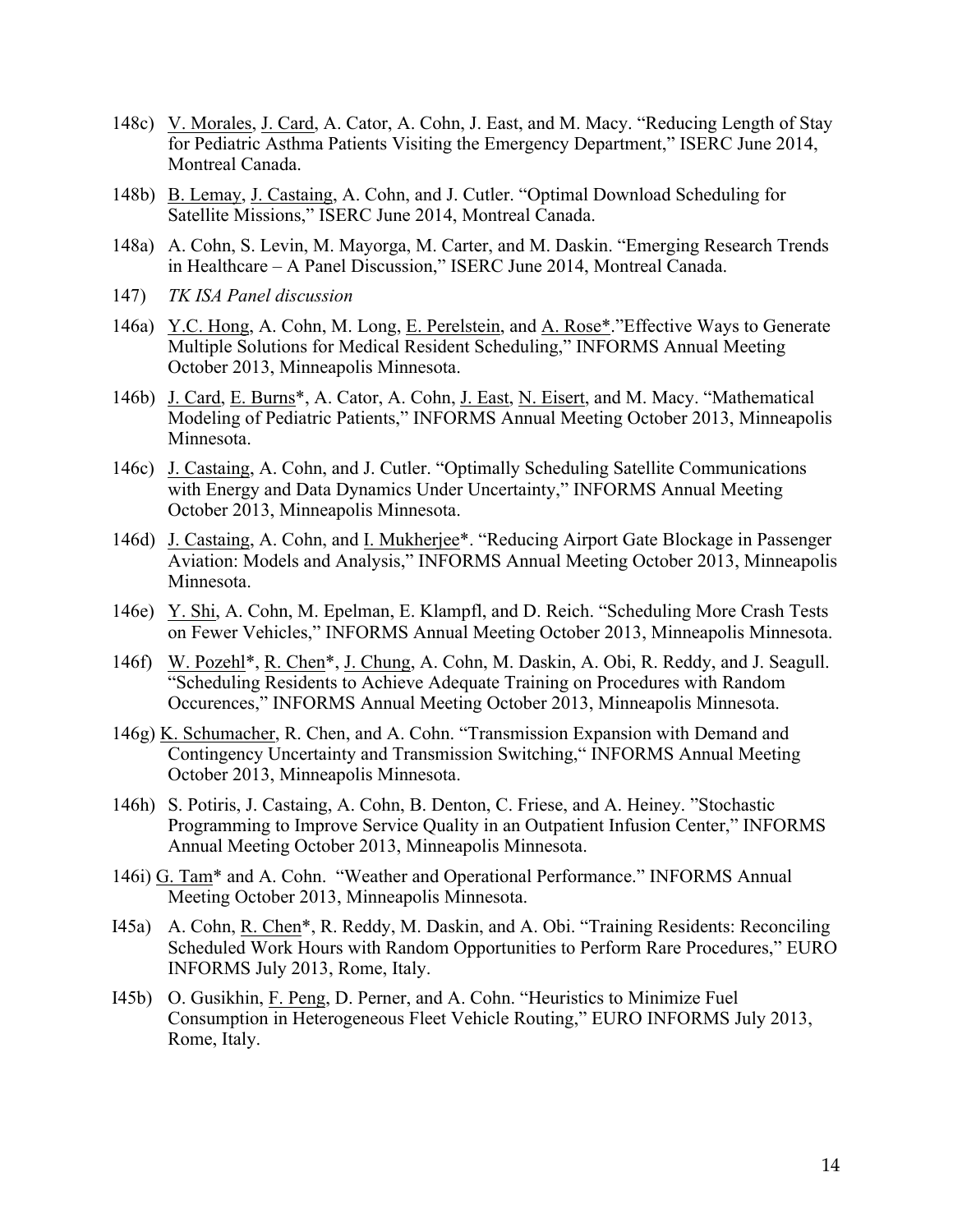- I44d) J. Card, E. Burns\*, A. Cator, A. Cohn, J. East, M. Macy, and T. O'Gara. "Analysis of Treatment Location for Pediatric Asthma Patients," INFORMS Conference on Healthcare June 2013, Chicago, IL.
- I44c) R. Chen\*, J. Chung, A. Cohn, M. Daskin, A. Obi, R. Reddy, and J. Seagull. "Scheduling Residents to Achieve Adequate Training on Procedures with Random Occurrences," INFORMS Conference on Healthcare June 2013, Chicago, IL.
- I44b) S. Potiris, A. Cohn, B. Denton, C. Friese, and A. Heiney. "Using Discrete Event Simulation to Improve Service Quality in an Ambulatory Oncology Infusion Center," INFORMS Conference on Healthcare June 2013, Chicago, IL.
- I44a) Y-C Hong,A. Cohn, M. Long, E. Perelstein, and A. Rose\*. "Using Mathematical Programming to Improve Scheduling for Medical Residents," INFORMS Conference on Healthcare June 2013, Chicago, IL.
- I43) A. Cohn. "Shadowing: The Importance of Observation when Applying Systems Engineering to Improve Healthcare Delivery," ISA May 2013, Kansas City, MO.
- I42d) I. Mukherjee\*, A. Cohn, L. Hurwitz, J. Muller, A. Nguyen, and J. Castaing. "Reducing Airport Gate Blockage in Aviation: Models and Analyis," ISERC May 2013, San Juan PR.
- I42b) E. Burns\*, A. Cohn, M. Macy, A. Cator, J. East, and T. O'Gara\*. "Analysis of Pediatric Asthma Patient Flows through the Emergency Department," ISERC May 2013, San Juan PR.
- I42a) J. Castaing, A. Cohn, J. Cutler, S. Spangelo, and K. Gilson. "Optimally Scheduling Satellite Communications with Energy and Data Dynamics," ISERC May 2013, San Juan PR.
- I41) A. Cohn. "Panel: Teaching Healthcare Operations Management," POMS May 2013, Denver CO.
- I40) *PHOENIX INFORMS TK*
- 139) *PHOENIX AGIFORS TK*
- 138) **Obi AT, Chung J, Sun S, Chen Z, Gulati A, Xu X, Lin W, Daskin MS, Cohn AEM, Reddy RM. Achieving ACGME Compliance in Training Qualified Cardiothoracic Transplant Surgeons: A Simulation-based Feasibility Assessment. Presented at the 2013 Clinical Congress, Chicago, IL, October 2, 2012.**
- **137) Obi AT, Chung J, Sun S, Chen Z, Gulati A, Xu X, Lin W, Daskin MS, Cohn AEM, Reddy RM. Training UNOS Certified Cardiothoracic Transplant Surgeons within the ACGME Work Hour**  Regulations. Presented at The Michigan Chapter of the American College of Surgeons 59<sup>th</sup> **Annual Meeting; May 16-18, 2012; Traverse City, MI (Education Award Winner)**
- 136) J. Chung, A. T. Obi, S. Sun\*, Z. Chen\*, A. Gulati, X. Xu\*, M.S. Daskin, A. Cohn, and R. Reddy. "Feasibility of Training UNOS-Certified Cardiothoracic Transplant Surgeons within ACGME Work Hour Regulations," 24<sup>th</sup> Annual Moses Gunn Research Conference April 2012, Ann Arbor MI.
- I35d) M. Lapp, A. Cohn, and S. Shebalov. "Short-Term Airline Maintenance Planning and Recovery," INFORMS November 2011, Charlotte NC.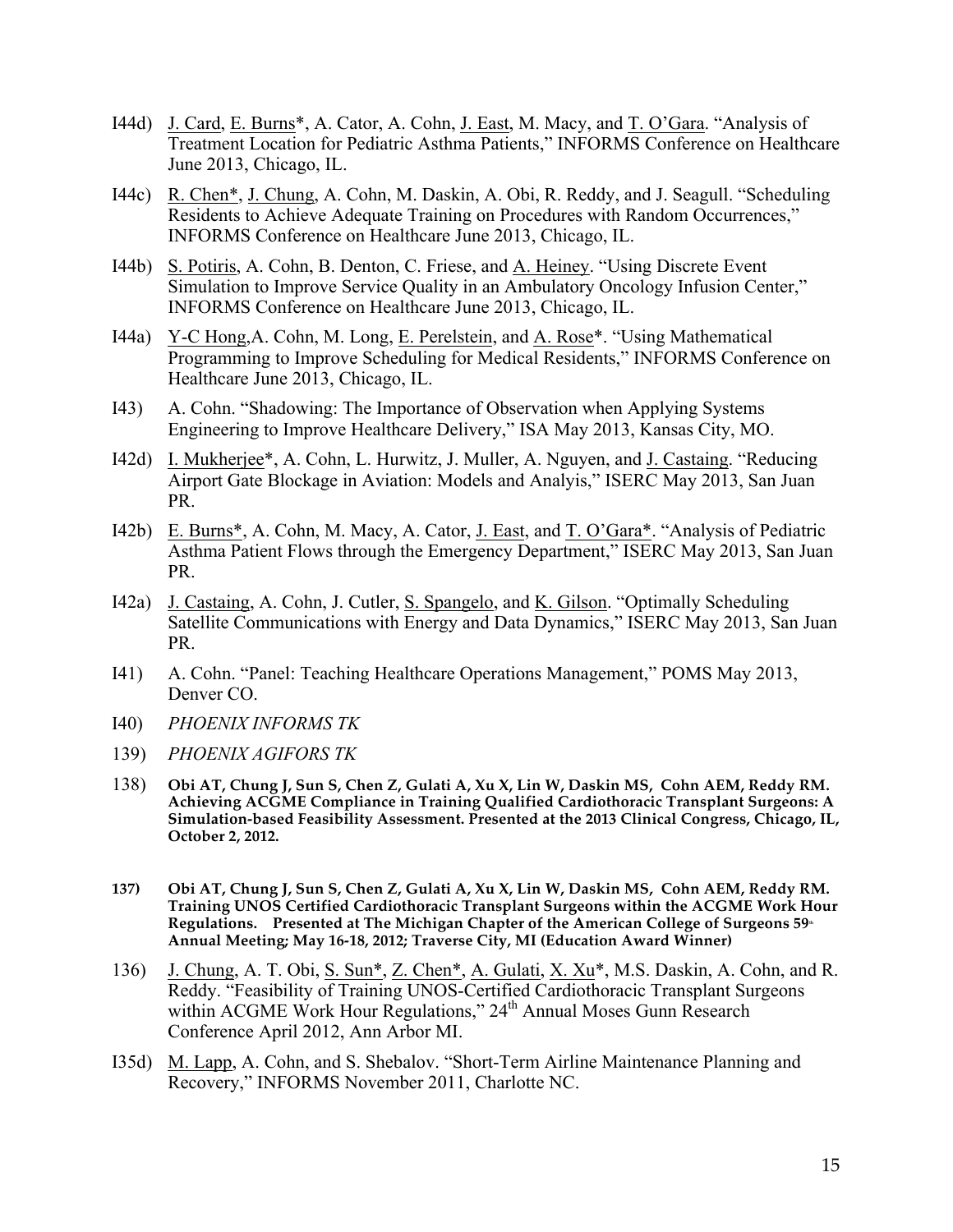- I35c) A. Barlatt, J. Batey, A. Cohn, R. Davidson, Y. Fradkin, and O. Gusikhin. "Integrated Planning and Scheduling in a Complex Automotive Manufacturing Environment," INFORMS November 2011, Charlotte NC. [Finalist for the Wagner Prize.]
- I35b) K. Schumacher, R.L. Chen, and A. Cohn. "Determining Network Arc Capacities when Node Supplies and Demands are Uncertain," INFORMS November 2011, Charlotte NC.
- I35a) R.L. Chen, A. Cohn, and A. Pinar. "An Implicit Optimization Approach for Survivable Network Design," INFORMS November 2011, Charlotte NC.
- I34) A. Cohn and R. Chen\*. "The Passenger Bill of Rights: How New Regulatory Policy Has Impacted Delay," ISA May 2011, Pittsburgh PA.
- I33a) A. Cohn, P. Belobaba, and G. Skaltsas. "Planned and Actual Performance of an Airline Schedule," INFORMS November 2010, Austin TX.
- I33b) L. McCarty, A. Cohn, and D. Viswanath. "Pre-emptive Re-Routing of Airline Passengers Under Uncertain Delays," INFORMS November 2010, Austin TX.
- I33c) R.L. Chen, D. Callaway, and A. Cohn. "Wind Farm Network Design," INFORMS November 2010, Austin TX.
- I32) O. Gusikhin, P. MacNeille, and A. Cohn. "Vehicle Routing to Minimize Mixed Fleet Fuel Consumption and Environmental Impact," ICINCO June 2010, Madera Portugal.
- I31) A. Cohn and M. Lapp. "Robust Planning and Recovery in Passenger Aviation," AGIFORS May 2010, Brisbane Australia.
- I30) K. Kontoyiannakis\*, E. Serrano\*, K. Tse\*, M. Lapp, and A. Cohn. "A Simulation Framework to Evaluate Airport Gate Allocation Policies Under Extreme Delay Conditions," Winter Simulation Conference December 2009, Austin TX.
- I29a) A. Cohn, L. McCarty, and D. Viswanath. "Re-Booking Disrupted Airline Passengers While Uncertainty Still Remains," INFORMS October 2009, San Diego CA.
- I29b) D. Callaway, R. Chen, and A. Cohn. "Including Wind in Power System Siting and Capacity Expansion Models," INFORMS October 2009, San Diego CA.
- I29c) D. Callaway, R. Chen, and A. Cohn. "Test-and-Prune: Designing Wind Farms with Probabilistic Constraints," INFORMS October 2009, San Diego CA.
- I28a) A. Cohn, M. Lapp, J. Ibarra, and A. Heinold. "Building Lines of Flight for Improved Maintenance Robustness," CORS June 2009, Toronto Canada.
- I28b) K. Kontoyiannakis\*, E. Serrano\*, K. Tse\*, M. Lapp, and A. Cohn. "Novel Methods for Reducing Passenger On-Aircraft Ground Delays," CORS June 2009, Toronto Canada.
- I27) M. Lapp, S. AhmadBeygi, A. Cohn, and O. Tsimhoni. "A Recursion-Based Approach to Simulating Airline Schedule Robustness," Winter Simulation December 2008, Miami, FL.
- I26a) R. Chen, D. Callway, and A. Cohn. "A Power System Planning Model with Intermittent Wind Resources," INFORMS 2008, Washington DC.
- I26b) A. Barlatt, A. Cohn, C. Morford, Y. Fradkin, and O. Gusikhin. "Algorithms for Leveraging a Flexible Workforce in Automotive Planning," INFORMS October 2008, Washington DC.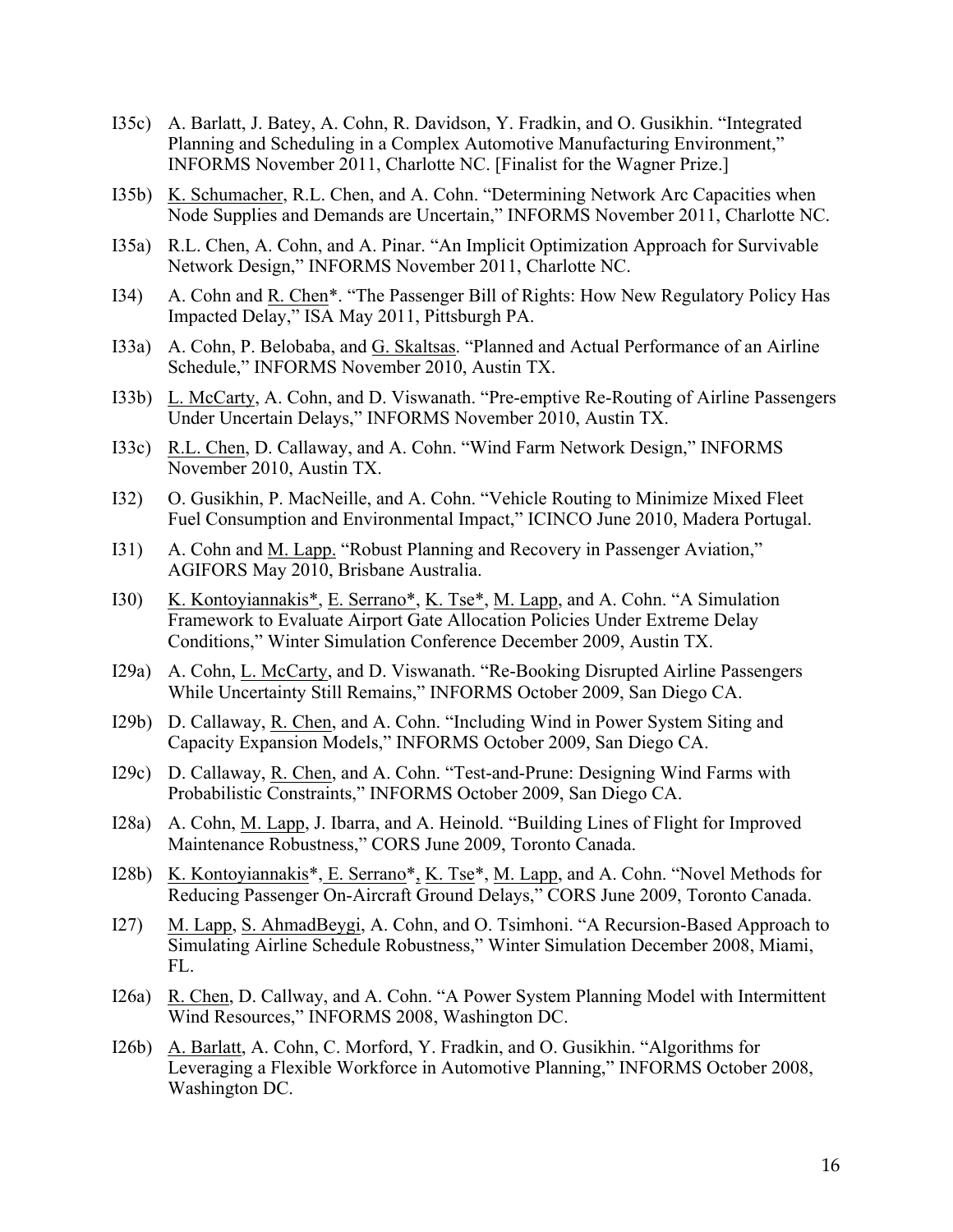- I26c) R. Chen, S. AhmadBeygi, D. Beil, A. Cohn, and A. Sinha. "An Implicit Bidding Mechanism for Combinatorial Auctions – A Truckload Procurement Example," INFORMS October 2008, Washington DC.
- I26d) A. Cohn. "Industry Studies and Healthcare Scheduling," INFORMS October 2008, Washington DC.
- I26e) A. Cohn and P. Belobaba. "Industry Studies and Robustness in Airline Planning," INFORMS October 2008, Washington DC.
- I26f) S. AhmadBeygi, D. Beil, R. Chen, A. Cohn, and A. Sinha. "Solving Stochastic Combinatorial Truckload Procurement Auctions Under Uncertainty," INFORMS October 2008, Washington DC.
- I26g) A. Cohn, A. Barlatt, D. Callaway, R. Chen, and O. Gusikhin. "*Test-and-Prune*: A Parallelized Algorithm for Solving Bi-Level Optimization Problems," INFORMS October 2008, Washington DC.
- I26h) S. AhmadBeygi, A. Cohn, and M.Lapp. "An Empirical Analysis of Delay Propagation in the Airline Plans," INFORMS October 2008, Washington DC.
- I25a) A. Cohn. "Modeling the Impact of Eliminating Service to Regional Airports," AGIFORS Annual Symposium September 2008, Montreal Canada.
- I25b) S. AhmadBeygi, A. Cohn, and M. Lapp. "Decreasing Airline Delay Propagation By Re-Allocating Scheduled Slack," AGIFORS Annual Symposium September 2008, Montreal Canada. This was a presentation of Dr. AhmadBeygi's dissertation, which was awarded second place in the Anna Valicek competition.
- I24) S. AhmadBeygi, P. Belobaba, A. Cohn, and M. Lapp. "Achieving Robustness Without Increasing Cost: A New Planning Tool for Passenger Aviation," Sloan Industry Studies Program Annual Meeting June 2008, Boston MA.
- I23) A. Cohn. "Constructing Pareto-Optimal Residency Call Schedules," BMIC June 2008, Orlando FL.
- I22) A. Cohn, A. Barlatt, and O. Gusikhin. "A Hybrid Approach for Solving Shift-Selection and Task-Sequencing Problems," CP-AI-OR May 2008, Paris, France.
- I21a) A. Barlatt and A. Cohn. "A 'Divide-and-Conquer' Approach to High- and Low- Level Resource Planning," INFORMS November 2007, Seattle WA.
- I21b) A. Cohn and J. Norman. "Constructing On-Call Schedules for Medical Residents," INFORMS November 2007, Seattle WA.
- I21c) S. AhmadBeygi, P. Belobaba, and A. Cohn. "Metrics and Measures of Robustness in Airlines Schedules," INFORMS November 2007, Seattle WA.
- I21d) S. AhmadBeygi, D, Beil, R. Chen, A. Cohn, and A. Sinha. "Solving Single-Round, Fully-Enumerated Combinatorial Truckload Procurement Auctions to Optimality," INFORMS November 2007, Seattle WA.
- I21e) S. AhmadBeygi, D. Beil, R. Chen, A. Cohn, and A. Sinha. "Stochastic Combinatorial Truckload Procurement Auctions," INFORMS November 2007, Seattle WA.
- I21f) A. Barlatt and A. Cohn. "Labor Allocation in Automotive Planning: Leveraging a Flexible Workforce," INFORMS November 2007, Seattle WA.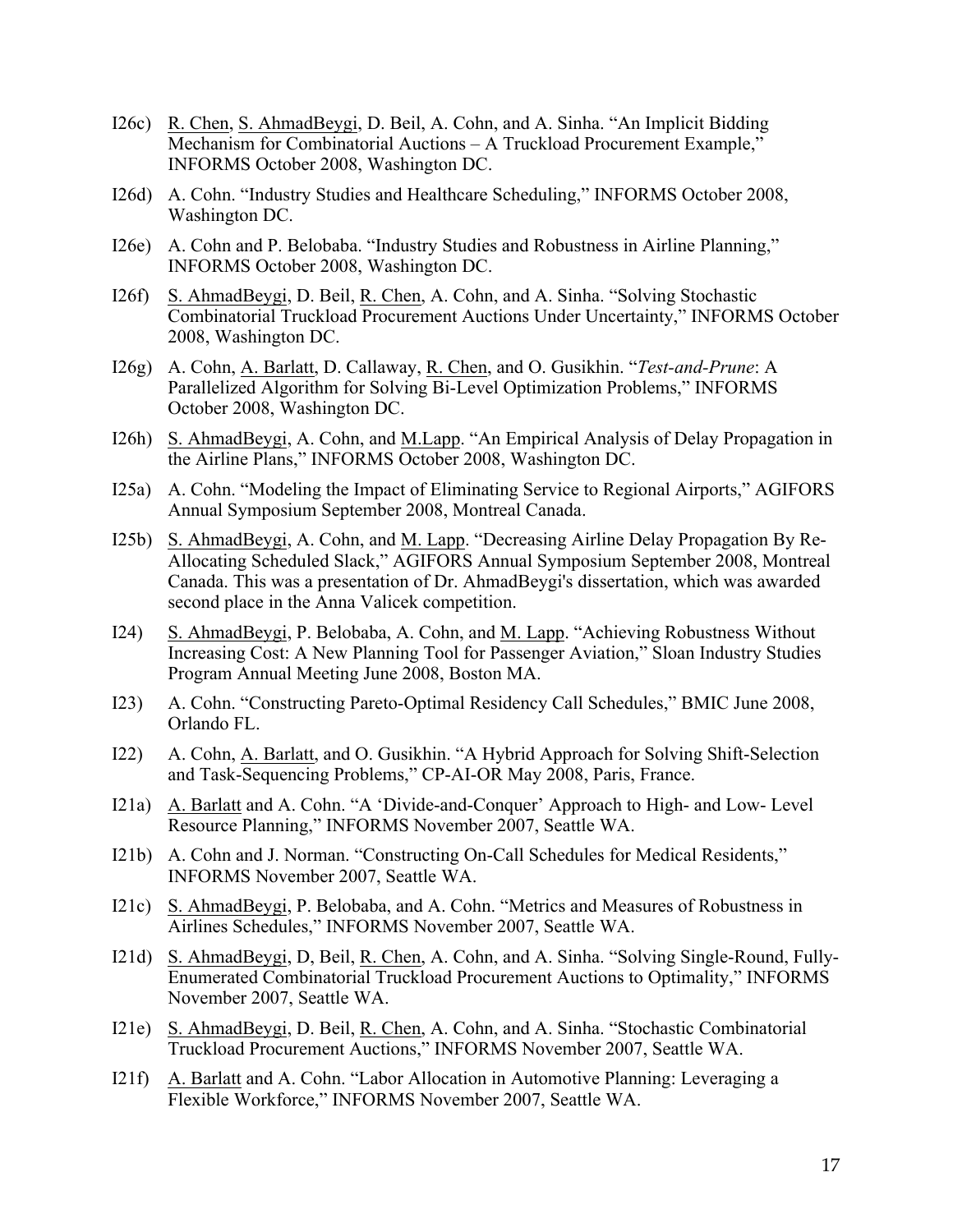- I21g) A. Cohn (panelist). "Robust Schedule Planning and Recovery: Current Research and Future Challenges," INFORMS November 2007, Seattle WA.
- I20) A. Cohn, Shervin AhmadBeygi, and M. Weir\*. "Using Integer Programming and Dual-Based Potentials to Generate Crew Pairings," AGIFORS August 2007, Seattle WA.
- I19a) S. AhmadBeygi, D. Beil, R. Chen, A. Cohn, and A. Sinha. "An Implicit Bidding Mechanism for Combinatorial Auctions," INFORMS Mid-Western Conference August 2007, Evanston IL.
- I19b) A. Barlatt, A. Cohn, M. Luppino<sup>\*</sup>, and <u>T. Zhou</u><sup>\*</sup>. "A Parallel Algorithm for Solving Resource Allocation and Scheduling Problems," INFORMS Mid-Western Conference August 2007, Evanston IL.
- I19c) S. AhmadBeygi, P. Belobaba, and A. Cohn. "Measuring and Minimizing Delay Propagation in Passenger Airline Plans," INFORMS Mid-Western Conference August 2007, Evanston IL.
- I18) S. AhmadBeygi, P. Belobaba, A. Cohn, and Y. Guan\*. "Measuring and Minimizing Delay Propagation in Airline Plans," AGIFORS June 2007, Denver CO.
- I17) S. AhmadBeygi, P. Belobaba, A. Cohn, and Y. Guan\*. "Airline Planning to Minimize Delay Propagation," IIE May 2007, Nashville TN.
- I16) A. Barlatt, A. Cohn, Y. Fradkin, and O. Gusikhin. "Using Composite Variable Modeling to Achieve Realism and Tractability in Production Planning," INFORMS May 2007, San Juan PR.
- I15) S. AhmadBeygi, A. Cohn, and M. Lapp."Incorporating Robustness in Passenger Aviation Planning Models," at Sloan Industry Studies Program Annual Meeting April 2007, Cambridge MA.
- I14a) A. Barlatt, A. Cohn, Y. Fradkin, and O. Gusikhin. "A New Modeling Approach for Scheduling Stamping Operations," INFORMS November 2006, Pittsburgh PA.
- I14b) S. AhmadBeygi, P. Belobaba, A. Cohn, and Y. Guan\*. "Assessing Delay Propagation in Airline Plans." INFORMS November 2006, Pittsburgh PA.
- I14c) A. Cohn and S. Root. "Developing Fair and Feasible Schedules for Residents On-Call," INFORMS November 2006, Pittsburgh PA.
- I14d) D. Beil, A. Cohn, and A. Sinha. "Simplified Bidding and Solution Mechanisms for VCG Combinatorial Auctions," INFORMS November 2006, Pittsburgh PA.
- I14e) A. Cohn and S. Root. "Using Composite Variable Modeling to Solve Integrated Freight Transportation Planning Problems," INFORMS November 2006, Pittsburgh PA.
- I13a) A. Cohn and S. Kurnaz. "Incorporating Customer Responsiveness when Solving Blocking Flowshop Scheduling Problems," POMS 2006, Boston MA.
- I13b) A. Barlatt and A. Cohn. "Models and Algorithms for Scheduling in Automotive Stamping Plants," POMS May 2006, Boston MA.
- I12) A. Cohn and S. Root. "Integration of the Load Matching and Routing Problem with Equipment Balancing for Small Package Carrier," Sloan Industry Studies Program Annual Meeting December 2005, Cambridge MA.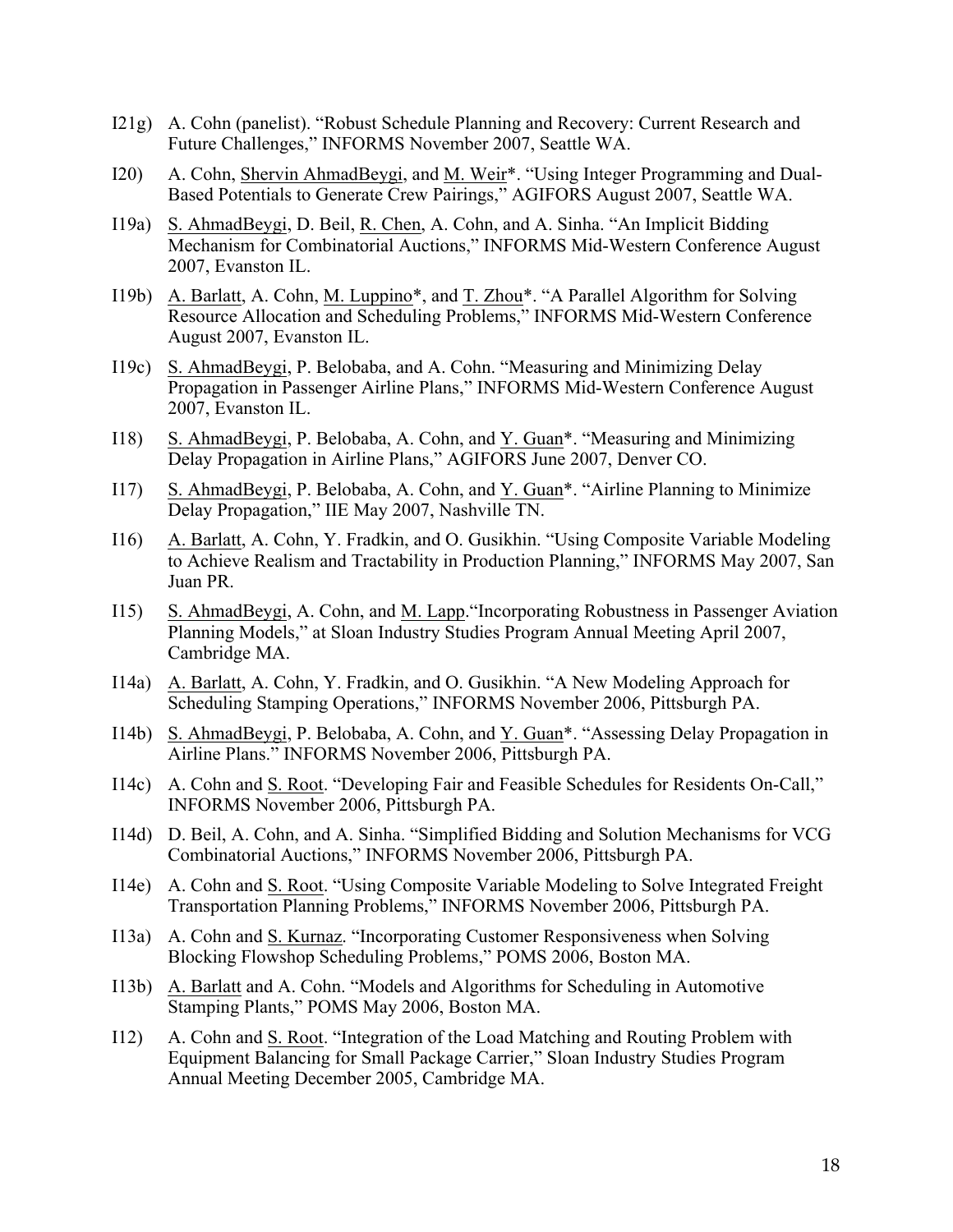- I11a) S. AhmadBeygi and A. Cohn. "Solving Large Crew Pairing Problems for Integrated and Robust Planning," INFORMS November 2005, San Francisco CA.
- I11b) A. Barlatt, A. Cohn, Y. Fradkin, C. Griffen\*, O. Gusikhin, and G. Rossi. "Models and Algorithms for Scheduling in Automotive Stamping Plants." INFORMS November 2005, San Francisco CA.
- I11c) A. Cohn, S. Root, and A. Wang\*. "Integrated Planning for Small Package Carriers," INFORMS November 2005, San Francisco CA.
- I11d) A. Cohn. "Hands-On Teaching of the Optimization Process," INFORMS November 2005, San Francisco CA.
- I10a) A. Cohn and S. Root. "Integrated Load Matching and Equipment Balancing for Express Package Network," IIE May 2005, Atlanta GA.
- I10b) A. Cohn, Y. Koren, and S. Kurnaz. "A Framework for Evaluating Production Policies to Improve Customer Responsiveness," IIE May 2005, Atlanta GA.
- I10c) S. AhmadBeygi and A. Cohn. "An Optimization Approach to Solving the Airline Crew Pairing Problem," IIE May 2005, Atlanta GA.
- I9a) S. AhmadBeygi and A. Cohn. "An Optimization Approach to Solving the Airline Crew Pairing Problem," INFORMS October 2004, Denver CO.
- I9b) A. Cohn, S. Root, and H. Shoals\*. "Equipment Matching and Balancing for an Express Package Network," INFORMS October 2004, Denver CO.
- I8a) S. AhmadBeygi, A. Cohn, and K. Liu. "Dominance and Indifference in Airline Crew Scheduling," INFORMS 2003, October Atlanta GA.
- I8b) A. Cohn, M. Davey, L. Schkade, A. Siegel\*, and C. Wong\*. "A Network Design Problem in Freight Transportation with Non-Linear, Cross-Arc Costs," INFORMS October 2003, Atlanta GA.
- I7) A. Cohn, Shervin AhmadBeygi, and KoMing Liu. "Dominance and Indifference in Airline Planning Decisions," NEXTOR June 2003, Washington DC.
- I6) A. Cohn, M. Magazine, G. Polak, S. Root, D. Stajninger\*, and R. Tatoris\*. "Printed Circuit Board Manufacturing and Large-Scale Optimization Techniques," M&SOM June 2003, Los Angeles CA.
- I5) C. Barnhart, J. Bong, A. Cohn, K. Howells, and W. Tandiono. "Network Design for Service Parts Logistics." INFORMS November 2001, Miami FL.
- I4) C. Barnhart and A. Cohn. "Improving Crew Scheduling by Incorporating Key Maintenance Routing Decisions," INFORMS November 2000, San Antonio TX.
- I3) C. Barnhart and A. Cohn. "Improving Airline Crew Schedules by Expanding the Solution Space," ISMP August 2000, Atlanta GA.
- I2) A. Cohn, M. Magazine, and G. Polak. "A Column Generation Approach to Product Clustering and Machine Setup in Printed Circuit Board Assembly," INFORMS May 2000, Salt Lake City UT.
- I1) C. Barnhart and A. Cohn. "Improving Crew Scheduling by Incorporating Key Maintenance Routing Decisions," TRISTAN IV June 2001, Azores Portugal.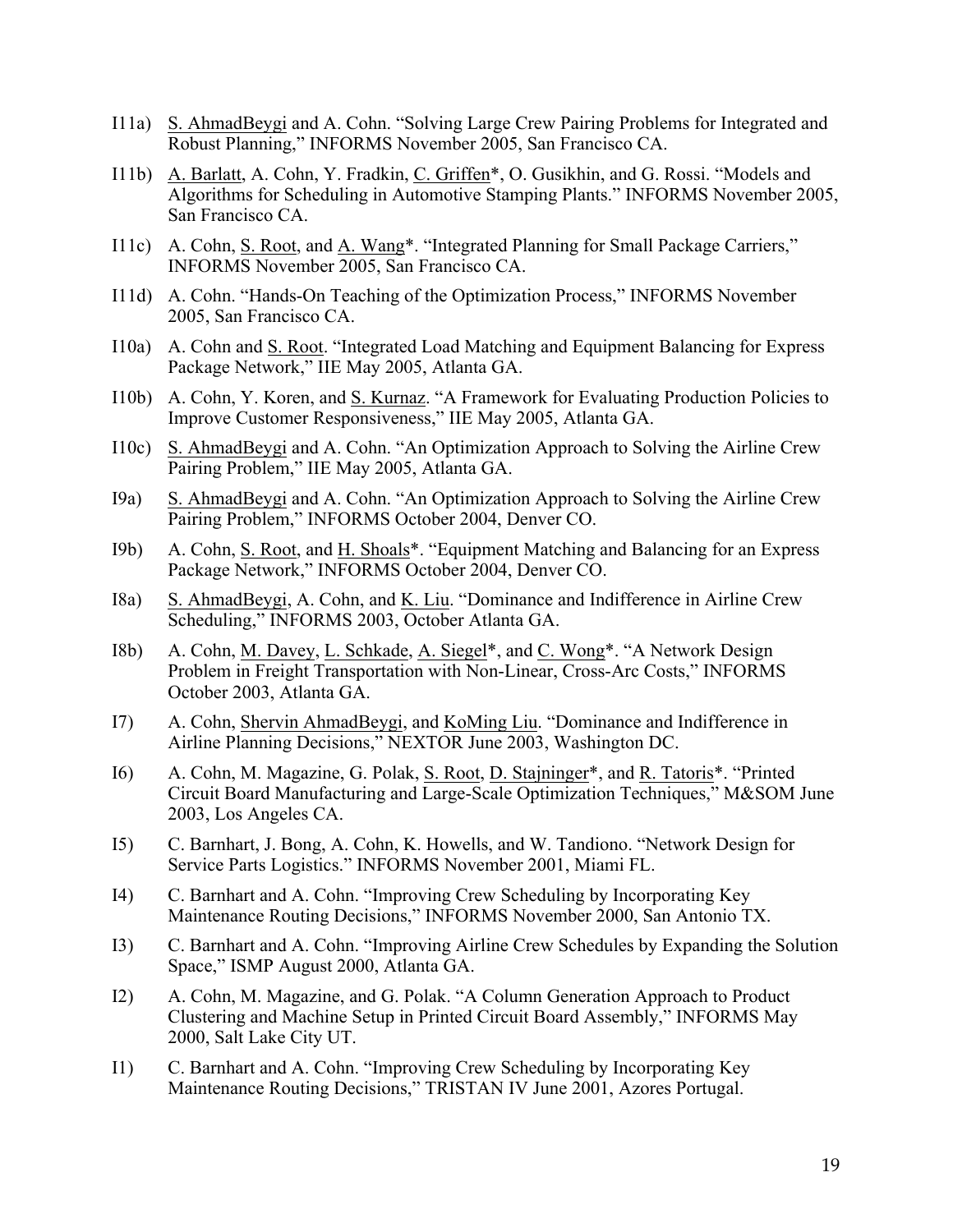#### **Other Presentations**

- J25) Guest speaker, School of Public Health IHI Chapter meeting, October 2015.
- J24) Keynote Speaker, University of Michigan College of Engineering NextProf Workshop, September 2015.
- J23) "Pains and Planes: Using IOE Techniques to Make Healthcare and Aviation Systems Run Better," Amaizin' Blue Preview, University of Michigan, April 2013.
- J22) Plenary speaker, International Finance Women's History Lunch, Detroit MI, March 2013.
- J21) Alpha Pi Mu General Assembly Speaker, University of Michigan, February 2013.
- J20) "The Call to Academia" University of Michigan Future Faculty Workshop panelist, University of Michigan, September 2012.
- J19) SWE End-of-Year Banquet Speaker, University of Michigan, April 2012.
- J18) Alpha Pi Mu General Assembly Speaker, University of Michigan, March 2012.
- J17) Women of Distinction Breakfast, Keynote Speaker, University of Michigan, February 2012.
- J16) International Career Month lecture on healthcare, February 2012, with Jonathan Cohn.
- J15) "An Introduction to CHEPS," UM INFORMS Student Chapter, Ann Arbor MI, September 2011.
- J14) **"**Finding Happiness & Career Success: Advice for Crafting a Fulfilling Academic Path,**"** Panel at Industry Studies Association Professional Development Workshop, Pittsburgh PA, May 2011.
- J13) "Tales from the Tarmac," Back to the Future, University of Michigan College of Engineering Alumnae event, Ann Arbor MI, May 2011.
- J12) Presentation to WISE Residential Program University of Michigan, Ann Arbor MI, March 2011.
- J11a) "Service and Work Family Balance," at INFORMS Doctoral Colloquium, Washington DC, October 2008.
- J11b) "What Kind of Department Do I Want?" at INFORMS Doctoral Colloquium, Washington DC, October 2008.
- J10) "Faculty Talk About Effective Teaching" College of Engineering Panel on Teaching Effectiveness, Ann Arbor MI, March 2008.
- J9) "Service: The Good, the Bad, and the Ugly," at INFORMS Doctoral Colloquium, Seattle WA, November 2007.
- J8) Panelist for Rackham Seminar on Finding an Advisor, Ann Arbor MI, January 2007.
- J7) Panelist for Women in Science and Engineering luncheon, Ann Arbor MI, November 2006.
- J6) Panel on Work/Family Balance at INFORMS Doctoral Colloquium, San Francisco CA, November 2005.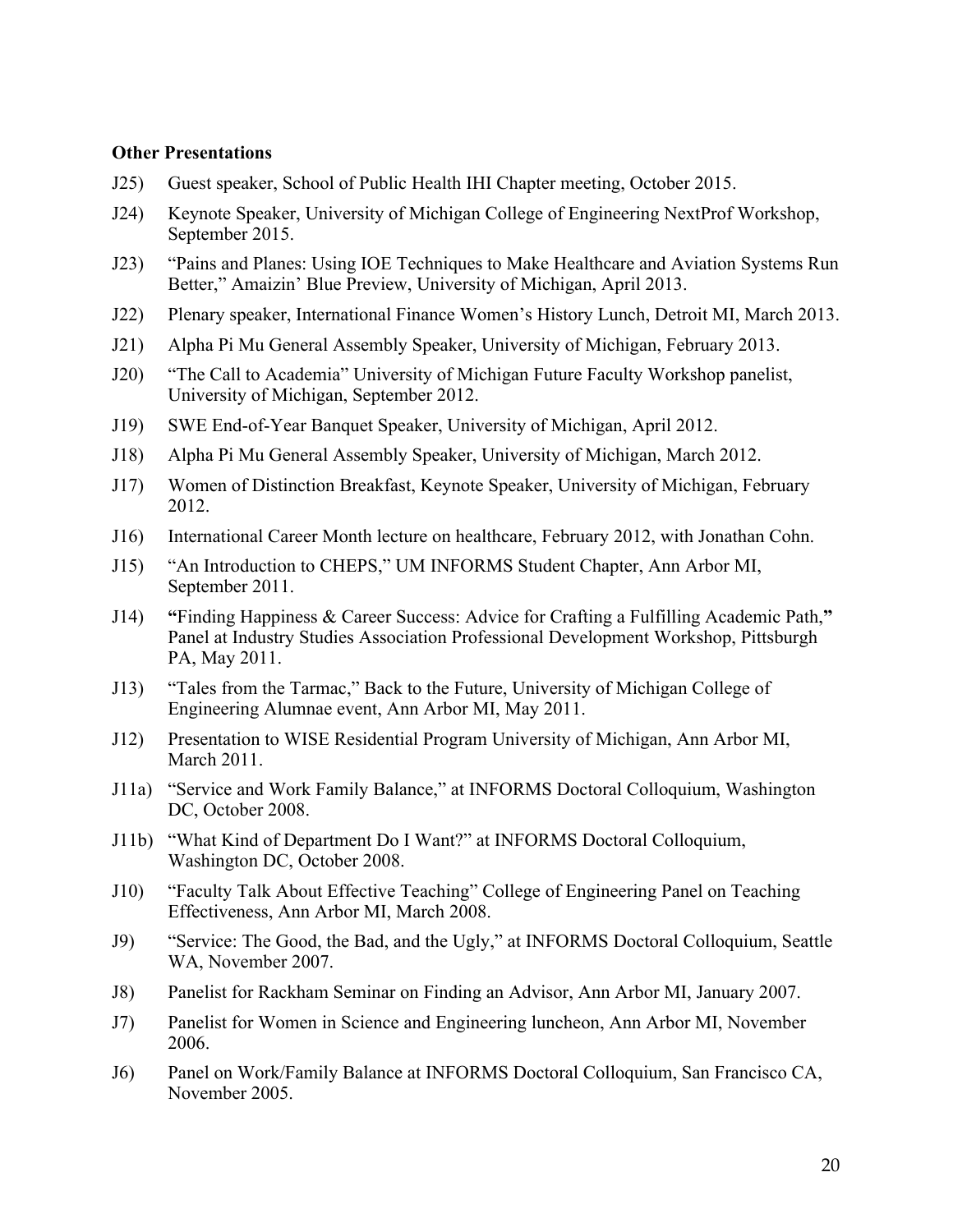- J5) Panelist for Rackham-CRLT Seminar on College Teaching, Ann Arbor MI, May 2004.
- J4) College of Engineering Panel on Mentoring, Ann Arbor MI, November 2003.
- J3) Introductory remarks for Tech Day, Ann Arbor MI, November 2003.
- J2a) "Developing Successful Research Skills by Studying Research Failures: An Alternative Approach to Teaching Optimization Techniques," at INFORMS Teaching Colloquium, Atlanta GA, October 2003.
- J2b) "The Academic Job Search," at INFORMS Doctoral Colloquium, Atlanta GA, October 2003.
- J1a) "Grad School Preparation for a Research Position," ASEE Future Faculty Series, Ann Arbor MI, October 2003.
- J1b) "Teaching at the University of Michigan," ASEE Future Faculty Series, Ann Arbor MI, October 2003.

### **Poster Sessions**

(Not up to date)

- K18) "Block Scheduling for Surgical Residency Programs Using Combinatorial Optimization" with W. Pozehl, R. Reddy, F. Seagull, J. Davis, N. Janes\*, and Y. Zhang\*, MCubed Symposium 2014, Ann Arbor MI, September 2014.
- K17a) "Operating Room and Ambulatory Clinic Scheduling Optimization" with Brian Lemay, Jose Melendez, Elizabeth Olin\*, Billy Pozehl, Suzanne Sullivan, and Yicong Zhang\*, Taubman Institute Annual Symposium, Ann Arbor MI, October 2014.
- K17b) "Improving Patient Flow at the University of Michigan Infusion Center" with Sarah Bach, Jeremy Castaing, Brian Denton, Alon Weizer, and Louise Salamin. Taubman Institute Annual Symposium, Ann Arbor MI, October 2014.
- K17c) "Using IE/OR Techniques to Improve the Enrolling of Volunteers in Clinical Trials" with Joseph East, Mark Daskin, Larry An, and Joan Kellenberg. Taubman Institute Annual Symposium, Ann Arbor MI, October 2014.
- K16a) "Improving UMHS Surgical Instrument Reprocessing and Delivery" with Daniel Hazlett, Nina Scheinberg\*, Jared Kott\*, James Bagian, and Joe Derosier, CHEPS Annual Symposium, Ann Arbor MI, September 2014.
- K15a) "Scheduling Residents in the University of Michigan Pediatric Emergency Department" with Zak VerSchure\*, Ed O'Brien, Young-Chae Hong, Peter Mayoros\*, and Ji Wang\*, University of Michigan Annual Pediatric Research Symposium, Ann Arbor MI, October 2014.
- K15b) "Predictive Modeling and Patient Flow at C.S. Mott Children's Hospital" with Vanessa Morales, Michelle Macy, And Allison Cator, University of Michigan Annual Pediatric Research Symposium, Ann Arbor MI, October 2014.
- K14) "Improving Patient Flow in an Outpatient Infusion Center" with Sarah Bach, Brian Denton, Alon Weizer, and Louise Salamin. Northwestern Health Systems Conference, Chicago IL, September 2014.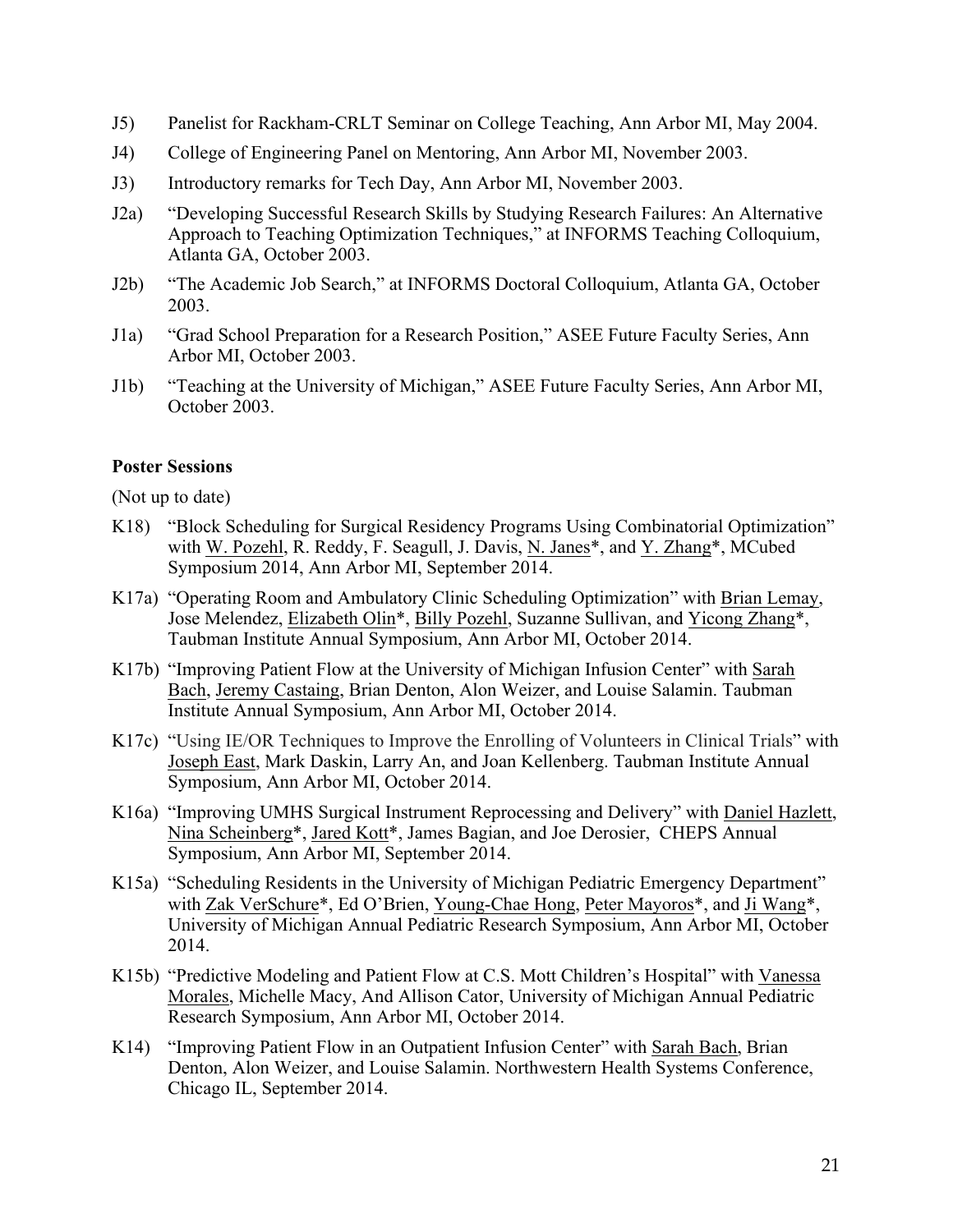- K13a) "Automated Shift Scheduling Improves Schedule Quality for Residents in a Pediatric Emergency Department" with Jennifer Zank, Young-Chae Hong, Elizabeth Perelstein, Ishan Mukherjee\*, and Zachary VerSchure\*, SHS Healthcare Systems Process Improvement Conference, Orlando FL, February 2014.
- K13b) "Improving Patient Flow in an Outpatient Infusion Center" with Jeremy Castaing, Brian Denton, Louise Salamin, Sarah Bach, and Christine Gonzalez\*, SHS Healthcare Systems Process Improvement Conference, Orlando FL, February 2014.
- K13a) "A Simulation-Based Tool to Improve Matching of Fellows to Surgical Training Opportunities" with Rishindra Reddy, Jacob Seagull, Mark Daskin, Andrea Obi, William Pogehl, Ryan Chen\*, and Asher Perlmutter\*, SHS Healthcare Systems Process Improvement Conference, Orlando FL, February 2014.
- K12) "Computer Simulation and Stochastic Programming to Reduce Patient Wait Times in an Outpatient Infusion Center" with Autumn Heiney, Spyros Potiris, Brian Denton, and Christopher Friese, ASCO's Quality Care Symposium, San Diego CA, November 2013.
- K11a) "Optimization-Based Shift Scheduling Improves Schedule Quality for Residents in a Pediatric Emergency Department" with Y. Hong, E. Perelstein, A. Rose\*, and M. Long, Med Ed Day at UMHS, Ann Arbor MI, June 2013.
- K11b) "Feasibility of Training UNOS-Certified Cardiothoracic Transplant Surgeons within ACGME Work Hour Regulations" with J. Chung, A. Obi, S. Sun\*, Z. Chen\*, A. Gulati, X. Xu\*, M. Daskin, and R. Reddy, Med Ed Day at UMHS, Ann Arbor MI, June 2013.
- K11c) "Evaluating the Impact of Scheduling Paradigms on Resident Training for Procedures with Random Occurrences" with R. Chen\*, J. Chung, M. Daskin, H. Fardous, A. Obi, W. Pozehl\*, F. Seagull, and R. Reddy, Med Ed Day at UMHS, Ann Arbor MI, June 2013.
- K10) "Location Matters: Discharge Patterns and Lengths of Stay in the Pediatric Emergency Department and Inpatient Unit" with J. East, A. Cator, J. Card, T. O'Gara\*, E. Burns\*, and M. Macy, Pediatric Academic Societies Annual Meeting, Washington DC, May 2013.
- K9) "Maximizing Rehits for Crash Test Vehicles" with Daniel Reich, Erica Klampf, Ellen Barnes, Yuhui Shi, and Marina Epelman, INFORMS Conference on Business Analytics and Operations Research, San Antonio, TX, April 2013.
- K8) "The Impact of ACGME Work Hours Regulations on Training the Next Generation of Cardiothoracic Transplant Surgeons" with Andrea Obi, Jennifer Chung, Paul Gauger, Mark Daskin, Ryan Chen, and Rishindra Reddy, ACGME Annual Education Conference, Orlando, FL, February 2013.
- K7) "Algorithm for Scheduling Power Generators to Meet N-k Security Requirements when Transmission Switching is Employed" with Kathryn Schumacher (presenter) and Richard Chen, 2012 Graduate Academic Conference, Lansing, MI, April 2012. Recipient of Poster Presentation Award.
- K6) "Evaluating and Analyzing Conflicts between ACGME Restrictions and Adequate Training Opportunities for Transplant Surgery"with Andrea Obi (presenter), Jennifer Chung, Siyuan Sun\*, Wandi Lin, Mark Dasking, Zixiao Chen, Anurag Gulati, Xun Xu, and Rishindra Reddy, at the HFES 2012 Symposium on Human Factors and Ergonomics in Health Care, Baltimore, MD, March 2012.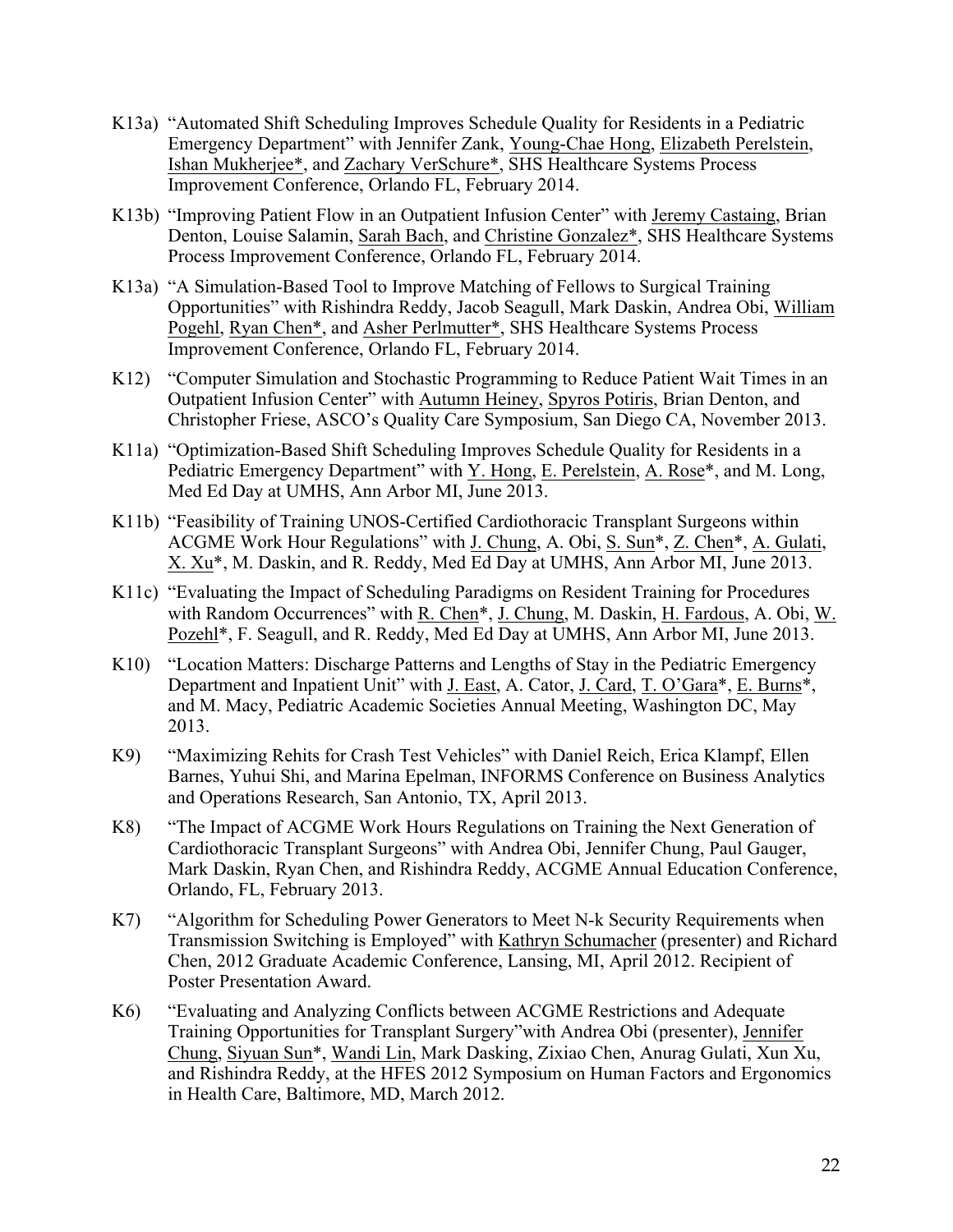- K5c) "Incorporating Heterogeneous Fleets in the Vehicle Routing Problem: Algorithms and Implications," with F. Peng and O. Gusikhin, at INFORMS Annual Meeting, Charlotte NC, November 2011.
- K5b) "Predicting Emergency Department Volume Using Forecasting Methods to Create a "Surge Response" for Non-Crisis Events," with V. Chase, M. Lavieri, and T. Peterson, at INFORMS Annual Meeting, Charlotte NC, November 2011.
- K5a) "Medical Resident Scheduling using Multi-Criteria Optimization Models," with M. Lapp, Y. Jiang\*, S. Sun\*, J. Guo\*, B. Jordan, K. Lu\*, D. O'Connell, and X. Xu\*, at INFORMS Annual Meeting, Charlotte NC, November 2011.
- K4) "Teaching Mathematical Modeling Using Innovative Technology Applications," with M. Lapp, at Research and Scholarship in Engineering Education Poster Session, Ann Arbor MI, October 2009.
- K3) Summary of wind research for NSF WIRES, Barcelona Spain, June 2009.
- K2) Summary of aviation research for Sloan ISA Conference, Chicago IL, May 2009.
- K1) "Simplified Bidding and Solution Structures for Combinatorial Procurement Auctions," with D. Beil, A. Sinha, S. AhmadBeygi, and R. Chen, at NSF Grantees Conference, Knoxville TN, November 2008.

### **FUNDING**

- L42) Co-PI: "Beauty and organization: Insights from integrative design and operations engineering to improve a tool that supports glaucoma patient self-management with individually tailored counseling," led by Paula Anne Newman-Casey, M-Cubed Program, awarded May 2016, \$60,000.
- L41) Co-PI: "MIDAS Transportation Challenge," led by Pascal Van Hentenryck, awarded May, 2016.
- L40) Co-PI: "Test Planning Scheduler Support System" with Marina Epelman, Ford Alliance Program, awarded January 2016, \$93,669.
- L39) Funding for small projects and student support at CHEPS from the Institute for Health Policy and Innovation, Department of Surgery (with James Bagian and Joseph Derosier), Comprehensive Cancer Center, Department of Medical Education, and Department of Endocrinology, University of Michigan, awarded throughout 2015, \$48,470.
- L38) Co-Director: "Enhancing Patient Safety through Cognition & Communication: The "M-Safety Lab"" with Sanjay Saint, AHRQ, awarded September 2015, \$3,953,156.
- L37) Funding from The Seth Bonder Foundation to support fellowships in the IOE Masters Concentration in Healthcare Engineering and Patient Safety, awarded August 2015, \$185,000.
- L36) PI: "Optimal Allocation and Scheduling of Surgical Clinic Rooms and Operating Rooms for the University of Colorado Health System" University of Colorado Health System, awarded March 2015, \$50,000.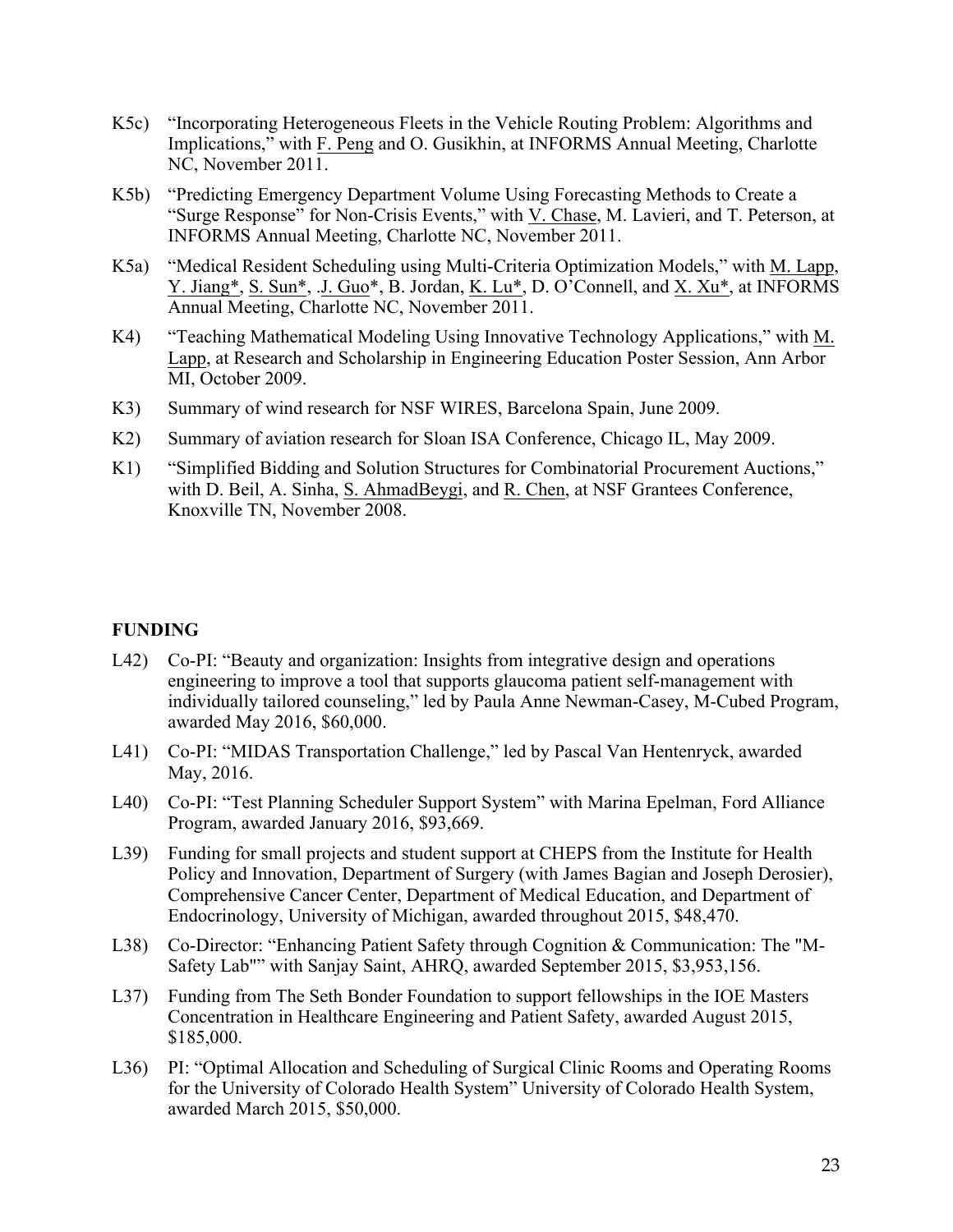- L35) Co-PI: "*Washington DC Health Policy Residential Course*" with Thomas Buchmueller, Transforming Learning for Third Century Quick Wins/Discovery Grant, awarded in January 2015, \$25,660.
- L34) Funding for small projects and student support from Department of Endocrinology, Department of Surgery (with James Bagian and Joseph Derosier), MICHR (with Mark Daskin and Lawrence An), Comprehensive Cancer Center, and Department of Pediatrics, University of Michigan, awarded throughout 2014, \$51, 725.
- L33) PI: "Passenger Aviation Flight Disruption Analysis" Jeppesen awarded November 2014, \$30,000.
- L32) Funding from The Seth Bonder Foundation to support fellowships in the IOE Masters Concentration in Healthcare Engineering and Patient Safety, awarded in September 2014, \$185,000.
- L31) Co-PI: "*Assessing the Impact of Cross-Disciplinary, Project-Focused, Action-Based Immersive Learning Experiences in Healthcare and Engineering*" with Michelle Macy, Center for Research on Learning and Teaching Investigative Student Learning Grant, awarded March 2014, \$8,000.
- L30) PI: "Optimal Allocation and Scheduling of Surgical Clinic Rooms and Operating Rooms for the University of Colorado Health System" University of Colorado Health System, awarded January 2014, \$49,999.
- L29) Funding for small projects and student support at CHEPS from MICHR (with Mark Daskin and Lawrence An), Department of Psychiatry, and Department of Pediatrics, University of Michigan, awarded throughout 2013, \$60,588.
- L28) Funding from The Seth Bonder Foundation to support fellowships in the IOE Masters Concentration in Healthcare Engineering and Patient Safety, awarded in October 2013, \$125,000.
- L27) Co-PI: "Optimized Scheduling for Prototype Test Vehicles" with Marina Epelman, Ford Alliance Program, awarded January 2013, \$198,131.
- L26) Funding from The Seth Bonder Foundation to support fellowships in the IOE Masters Concentration in Healthcare Engineering and Patient Safety, awarded in October 2012, \$100,000.
- L25) Co-PI: "Automated Scheduling for Prototype Test Vehicles" with Marina Epelman , Ford Alliance Program, awarded May 2012, \$39,980.
- L24) Co-PI: "Transformative Advances in DDDAS with Application to Space Weather Monitoring" with Dennis Bernstein, Aaron Ridley, and James Cutler, AFOSR, awarded March 2012, \$316,414.
- L23) PI: "*Cross-Disciplinary Experiential Learning in Healthcare Engineering and Patient Safety*" The Doctors Company Foundation, awarded in March 2012, \$172,500.
- L22) PI: "*Advanced Decision-Making for a Sustainable Healthcare System*" Center Proposal Enhancement Program, awarded March 2012, \$55,000.
- L21) Co-PI: "*Developing a Framework for Hands-On Collaborations between Engineering and Medical Students on Open-Ended Projects*" with Michelle Macy, CRLT Whitaker Stage I, awarded January 2012, \$9,700.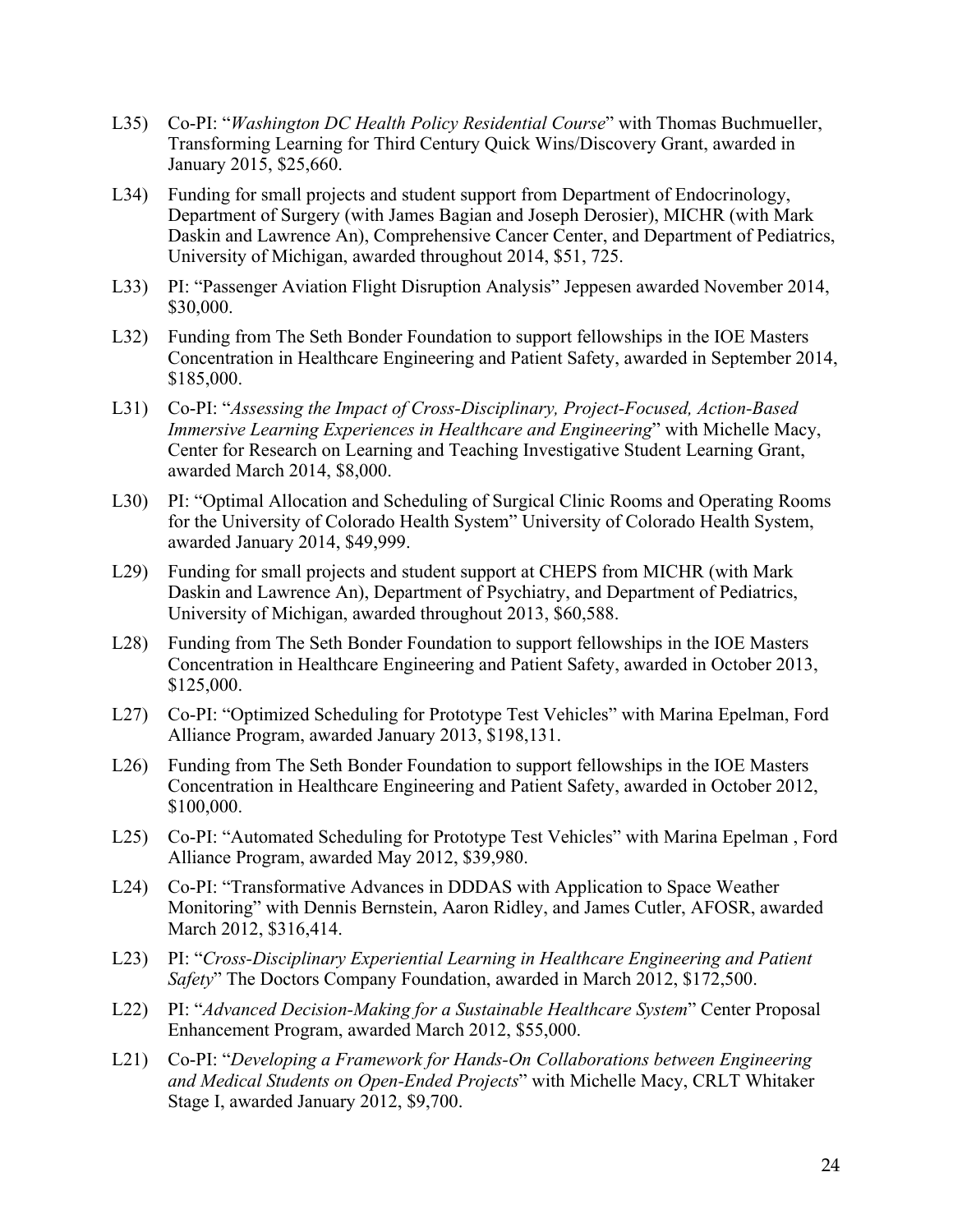- L20) Sabre Industry Gift, awarded December 2011, \$5,000.
- L19) PI: "Assessment of Applicability of Altair Database Management and Optimization Tools for Logistics and Scheduling Problems" Altair Industry Support, awarded February 2011, \$4,820.
- L18) Co-PI: "Robust Capacity-Constrained Scheduling and Data-Based Model Refinement for Enhanced Collision Avoidance in Low-Earth Orbit" with Dennis Bernstein, Aaron Ridley, and James Cutler, NSF, awarded September 2010, \$800,000.
- L17) Co-PI: "Green Fleet Management" with WayLogics and Ilya Kolmanovsky , NSF SBIR, awarded June 2010, \$150,000.
- L16) PI: "*Optimization Processes for Power Systems:* A New Inter-Disciplinary Course Focusing on Renewable Energy" CRLT Fund, awarded April 2010, \$6,000.
- L15) PI: "*Self-Teaching Materials for Large Lecture Courses*" CRLT ISL, awarded March 2009, \$8,000.
- L14) PI: "CIEG: Simplified Bidding and Solution Structures for Combinatorial Procurement Auctions" with Amitabh Sinha and Damian Beil, NSF SEE, awarded June 2008, \$13,000.
- L13) PI: "*Decreasing Airline Delay Propagation: Aligning Planning Processes in the Scheduling Phase with Operational Decision Making in the Recovery Phase*" Sloan Industry Studies Program Site Visit Grant, awarded May 2008, \$5,000.
- L12) PI: "REU: Simplified Bidding and Solution Structures for Combinatorial Procurement Auctions" with Amitabh Sinha and Damian Beil, NSF SEE, awarded January 2008, \$6,000.
- L11) PI: "Parallel Computing Platforms for Automotive Decision-Support Tools" Ford Motor Company Alliance Program, awarded June 2007, \$7,500.
- L10) PI: "REU: Simplified Bidding and Solution Structures for Combinatorial Procurement Auctions" with Amitabh Sinha and Damian Beil, NSF SEE, awarded June 2007, \$12,000.
- L9) PI: "Decision-Support Tools for Developing Cost-Effective Stamping Plans" Ford Motor Company Alliance Program, awarded June 2007, \$20,000.
- L8) PI: "*Robustness in Airline Planning*" Networking Event Grant from the Sloan Industry Studies Program, awarded May 2007, \$6,600.
- L7) PI: "*Robustness in Passenger Airlines*" Seminar Grant from the Sloan Industry Studies Program, awarded February 2007, \$3,850.
- L6) PI: "Simplified Bidding and Solution Structures for Combinatorial Procurement Auctions" with Amitabh Sinha and Damian Beil, NSF SEE, awarded September 2006, \$149,114.
- L5) PI: "*Identifying New Research Opportunities to Address Significant Changes Impacting the Passenger Airline Industry*" Sloan Industry Studies Fellowship, awarded December 2004, \$40,000.
- L4) PI: "*Optimization in Real-Life: Tools for Extending the Classroom Experience to the Real World*" CRLT Faculty Development Fund awarded December 2004 , \$4,495.
- L3) PI: "*Composite Variable Models for Complex Problems in Transportation and Logistics*" Rackham Faculty Development Grant, awarded April 2003, \$4,000.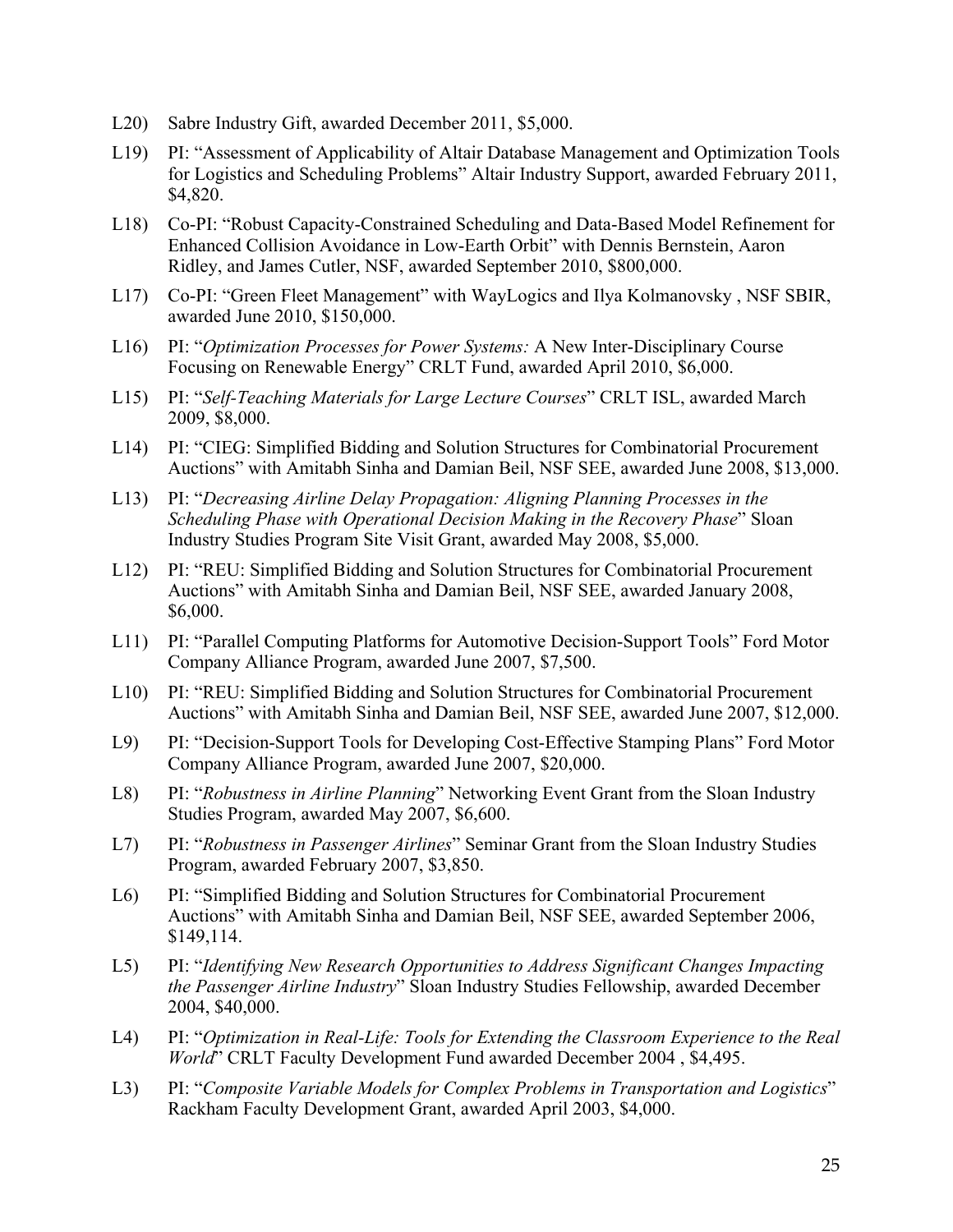- L2) PI: "*Large-Scale Optimization Techniques for Network Design Problems with Non-Linear Cost Functions*" Elizabeth Caroline Crosby Research Fund, awarded April 2003, \$9,700.
- L1) PI: "*Developing Successful Research Skills by Studying Research Failures: An Alternative Approach to Teaching Optimization Techniques*" CRLT Faculty Development Fund, awarded December 2002, \$4,320.

# **AWARDS**

Finalist, INFORMS 2015 Daniel H. Wagner Prize for Excellence in Operations Research Practice, with Marina Epelman, Erica Klampfl, Daniel Reich, and Yuhui Shi.

College of Engineering Service Excellence Award, 2015

Alpha Pi Mu *Professor of the Year* award, 2003, 2004, 2006, 2010, 2012, 2013, 2015, 2016 voted for by students.

MICHR Distinguished Clinical and Translational Research Mentor Award, 2014

University of Michigan Nominee, National CASE Professor of the Year Award, 2014

Jon R. and Beverly Holt Award for Excellence in Teaching, 2005, 2007, 2010, 2012, 2013 awarded by the College of Engineering.

Honorary Member, UM Chapter of Tau Beta Pi, initiated December 2012.

IOE Award for Outstanding Accomplishment 2012.

University of Michigan nominee for Michigan Distinguished Professor of the Year Award 2012.

Finalist, INFORMS 2011 Daniel H. Wagner Prize for Excellence in Operations Research Practice, with Ada Barlatt, Oleg Gusikhin, and Yakov Fradkin.

IIE Operations Research 2010 Teaching Award.

Honorary Member, IOE Chapter of Alpha Pi Mu, initiated April 2010.

Finalist, "Innovations in Student Learning", University-wide competition, 2009, 2010.

Best Technical Presentation, "Using Integer Programming and Dual-Based Potentials to Generate Crew Pairings," AGIFORS Crew Scheduling Meeting, 2007, voted for by meeting attendees.

Phi Sigma Rho *Outstanding Student Group Advisor* award, 2004, awarded by students.

INFORMS Aviation Application Dissertation Prize competition 2003, Honorable Mention, for *Composite Variable Modeling for Large-Scale Problems in Transportation and Logistics*.

# **STUDENTS**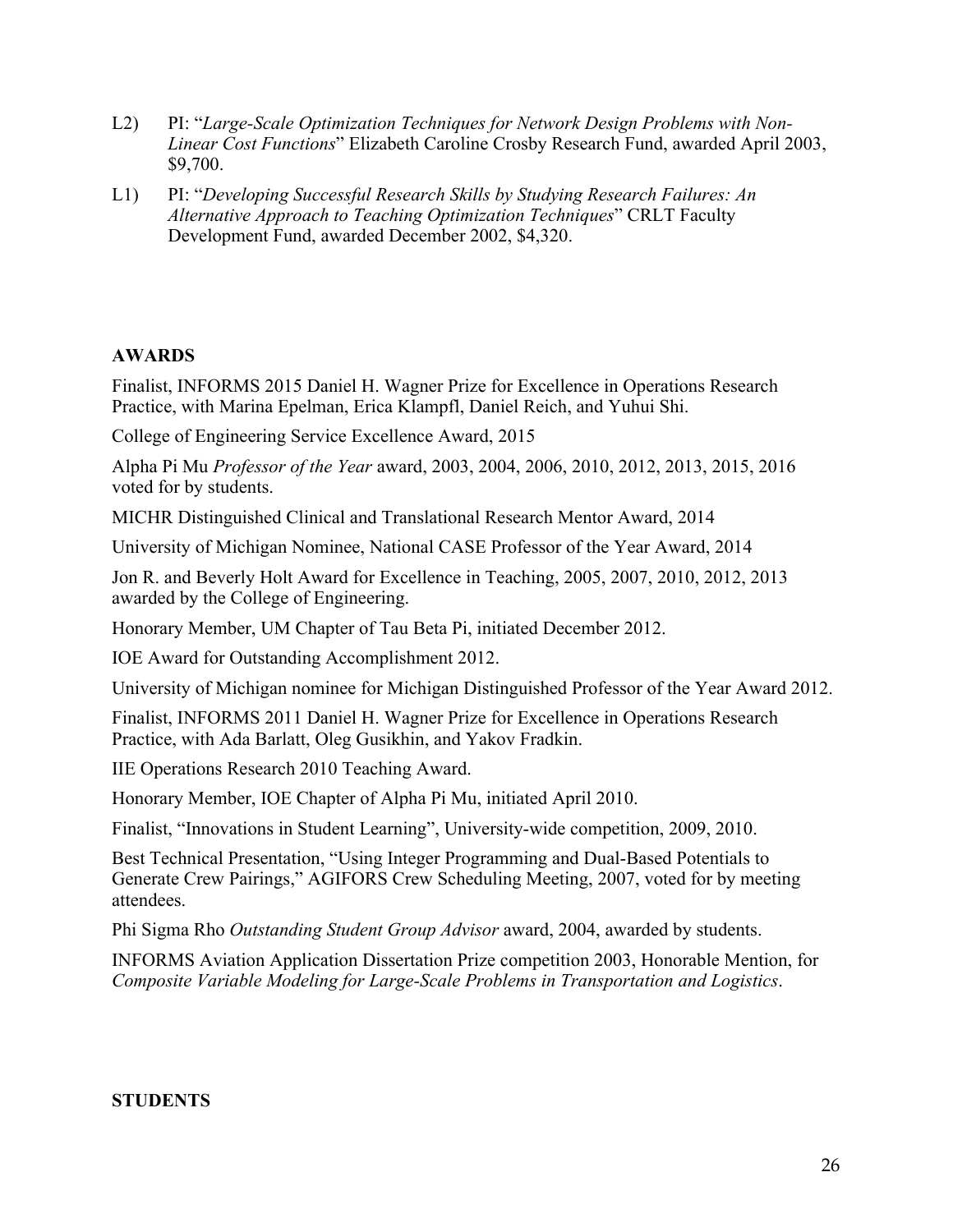#### **Dissertation Committees (Chair)**

**Karmel Shehadeh**, expected Winter 2019.

**Donald Richardson,** expected Winter 2019.

**Brian Lemay**, expected Winter 2017.

**Young-Chae Hong**, expected Winter 2017.

**Yuhui Shi**, expected Fall 2016.

**Jeremy Castaing**, expected Fall 2016. Recipient of Bonder Fellowship.

#### **Kathryn Schumacher**, Winter 2014.

Dissertation title: *Optimization Algorithms for Power Grid Planning and Operational Problems.* Current position: Research and Development Operations Research Group at General Motors. Recipient of National Science Foundation Graduate Fellowship. Poster Presentation Award at the 2012 Graduate Academic Conference, Lansing MI. Finalist, 2013 ENRE Student Paper Award. Honorable Mention, Katta Murty Prize, 2015.

### **Lindsey Selegue (with Divakar Diswanath, Math department)**, Winter 2012.

Dissertation title: *Preemptive Rerouting of Airline Passengers under Uncertain Delay.* Current position: Director of Institutional Research, Cedarville University.

### **Marcial Lapp**, Winter 2012.

Dissertation title: *Methods for Improving Robustness and Recovery in Aviation Planning*. Current position: US Airways, Dallas TX. 2010 Summer intern, USAirways. 2008 Summer intern, Lufthansa Airlines, Frankfurt Germany. Recipient of Bonder Fellowship; Winner of 2011 John A. Curtis Lecture Award, given by ASEE; 2012 Rackham Outstanding GSI Award; 2012 Towner Prize for Outstanding GSIs.

### **Richard Chen**, Winter 2010.

Dissertation title: *Models and Algorithms for Stochastic Network Design and Flows: Applications to Combinatorial Auctions and Wind Farm Network Design.* Current position: Senior Member of Technical Staff, Sandia National Laboratory, Livermore CA. Recipient of STIET Fellowship, Bonder Fellowship, and MMPEI-Rackham Energy Fellowship; 2008 NSF CIEG Summer Fellow; Honorable Mention in Murty Optimization Paper Prize.

### **Ada Barlatt**, Winter 2009.

Dissertation title: *Models and Algorithms for Workforce Allocation and Utilization.* Current position: Assistant Professor, University of Waterloo. Recipient of NSF Graduate Fellowship, Richard Tapia Scholarship, Alfred P. Sloan Minority Ph.D. Scholarship. 2006 College of Engineering Distinguished Leadership Award Recipient. Best Applied Paper Prize in Scheduling and Logistics from *IIE Transactions* for "Using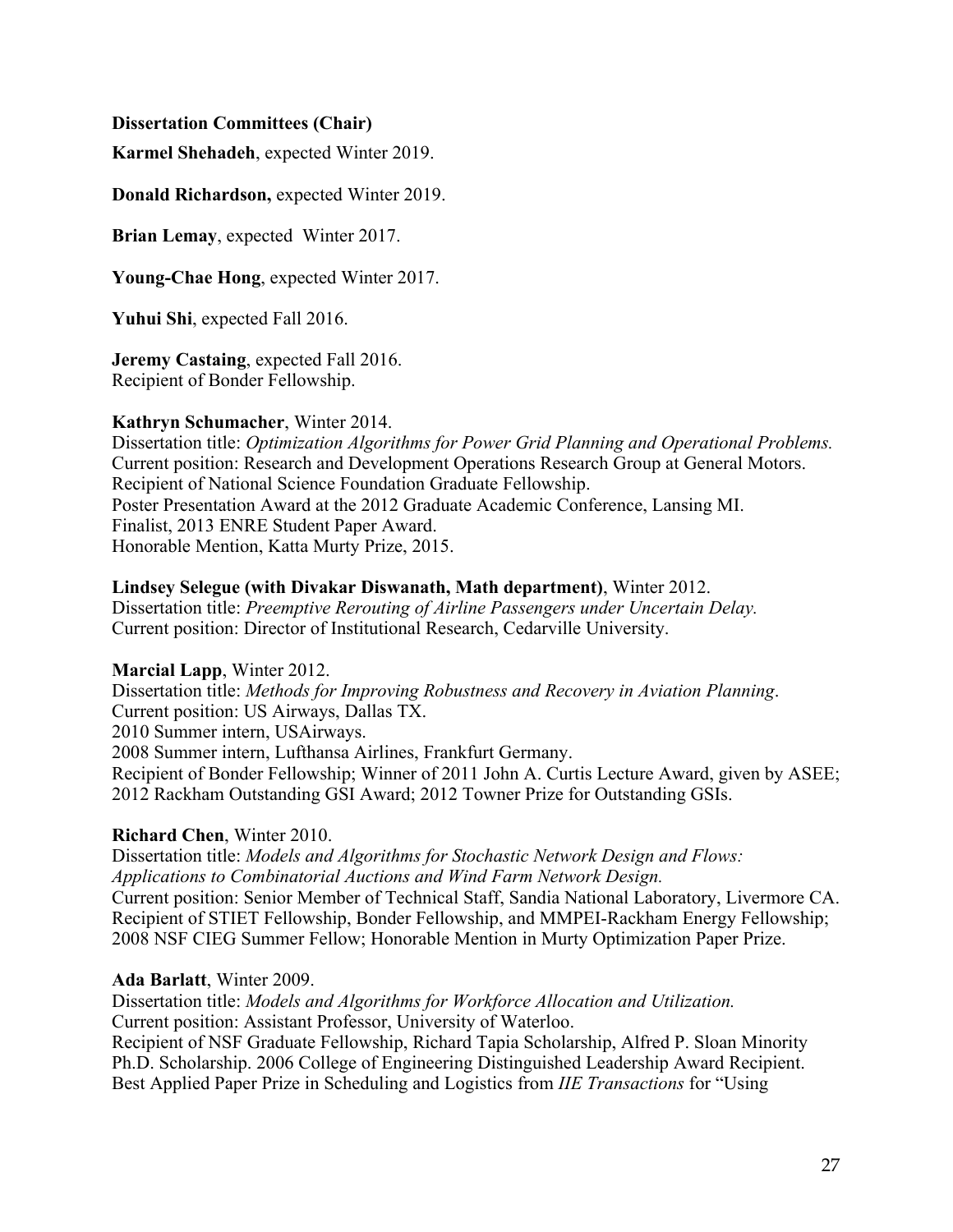Composite Variable Modeling to Achieve Realism and Tractability in Production Planning: An Example from Automotive Stamping."

#### **Shervin AhmadBeygi**, Winter 2008.

Dissert ation title: *Airline Planning Under Uncertainty*. Current position: Post-Doctoral Fellow, University of Michigan. Winner of 2007-2008 IOE Graduate Distinguished Achievement Award, 2007 Alpha Pi Mu Outstanding GSI of the Year Award, 2006 College of Engineering Research Mentor Award. Finalist for the 2007 Anna Valicek Medal.

#### **Sarah Root**, May 2007.

Dissertation title: *Models and Algorithms for Addressing Complex Constraints and Objective Functions: Applications from Freight Transportation and Medical Resident Scheduling*. Current position: Assistant Professor, University of Arkansas. Recipient of UPS Foundation Fellowship.

**Selin Kurnaz** (Mechanical Engineering, co-chair with Yoram Koren), January 2006. Dissertation title: *Using Operational Flexibility (Lot Sizing, Scheduling and Sequencing) to Improve Customer Responsiveness in a Manufacturing System*. Current position: Associate, PRTM.

### **Dissertation Committees (Non-Chair)**

**Dae Young Lee**, Aerospace Engineering (James Cutler, chair), TK.

**Mahsa Shateri**, University of Toronto (External jury; Michael Carter, chair), Summer 2015: *Resource Allocation and Risk Analysis of Dialysis Centres*.

**Kevin McDonough**, Aerospace Engineering (Ilya Kolmanovsky, chair), Winter 2015: *Developments in Stochastic Fuel Efficient Cruise Control and Constrained Control with Aircraft Applications*.

**Gregg Schell,** Industrial and Operations Engineering (Mariel Lavieri, chair), Winter 2015: *Personalized Medicine in Chronic Disease Management*.

**Jason Sleight**, Computer Science Engineering (Edmund Durfee, chair), completion date pending.

**Tor Justesen**, Technical University of Denmark (External jury; Jesper Larsen, chair), Winter 2014: *Allocation of Ground Handling Resources at Copenhagen Airport*.

**Sophie Dickson**, University of Auckland (External Examiner; Natashia Borland, chair), Fall 2013: *Robust Airline Scheduling and Disruption Management*.

**Sebastian Ruther,** University of Newcastle (External Examiner; Natashia Boland, chair), Summer 2013: *Integrated Aircraft Routing, Crew Pairing, and Tail Assignment*.

**Greg King,** Industrial and Operations Engineering (Xiuli Chao and Izak Duenyas, co-chairs), Spring 2013: *Essays on Service and Health Care Operations*.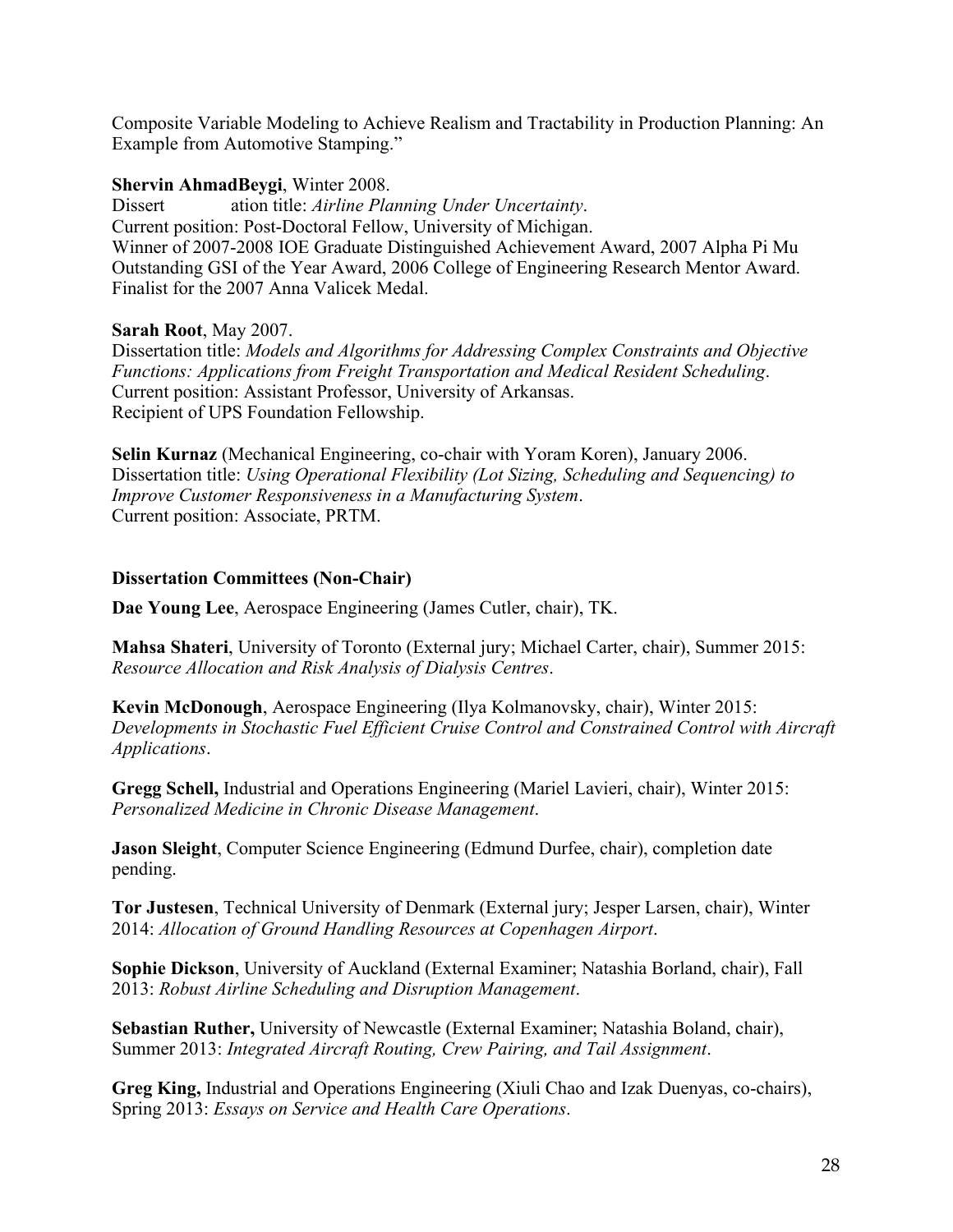**Fei Peng,** Industrial and Operations Engineering (Marina Epelman and Edwin Romeijn, cochairs), Spring 2013: *Optimization Methods for Volumetric Modulated Arc Therapy and Radiation Treatment Under Uncertainty*.

**Mads Almassalkhi,** Electrical Engineering and Computer Science (Ian Hiskens, chair), Spring 2013: *Optimization and Model-predictive Control for Overload Mitigation in Resilient Power Systems*.

**Bo Vaaben**, Technical University if Denmark (External jury; Jesper Larsen, chair), Winter 2013: *Sustainable Disruption Management*.

**Christophe-Marie Duquesne**, University of Grenoble (External jury; Denis Naddef and Olivier Briant, chairs), Winter 2013: *Integration of the Fleet Deployment and of the Passenger Service in the Airline Schedule Management*.

**Sara Spangelo**, Aerospace Engineering (Jamie Cutler, chair), Fall 2012: *Modeling and Optimization of Space Networks to Improve Communication Capacity*.

**James Boerkoel**, Electrical Engineering and Computer Science (Edmund Durfee, chair), Summer 2012: *Distributed Approaches for Solving Constraint-based Multiagent Scheduling Problems*.

**Xiaoning Jin**, Mechanical Engineering (Jack Hu and Jun Ni, chair), Spring 2012: *Modeling and Analysis of Remanufacturing Systems with Stochastic Return and Quality Variation*.

**Hoda Parvin,** Industrial and Operations Engineering (Mark Van Oyen, chair), Winter 2012: *Dynamic Flexible Queueing Network Models for the Design and Control of High Performance Operational Systems.*

**Bassy Tam**, University of Auckland (External Examiner; Matthias Ehrgott, chair), Winter 2012: *Optimisation Approaches for Robust Airline Crew Scheduling*.

**Saumil Ambani**, Mechanical Engineering (Jun Ni, chair), Winter 2011: *Analytical Estimation of Throughput Distribution for Serial Manufacturing Systems with Multi-State Machines and Its Application*.

**Stefan Witwicki**, Electrical Engineering and Computer Science (Edmund Durfee, chair), Winter 2011: *Abstracting Influences for Efficient Multiagent Coordination Under Uncertainty*.

**Cheng Zhou,** Electrical Engineering and Computer Science (David Blaauw, chair), Fall 2010: *Yield enhancement through Pre- and Post- Silicon Adaptation.*

**Minsuk Suh,** Industrial and Operations Engineering (Mark Van Oyen, chair), Spring 2010: *Retail Pricing of Substitutable Products Under Logit Demand*.

**Betzabe Rodriquez,** Industrial and Operations Engineering (Goker Ayden, Chair), Fall 2009: *Pricing and Assortment Selection with Demand Uncertainty.*

**Damon Williams**, Industrial and Operations Engineering (Mark Van Oyen, Chair), Summer 2009: *Investigations into Flexible Operational Paradigms to Mitigate Variability.*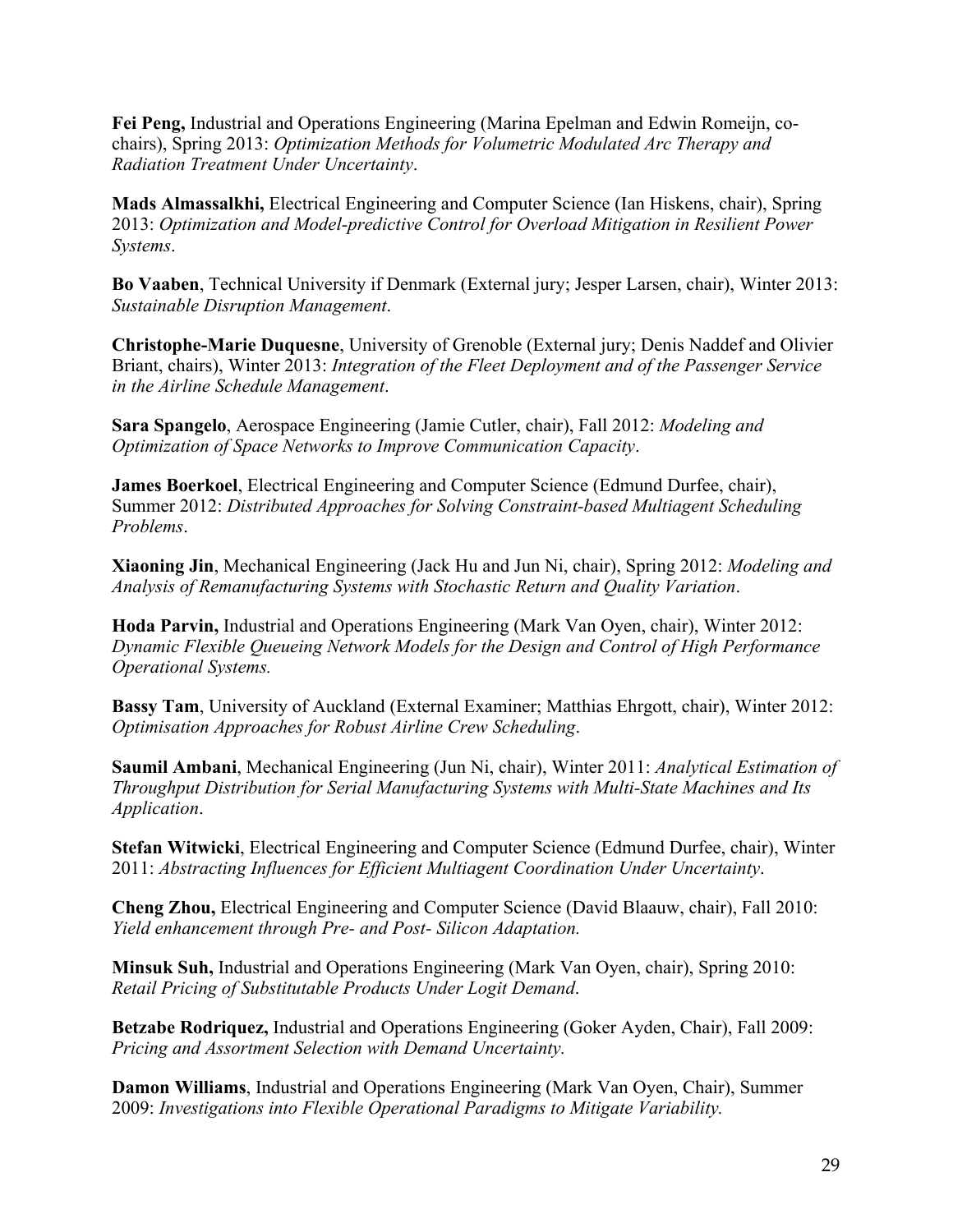**Ravikishore Gandikota**, Electrical Engineering and Computer Science (David Blaauw, chair), Summer 2009: *Cross-Talk Noise Analysis for Nano-Meter VLSI Circuits*.

**Mark Liffiton**, Electrical Engineering and Computer Science (Karem Sakallah, chair), Winter 2009: *Analyzing Infeasible Constraint Systems*.

**Xiaowei (William) Zhu**, Mechanical Engineering (Jun Ni, Chair), Winter 2008: *Modeling Product Variety Induced Manufacturing Complexity for Assembly System Design*.

**Yang Liu**, Mechanical Engineering (Jun Ni, Chair), Winter 2008: *Data Fusion and Predictive Modeling for Intelligent Maintenance in Complex Semiconductor Manufacturing Processes.*

**Peter Schwartz**, Electrical Engineering and Computer Science (Martha Pollack, Chair), Summer 2007: *Managing Complex Scheduling Problems with Dynamic and Hybrid Constraints*.

**Shankara Kuppa**, Industrial and Operations Engineering (Dushyant Sharma, Chair), Spring 2007: *Load Planning Problem: Introduction, Applications and Results.*

**Michael Moffitt**, Electrical Engineering and Computer Science (Martha Pollack, Chair), Winter 2007: *Efficient and Expressive Extensions of Constraint-Based Temporal Reasoning.*

**Hector Carlo**, Industrial and Operations Engineering (Yavuz Bozer, Chair), Fall 2006: *Door Assignment and Sequencing Problems in Crossdocks and Container Terminals*.

**Justin Kile**, Industrial and Operations Engineering (Yavuz Bozer, Chair), Summer 2006: *Design of Walk-and-Pick Order Fulfillment Systems*.

**Archis Ghate**, Industrial and Operations Engineering (Robert Smith, Chair), Summer 2006: *Markov Chains, Game Theory, and Infinite Programming: Three Paradigms for Optimization of Complex Systems*.

**Bart Peintner**, Electrical Engineering and Computer Science (Martha Pollack, Chair), Summer 2005: *Algorithms for Constraint-Based Temporal Reasoning with Preferences*.

### **Supervised Research -- Masters Students**

| Not up to date  |
|-----------------|
| Wandi Lin       |
| Kyle Gilson     |
| Mary Jo Luppino |
| Lisa Schkade    |

Yiwen Jiang Hao Zhou Melinda Davey KoMing Liu

Valerie Chase Young-Chae Hong

# **Supervised Research -- Undergraduate Students**

*Not up to date*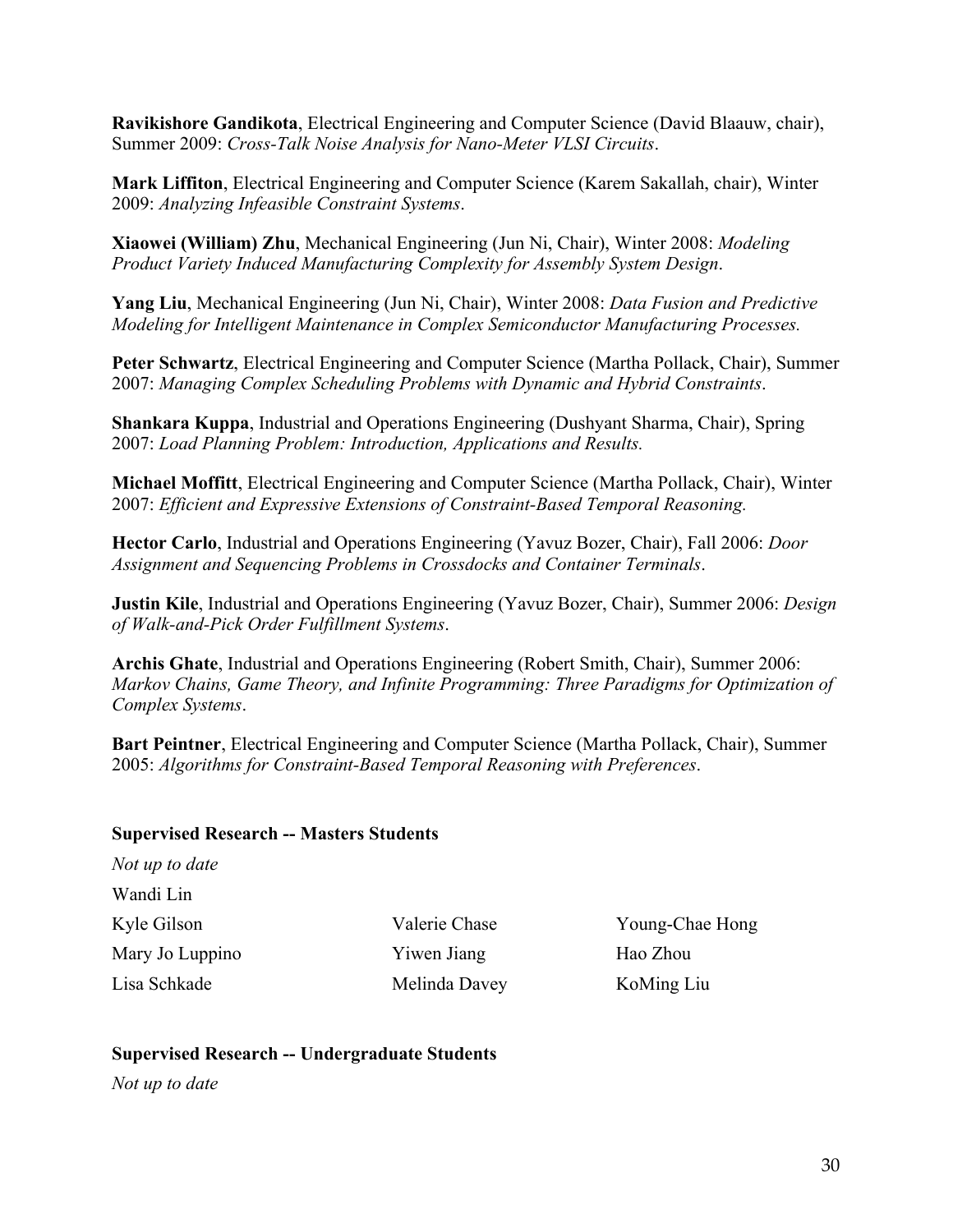(All students are from IOE except where noted) Zongchang Liu (ME) Ishan Mukherjee Raphael Lam Zach Hawkins Sajan Shah Zach Rollin Xinxin Zhu Jinshuai Guo Siyuan Sun Nan Zhong Matthew Friedman **Daniel Weinblatt** Xun Xu Zhuoxin Chen Luyao Chen Ryan Chen Selenny Vazquez (SROP) Kathy Lu (BME) Chenchen Lu Veronica Hicks Gordon Belcher Kent Utama Andrew Schlesinger Sheng Tan Stephanie Kuo Brian Harris Kyle Gilson Zhou (Vince) Lu Nick Tempels Dana Kravitz Jillian Oran Christopher Devins Valerie Chase Ryan Minnema Eduardo Serrano Kosta Kontoyiannakis Maria Morales Joseph Bryant Kevin Tse Jillian VandePutte Marshall Weir Yiwen Jiang (ME) Tong Wu Jennifer Hand Stephanie Clarke Adam Steenwyk (LSA) Sien Jin Leow Danielle Scapa Siti Daud Tian Zia Zhou Mary Jo Luppino Sean Little Jared Davis **Yihan Guan** Christy Griffen Baback Vaziri Alex Wang Akshay Srimal Elsa Mersereau Kristen Neubauer Holly Shoal Mark Sytsma Amanda Siegel Caris Wong Reid Tatoris **David Stajninger** Buan Pong Chua

### **Supervised Research – Non-Engineering Students**

Leslie Korson (Wayne State University, School of Medicine)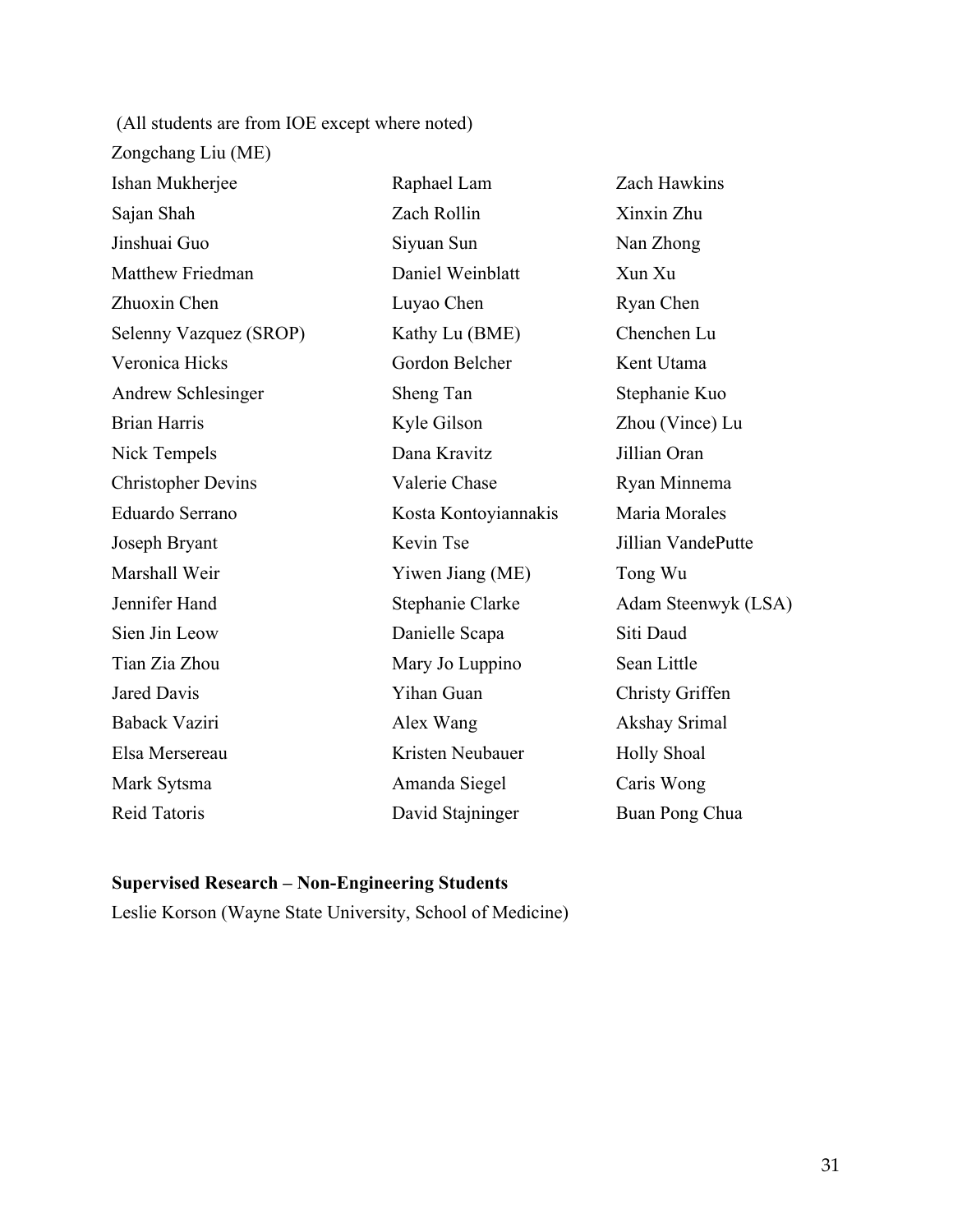# **COURSES TAUGHT**

| Course                                                                                   | <b>Semester</b>    | <b>Enrollment</b> | Q1   | Q2                |
|------------------------------------------------------------------------------------------|--------------------|-------------------|------|-------------------|
| <b>IOE310: Intro to Optimization</b>                                                     | F2002              | 111               | 4.33 | 4.81              |
|                                                                                          | F2003              | 110               | 4.47 | 4.88              |
|                                                                                          | F2004              | 112               | 4.64 | 4.80              |
|                                                                                          | F2006              | 119               | 4.22 | 4.83              |
|                                                                                          | F2008              | 80                | 4.25 | 4.77              |
|                                                                                          | F2009              | 115               | 4.66 | 4.93              |
|                                                                                          | F2011              | 120               | 4.65 | 4.9               |
|                                                                                          | F2012              | 133               | 4.53 | $\overline{4.81}$ |
|                                                                                          | F2013              | 126               | 4.73 | 4.88              |
|                                                                                          | F2014              | 134               | 4.69 | 4.81              |
|                                                                                          | F2015              | 114               | 4.73 | 4.88              |
| <b>IOE510: Linear Programming I</b>                                                      | W2003              | 33                | 4.25 | 4.83              |
|                                                                                          | W2005              | 37                | 4.5  | 4.82              |
|                                                                                          | F2005              | 29                | 3.89 | 4.15              |
|                                                                                          | W2007              | 39                | 4.25 | 4.63              |
|                                                                                          | W2008              | 44                | 4.31 | 4.67              |
|                                                                                          | W2010              | 39                | 3.93 | 4.44              |
| IOE591*: Models and<br><b>Algorithms for Large-Scale</b><br><b>Optimization Problems</b> | W2005              | 6                 | 4.9  | 5.00              |
|                                                                                          | W2006              | 3                 | 5.00 | 5.00              |
|                                                                                          | W2007              | $\overline{5}$    | 4.00 | 4.67              |
| <b>IOE591*: Airline Operations</b><br><b>Research</b>                                    | W009               | 15                | 4.93 | 5.00              |
| <b>IOE640: Mathematical</b><br><b>Modeling of Operational</b><br><b>Systems</b>          | W2006              | 6                 | 4.50 | 4.50              |
|                                                                                          | W2008              | 12                | 4.40 | 4.71              |
|                                                                                          | W2010              | 9                 | 4.80 | 4.75              |
| IOE691/813*: Providing Better<br><b>Healthcare through Systems</b><br><b>Engineering</b> | $\overline{F2011}$ | 21                | 4.25 | 4.25              |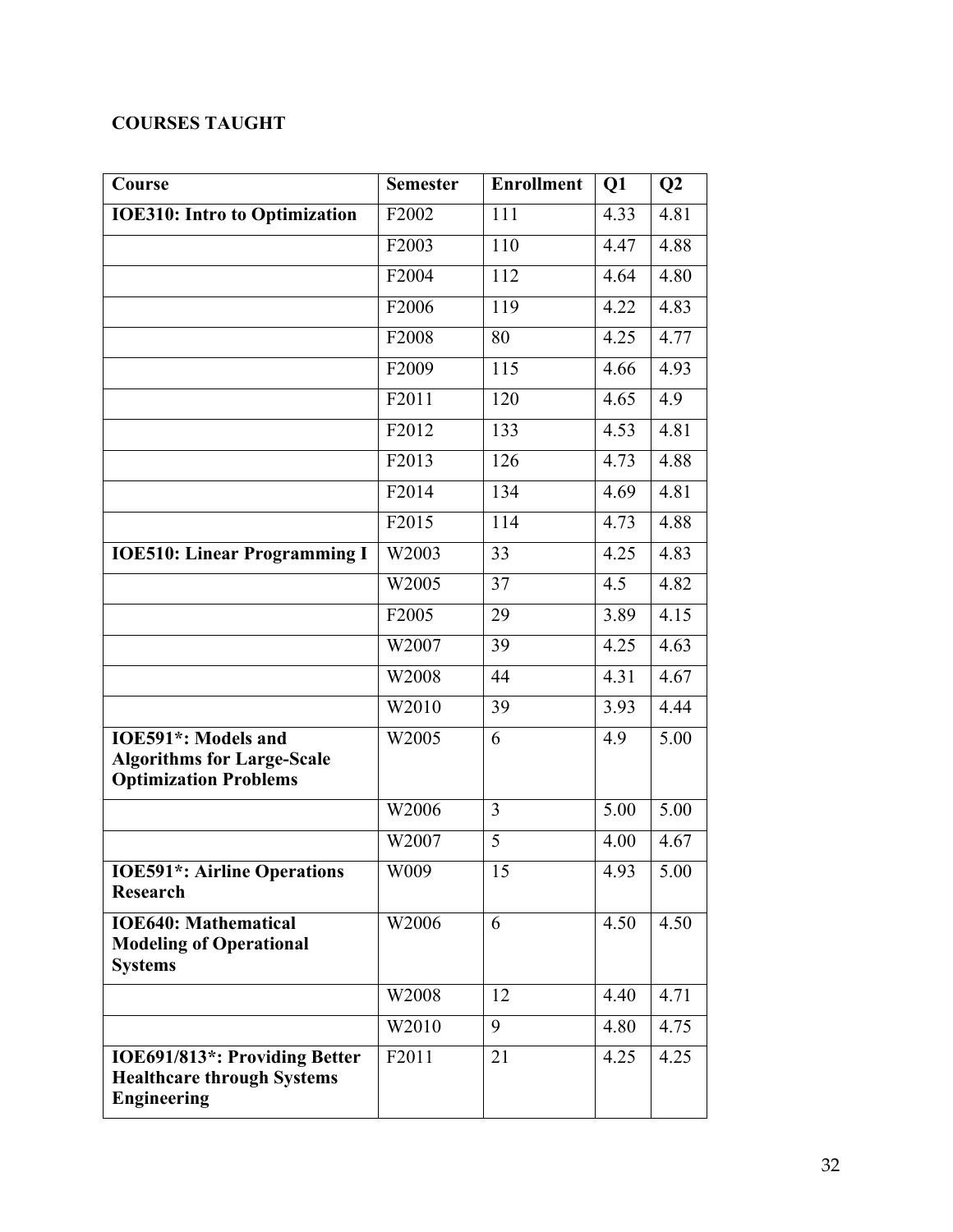| F2012 | $10^{-7}$ |      |      |
|-------|-----------|------|------|
| F2013 | 18        |      |      |
| F2014 | 20        | 4.38 | 4.86 |
| F2015 | ◠         |      |      |

### **\* Newly developed course**

**Q1:** "Overall, this was an excellent course," scored on a five-point scale.

**Q2:** "Overall, the instructor was an excellent teacher," scored on a five-point scale.

## **Other**

Developed and administering new concentration in "Healthcare Engineering and Patient Safety" for IOE Masters program, launched 2012.

Technical mentor, multi-disciplinary design team, 2012.

Supervisor, student summer teams for the Tauber Institute for Global Operations, 2003, 2005, 2006, 2007, 2008, 2009, 2010 (two teams), 2011, 2012.

"Teaching Mathematical Modeling Using Innovative Technology Applications," with M. Lapp, at Research and Scholarship in Engineering Education Poster Session, Ann Arbor MI, October 2009.

Lecturer, MIT Global Airline Industry Program Executive Education, 2007 and 2008 (participant evaluations 4.61/5 and 4.55/5).

Provosts' Seminar on Teaching 2003, 2011.

# **SERVICE**

### **Membership and Affiliation**

INFORMS

Committee Member, INFORMS Review of Academic Programs, 2014 - present

Chair, Aviation Applications Section, 2009 and 2010

Vice-Chair, Aviation Applications Section, 2007 and 2008

Secretary/Treasurer, Aviation Applications Section, 2005 and 2006

Committee Member, Society for Transportation Science and Logistics Fellows Award, 2013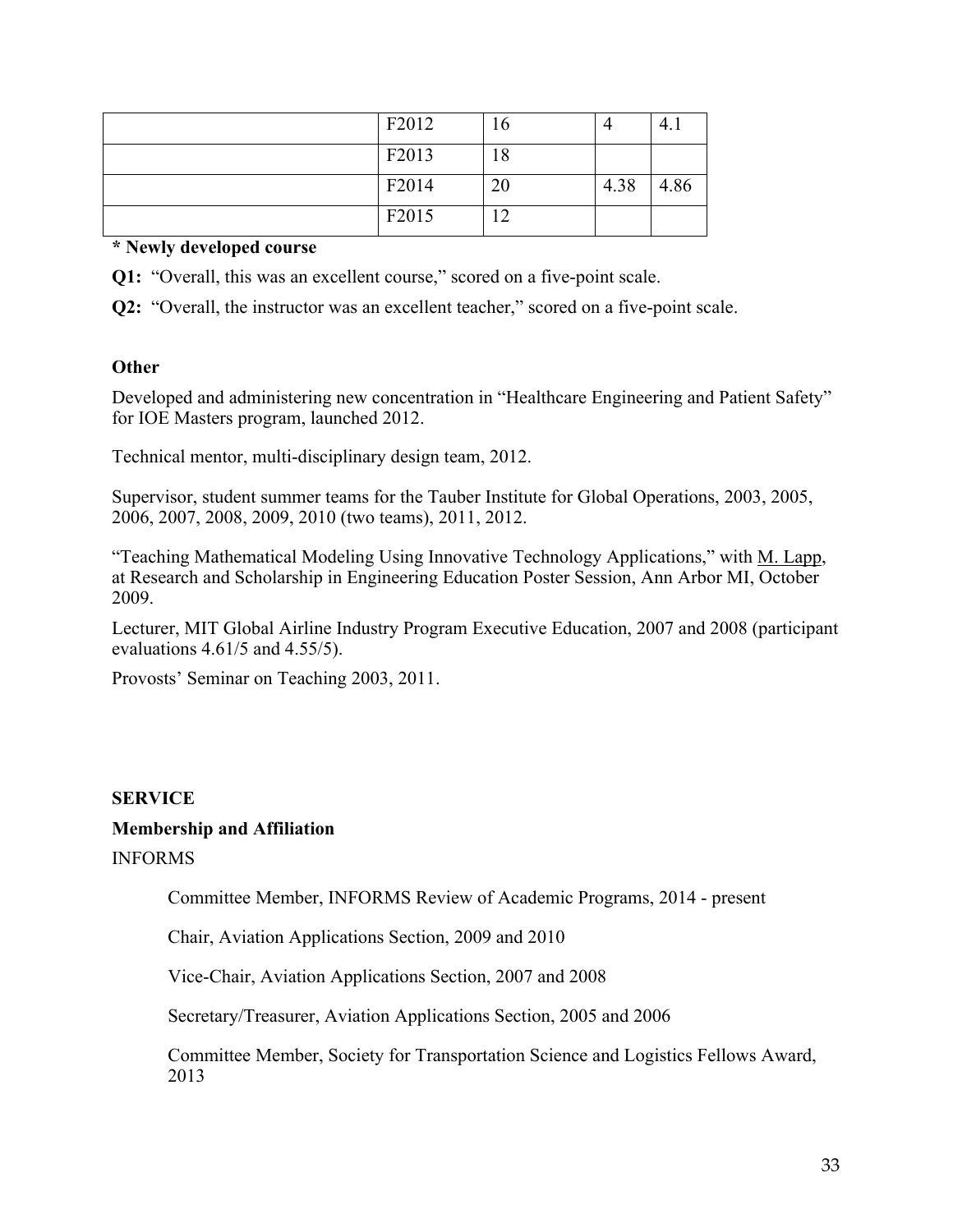Sloan Industry Studies Program

Chair, Early Career Development Committee, 2006 - 2008

Inaugural member, 2004 - 2006

MIT Global Airline Industry Program, 2002 -

ASEE, 2004 -

HSEA (Health Systems Engineering Alliance)

Inaugural Board Member, 2012 - 2014

# **Review Panel Member**

NSF panels 2003, 2004, 2005, 2006, 2007, 2012 Government of Qatar, 2007, 2011, 2013, 2014, 2015

## **Organizer/Coordinator**

Center for Healthcare Engineering and Patient Safety Annual Symposium, 2013, 2014. Seven joint Sloan/INFORMS sessions, D.C. October 2008 Alfred P. Sloan Foundation Industry Studies Program Networking Event on Robust Airline Planning, May 2007 Masters Colloquium, INFORMS Practitioners Conference, April 2005 INFORMS session on Aviation Applications, Atlanta, October 2003 NEXTOR-FAA-INFORMS Conference, Washington D.C., June 2003 IOE departmental seminar series, Fall 2003 *Perspectives from Industry* seminar series, Winter 2003

# **Judge**

ISERC Healthcare Modeling Best Paper Competition, 2015 Towner Prize, College of Engineering, 2014 Murty Prize (Chair), 2012, 2013 University Undergraduate Teaching Award, 2012 INFORMS Aviation Applications Dissertation Prize, 2005, 2007, 2011 (Chair) INFORMS AAS Dissertation Prize (Chair), 2011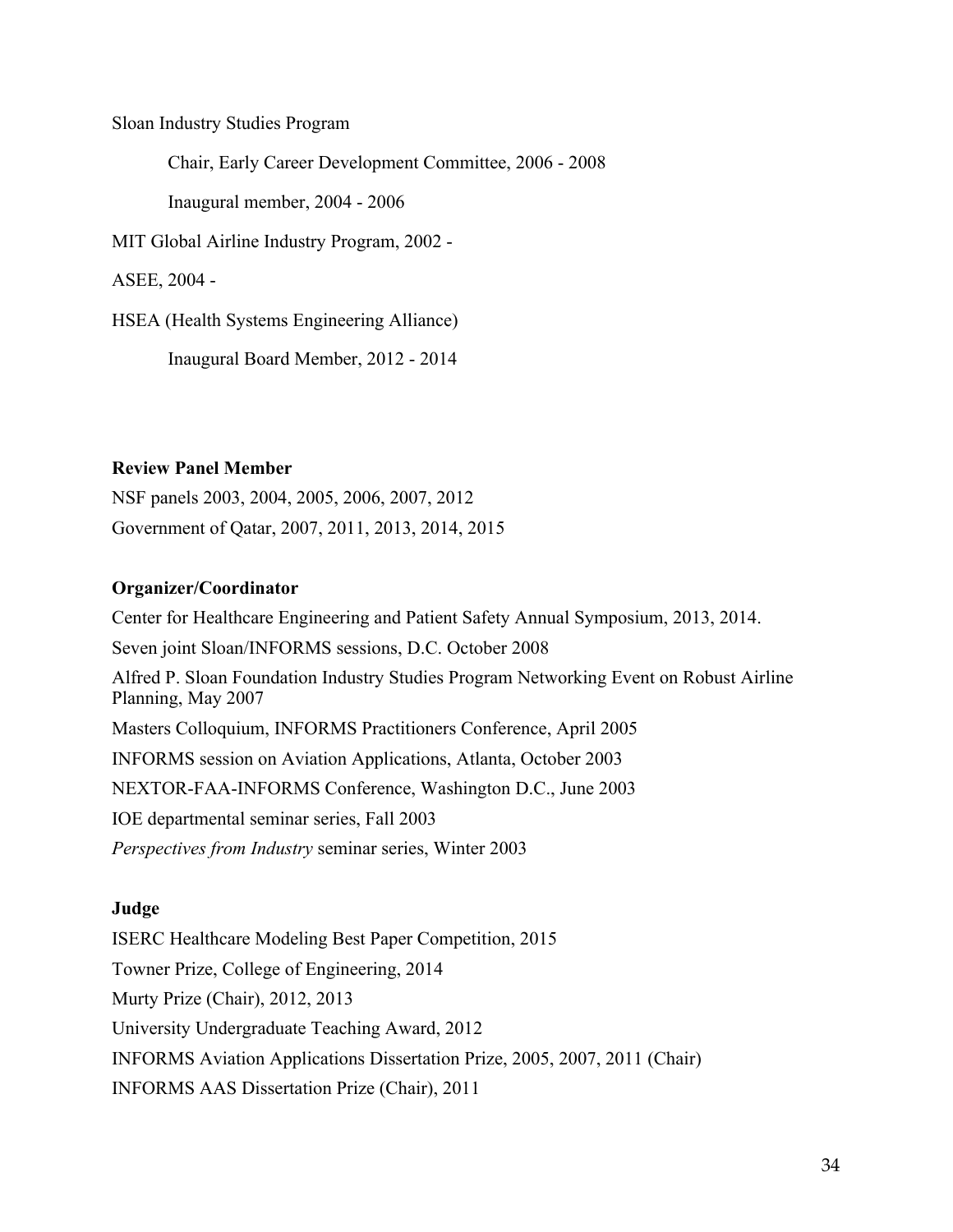AGIFORS Anna Valicek Award 2010, 2011 INFORMS Undergraduate OR Prize 2010 Murty Prize, IOE Department, 2006, 2008 Sloan Industry Studies Dissertation Prize, 2005, 2006, 2007 Honors Committee, College of Engineering, 2006 University of Michigan Society of Women Engineers Scholarship, 2004, 2005 INFORMS Transportation Dissertation Competition, 2004

#### **Referee**

*Annals of Surgery Transportation Research Part C Transportation Research Part E Socio-Economic Planning Sciences IIE Transactions (Associate Editor) OMEGA (former Associate Editor) Transportation Science Annals of Operations Research Naval Research Logistics Operations Research Computers and Operations Research Health Care Management Science European Journal of Operational Research Interfaces Management Science Journal of the Operational Research Society Manufacturing and Service Operations Management Production and Operations Management (Senior Editor) EURO Journal of Transportation and Logistics Transactions on Intelligent Transportation Systems*

### **Outreach**

WISE Summer Camp Activity for High School Girls, June 2012 FEMMES Activity for Elementary School Girls, March 2012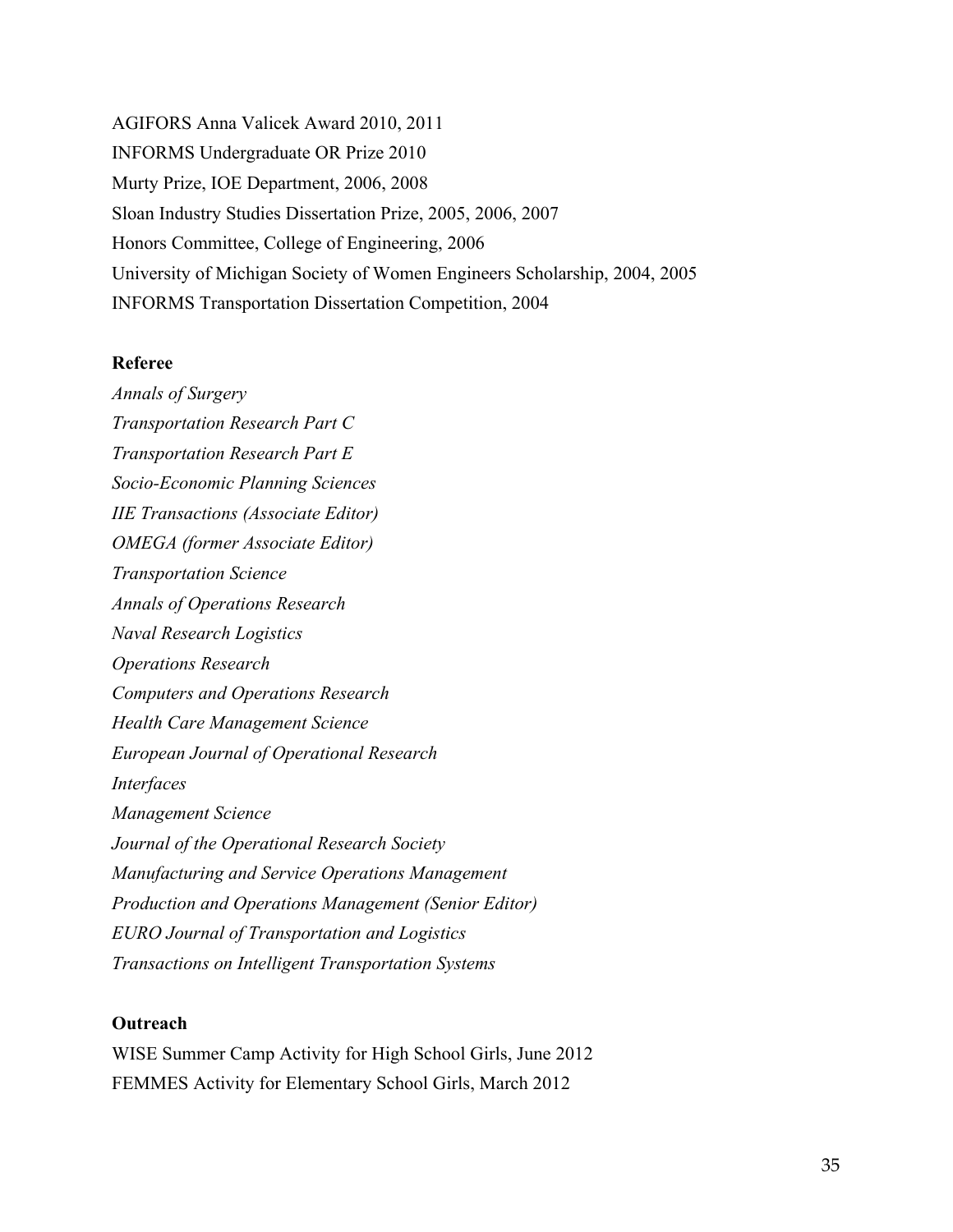Ann Arbor Public School System, Tutor, 2007, 2008

Washtenaw Elementary Science Olympiad Judge, Coach 2007, 2009, 2010, 2011, 2012, 2013

# **Internal Committees**

Hillman Scholars Program, School of Nursing, Interdisciplinary External Advisor, 2015 -

CoE Research Advisory Committee 2015 -

CoE Dean Search Committee 2015-2016

IOE Department Committee, 2003 - 2004, 2005 – 2006, 2009 – 2010, 2011 – 2012, 2014 – 2015

Planning Committee, 2015 College of Engineering Female Faculty Leadership Workshop

CoE Information Technology Faculty Council 2015 - 2015

ADVANCE planning committee, 2015 leadership workshop

University of Michigan Senate Assembly 2014 -

IOE Committee on Research, 2013 –

IOE Steffy Lecture Committee 2013 - 2014

University of Michigan Institute for Computational Discovery and Engineering – IOE representative 2013 -

University of Michigan Center for Research on Learning and Teaching – Engineering Advisory Board 2013 - 2015

University of Michigan Health Services Institute, College of Engineering Liaison 2012 -

University of Michigan Institute for Healthcare Policy and Innovation Member of Institute Leadership Team, 2013 - present

University of Michigan ADVANCE Advisory Board for the College of Engineering, 2013 present

University of Michigan '31E Scholarship Committee, 2012

University of Michigan Selection Advisory Committee, 2012 Thurnau Professorships

University of Michigan Faculty Diversity Ally, 2010 - 2011

College of Engineering Commission on Undergraduate Education, 2008 - 2009

IOE Department Chair Search Committee, 2008-2009

University of Michigan Presidential Initiative for a Healthy Community, 2004 - 2006

IOE Undergraduate Curriculum Committee. 2004 – 2011

IOE Computing Committee, 2006 - present